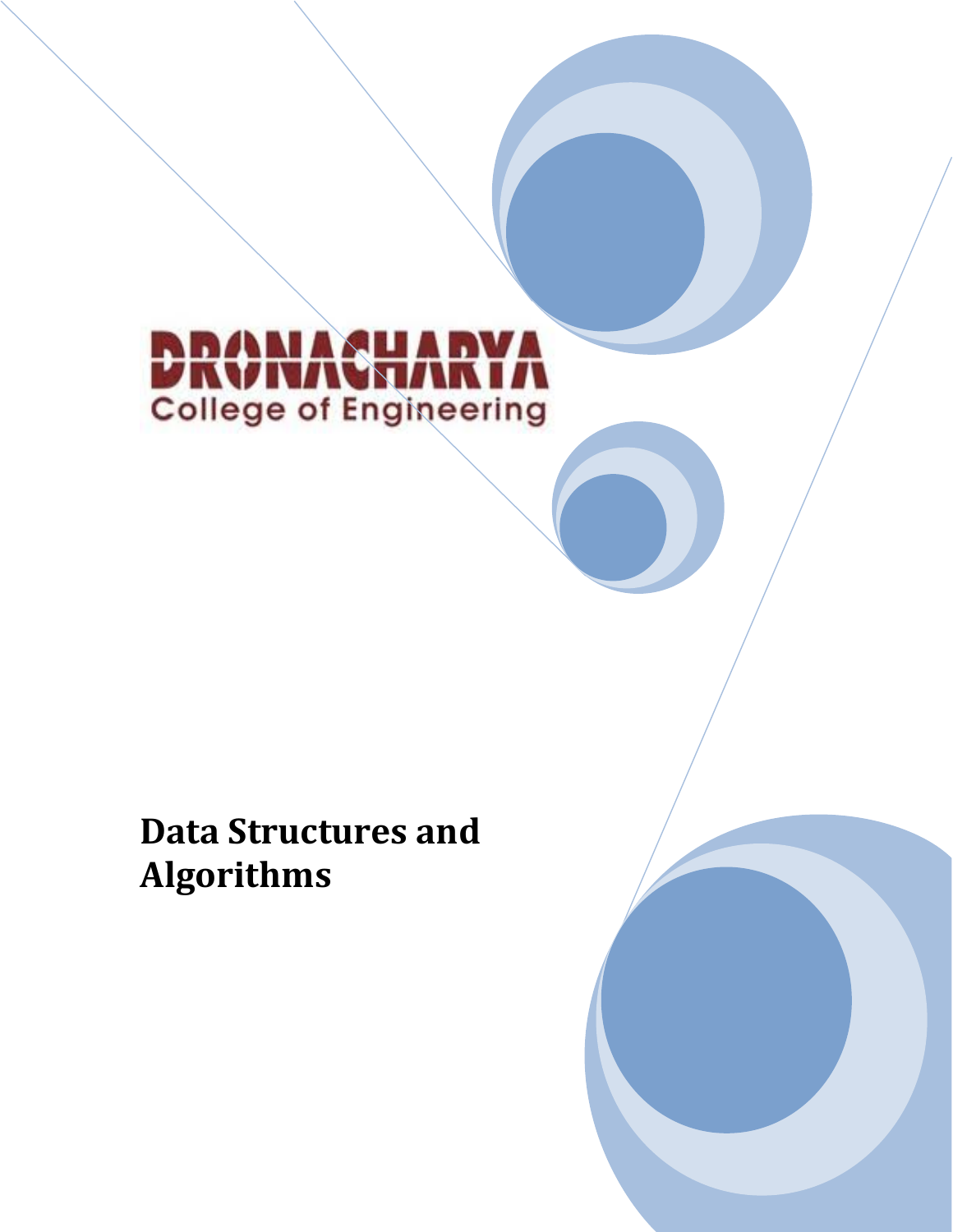# **Data Structures and algorithms**

CSE-205E Class work : 50 Exam : 50

# **Syllabus for lab work**

- 1 Write a program to search an element in a two dimensional array
- 2 Using iteration and recursion concepts write programs for finding the element in the array using the Binary search method.
- 3 Write a program to perform following operations on tables using functions only - Addition , Subtraction, Multiplication, Transpose.
- 4 Write a program using iteration and recursion concepts for quick sort.
- 5 Write a program to implement various operations on strings.
- 6 Write a program for swapping two numbers using call by value and call by reference strategies.
- 7 Write a program to implement Binary search tree.
- 8 Write a program to create a Linked List and perform operations such as insert, delete, update and reverse.
- 9 Write a program to simulate various sorting and searching algorithms.
- 10 Write a program to simulate various Graph traversing techniques.
- 11 Write a program to simulate various tree traversal techniques.

# **Hardware and Software requirement**

# **Software Requirements:**

Language: C

# **Hardware Requirement:**

|                  | Processor : 386 and above |
|------------------|---------------------------|
| RAM : 16 MB      |                           |
| HDD Space : 8 MB |                           |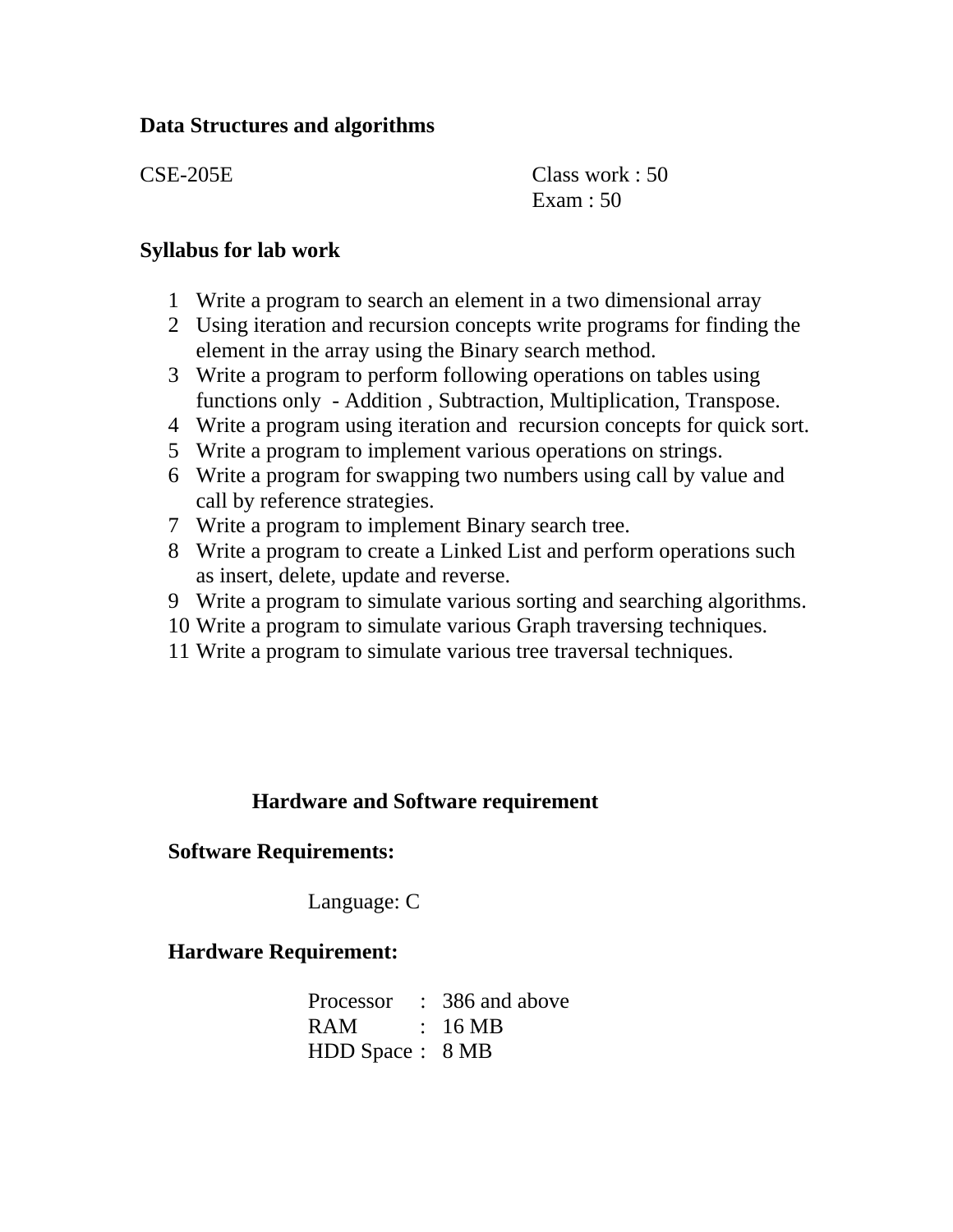#### **Rational for data structure lab**

Serves as a visual guide to the material presented during your lectures. The aim of this course is to provide an introduction to computer algorithms and data structures, with an emphasis on foundational material

# **Objectives**

At the end of the course students should

- have a good understanding of how several fundamental algorithms work, particularly those concerned with sorting and searching
- have a good understanding of the fundamental data structures used in computer science
- be able to analyze the space and time efficiency of most algorithms
- be able to design new algorithms or modify existing ones for new applications and reason about the efficiency of the result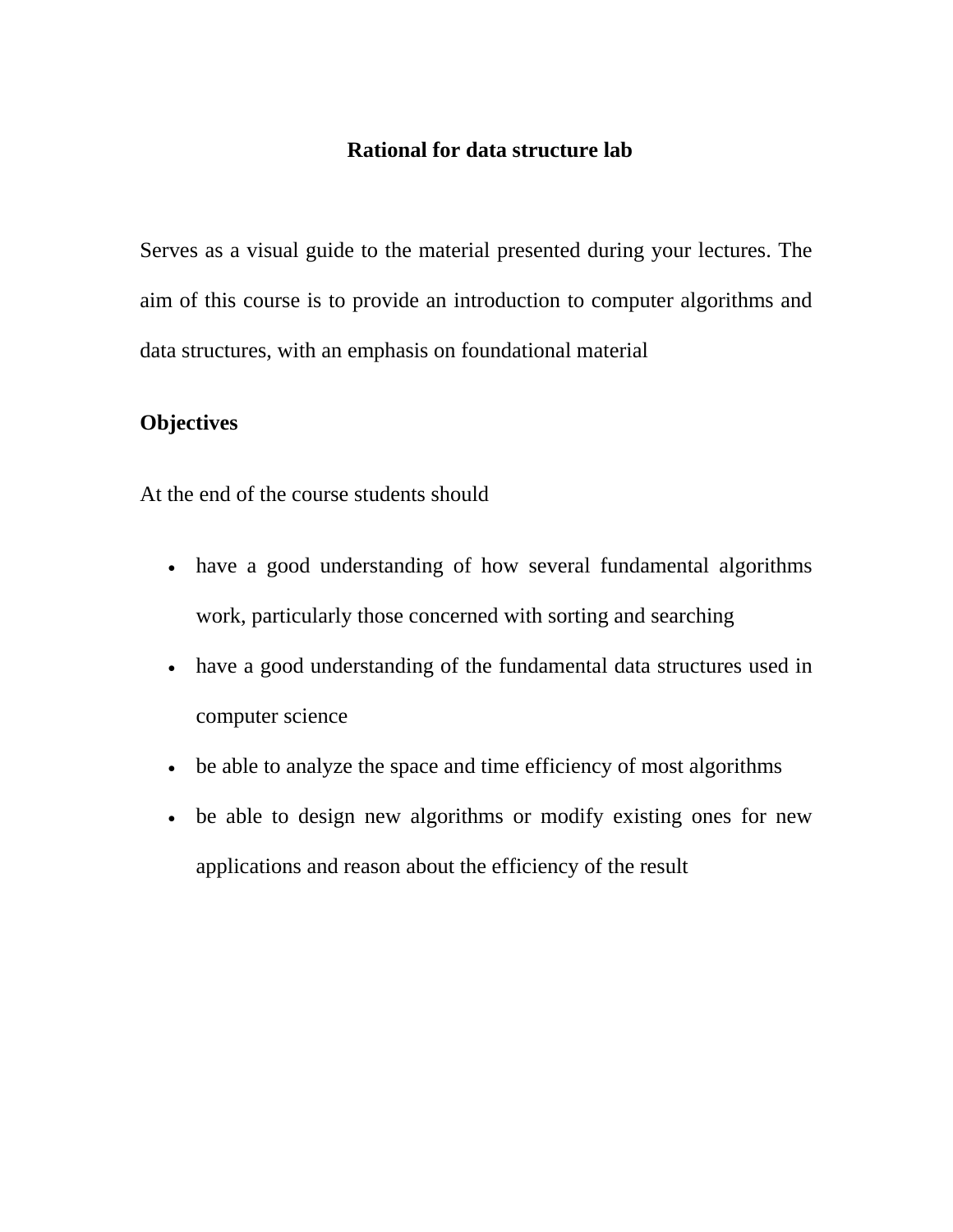# **ALGORITHM TO SEARCH AN ELEMENT USING LINEAR SEARCH**

- 1. Set  $k := 1 \& log : 0$
- 2. Repeat step  $3 \& 4$  while  $\text{loc} : 0 \& k \leq n$
- 3. If (item  $=$  data[k])  $loc := k$

Else

 $K = k + 1$ 

- 4. If  $loc := 0$ , then Print "no. not found" Else Print "loc is the location of item"
- 5. Exit

#### **linear search**

```
#include<stdio.h> 
#include<conio.h> 
void main() 
\{int a[100],n,i,item,loc=1;
clrscr(); 
printf("\nEnter the number of element:"); 
scanf("%d",&n); 
printf("Enter the number:\n"); 
for(i=0;i<=n-1;i++) { 
    scanf("%d",&a[i]); 
 } 
printf("Enter the no. to be search\n"); 
scanf("%d",&item); 
for(i=0;i<=n-1;i++) { 
  if(item==a[i])
     { 
     loc=i; 
     break; 
    }
```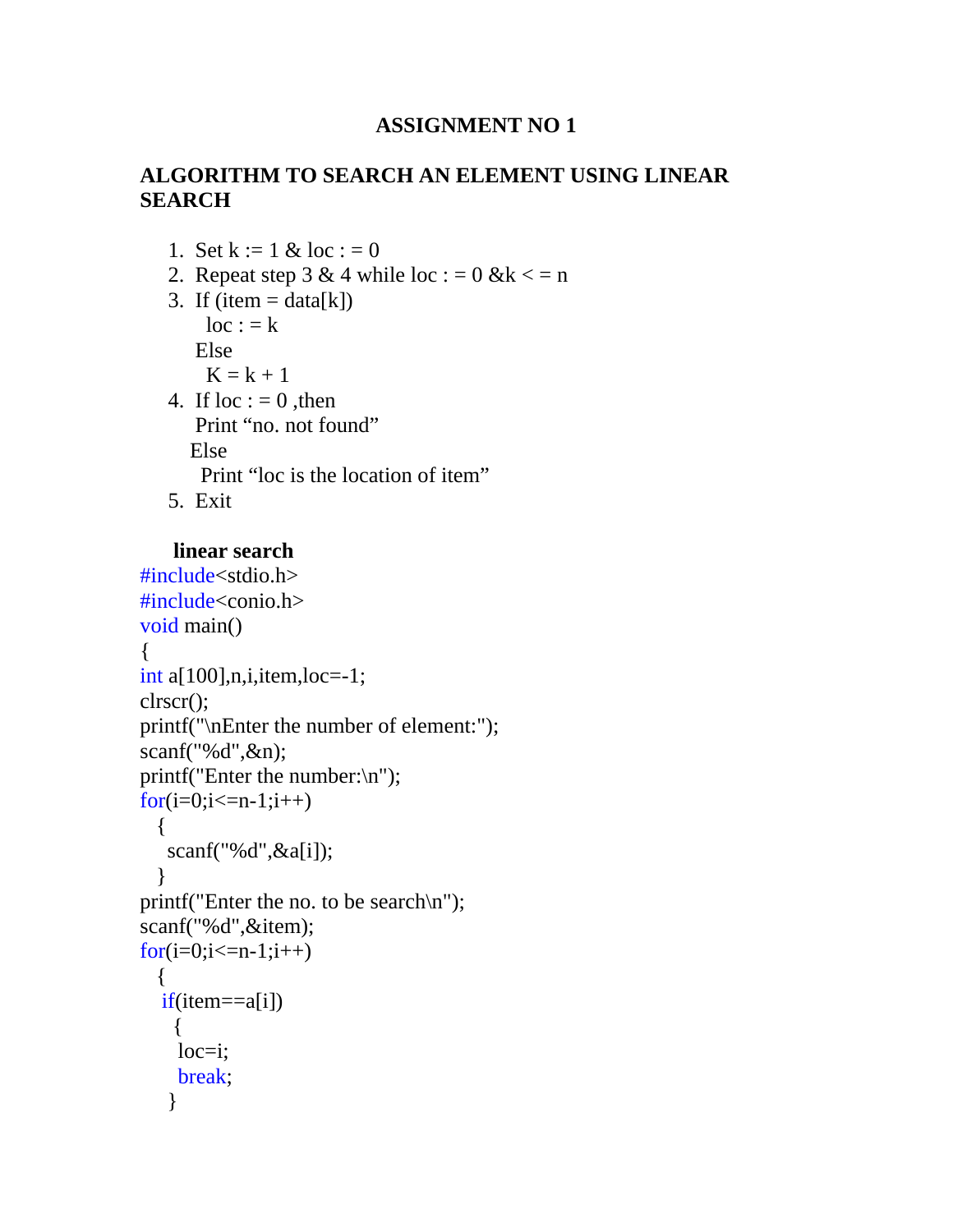}  $if(loc>=0)$ 

```
 printf("\n%dis found in position%d",item,loc+1); 
 else 
 printf("\nItem does not exits"); 
 getch(); 
  }
```
#### **ASSIGNMENT NO 2**

# **ALGORITHM TO SEARCH AN ELEMENT USING BINARY SEARCH**

- 1. low  $= 1$ , high  $= n$
- 2. Repeat step 3 to 5 while low  $\leq$  high
- 3.  $mid = (low + high)$
- 4. If  $a[\text{mid}] = x$ Print " found at mid" Return
- 5. If  $(a[\text{mid}] < x)$  $low = mid + 1$  Else  $High = mid - 1$
- 6. Print "x not found"
- 7. Exit

# **//binary search**

```
#include<stdio.h> 
#include<conio.h> 
void main() 
\{int a[100],i,loc,mid,beg,end,n,flag=0,item; 
clrscr(); 
printf("How many elements"); 
scanf("%d",&n); 
printf("Enter the element of the array\n");
```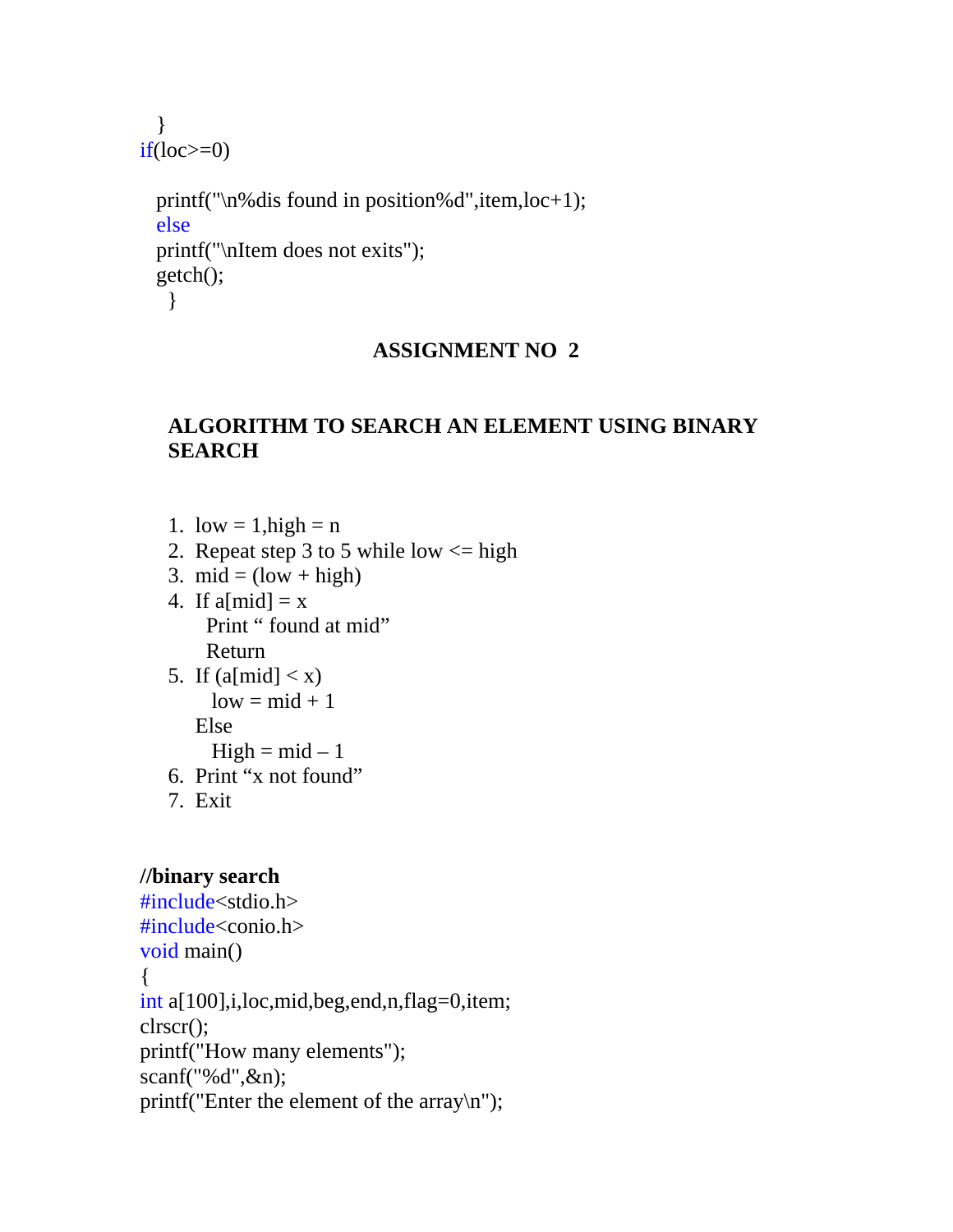```
for(i=0;i<=n-1;i++){
scanf("%d",&a[i]); 
} 
printf("Enter the element to be searching\n");
scanf("%d",&item); 
loc=0;beg=0;end=n-1; 
while((beg<=end)&&(item!=a[mid])) 
{ 
   mid=(\text{(beg+end})/2); if(item==a[mid]) 
        { 
         printf("search is successfull\n"); 
         loc=mid; 
         printf("position of the item%d\n",loc+1); 
        flag=flag+1; } 
   if(item<a[mid])
       end=mid-1; 
else 
       beg=mid+1; 
} 
if(flag==0)\{printf("search is not successfull\n"); 
} 
getch(); 
}
```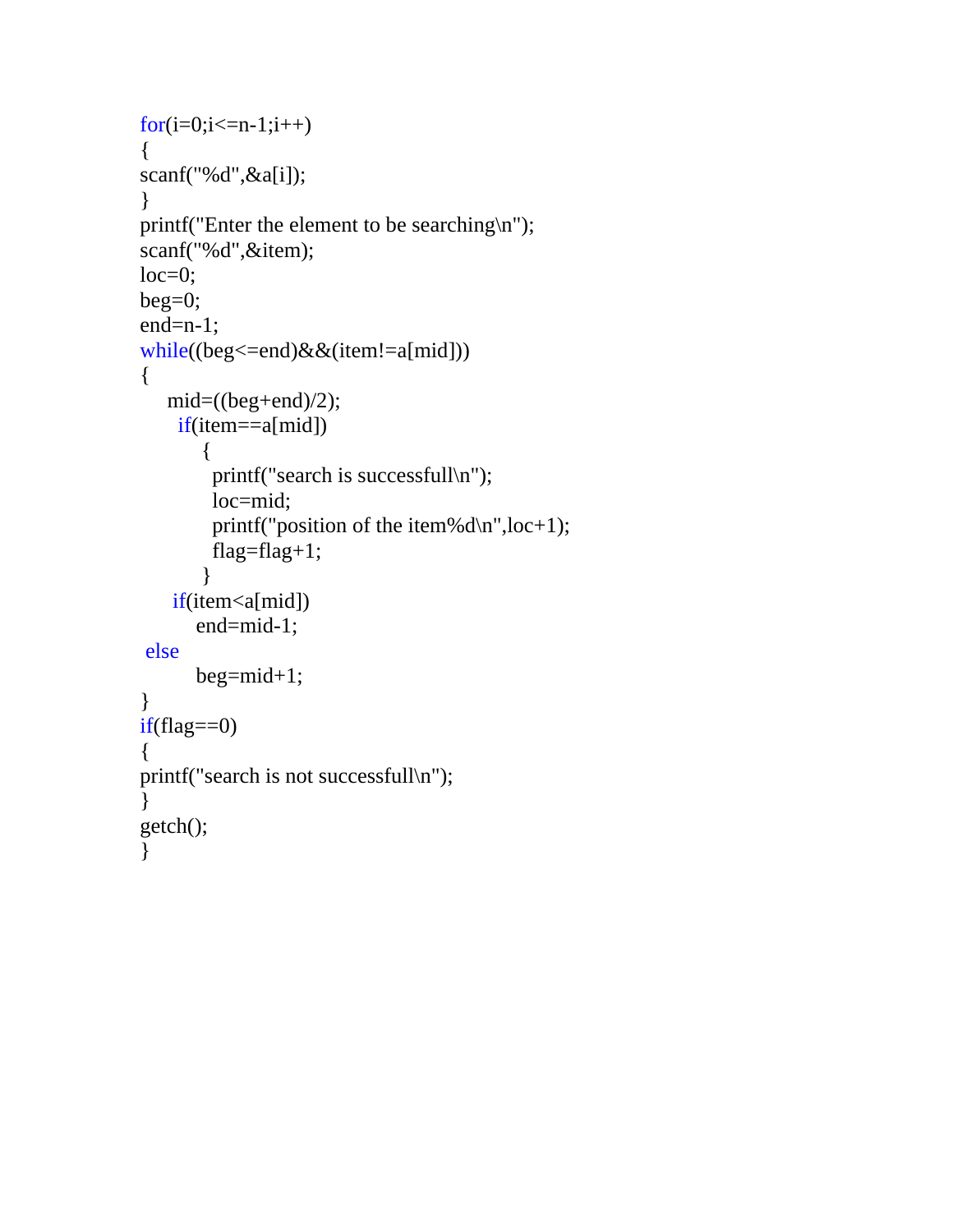# **Algorithm**

Matmul(a,b,m,n,p) 1 for $(i=1 \text{ to } m)$ 2 for $(i = 1$  to p) 3 c[i][j] = 0;  $4$  for( $k= 1$ to n) 5 c[i][j] = c[i][j] + a[i][j] \* b[i][j] 6 exit

### **matrix multiplication**

```
#include<stdio.h> 
#include<conio.h> 
void main( ) 
    { 
       int a[2][2], b[2][2],s[2][2]; 
       int i, j, k;
    clrscr(); 
         printf("Enter first matrix:\n" ); 
   for(i=1; i \le 2; i++) { 
       for(j=1; j<=2; j++) { 
        printf("Enter%d%d\n",i,j);
         scanf("%d",&a[i][j]); 
        } 
    } 
printf("Enter second matrix:\n"); 
  for(i=1; i<=2; i++) { 
        for (j=1; j<=2; j++) { 
         printf("Enter %d%d\n",i,j);
```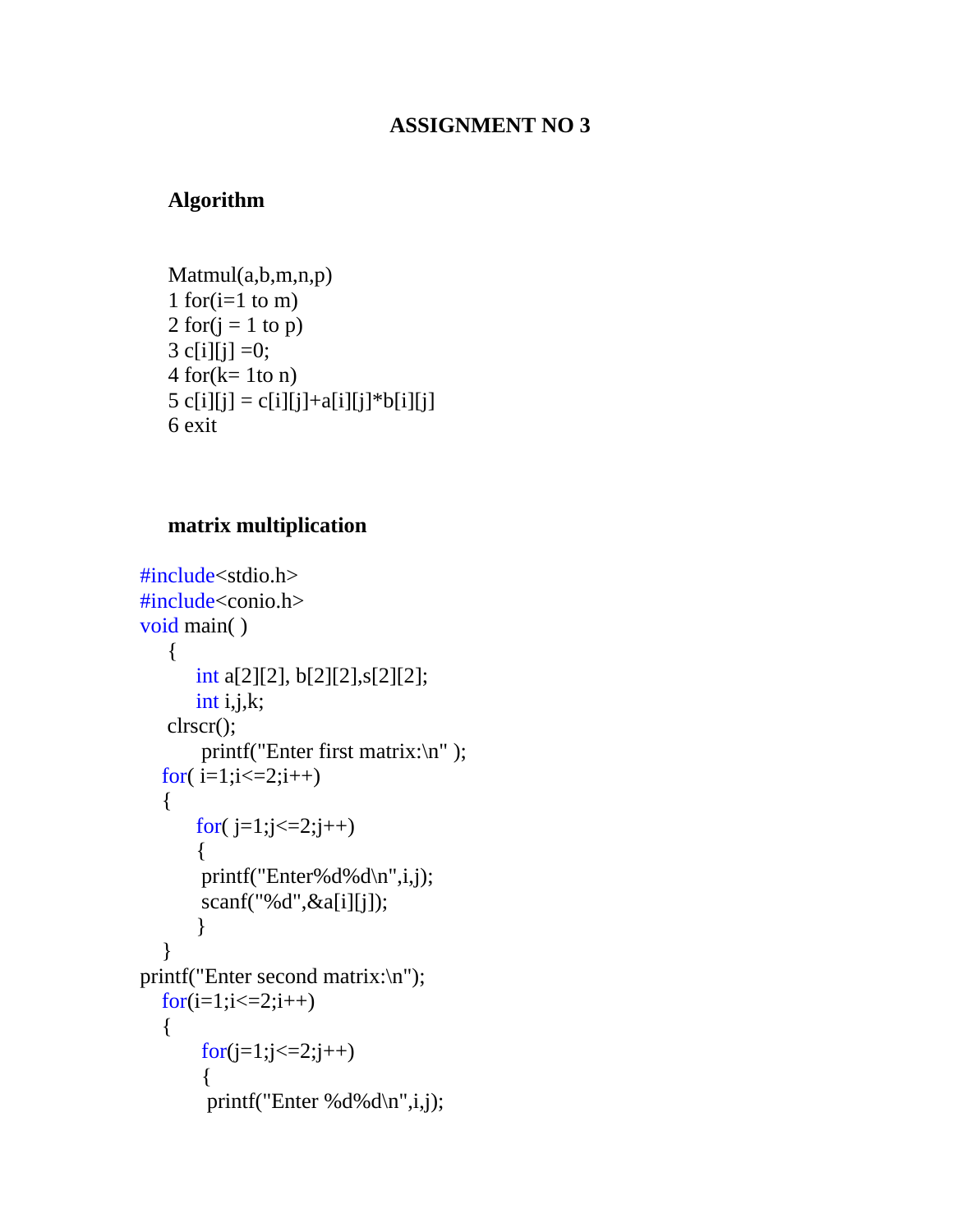```
 scanf("%d",&b[i][j]); 
        } 
    } 
     for (i=1; i<=2; i++) { 
        for (j=1; j<=2; j++) { 
          s[i][j]=0;for(k=1; k \leq 2; k++) { 
                s[i][j] = s[i][j] + a[i][k] * b[k][j]; } 
           } 
        } 
printf("Matrix Multiplication Is: \n");
for (i=1; i<=2; i++) { 
   for (j=1; j<=2; j++) { 
        printf("%d\n",s[i][j]); 
      } 
   } 
getch(); 
}
```
# **Algorithm**

Matadd(a,b,m,n) 1 for  $(i=1$  to m 2 for $(j=1 \text{ to } n)$  $3c[i][j] = a[i][j] + b[i][j]$ 4 exit

# **matrix addition**

#include<stdio.h> #include<conio.h> void main ( )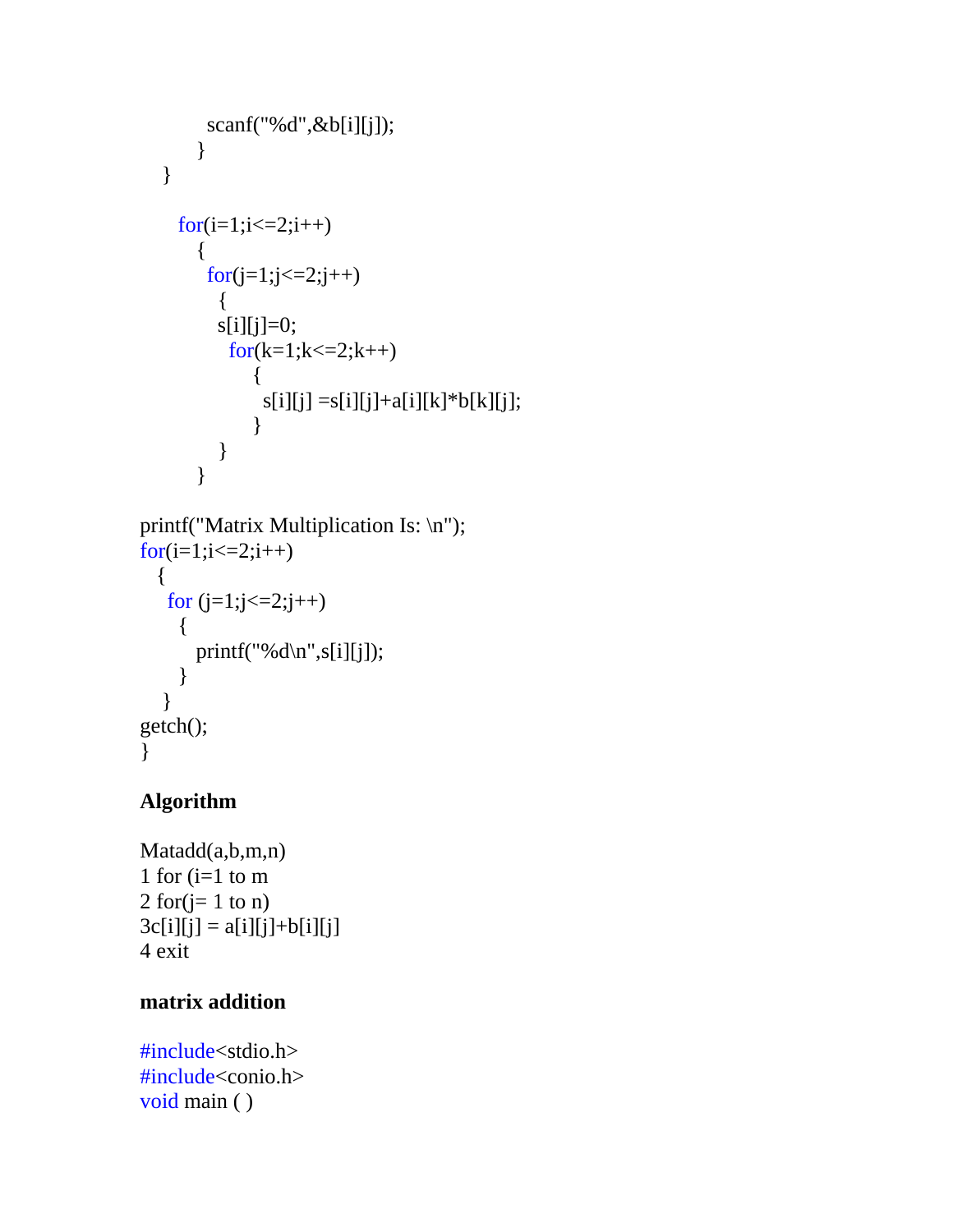{

```
int a[2][2],b[2][2],s[2][2],i,j; 
      clrscr (); 
      printf("enter first matrix: \n"); 
           for (i=1; i<=2; i++)\{for (j=1; j<=2; j++)\{ printf("Enter %d%d", i,j, "element:"); 
                  scanf("%d",&a[i][j]); 
 } 
 } 
      printf("enter second matrix: \n"); 
           for (i=1; i<=2; i++)\{for(j=1; j<=2;j++)\{printf( "enter %d%d",i + 1,j + 1, "element:");
               scanf("%d",&b[i][j]) ; 
 } 
 } 
     for (i=1; i<=2; i++) { 
       for (j=1;j<=2;j++)\left\{ \begin{array}{c} 1 \\ 1 \end{array} \right\}s[i][j] = a[i][j] + b[i][j]; } 
       } 
printf("The addition matrix is:\n"); 
  for (i=1; i<=2; i++) { 
   for (j=1;j<=2;j++)\{printf("%d\n",s[i][j]);
 } 
    } 
               getch (); 
    }
```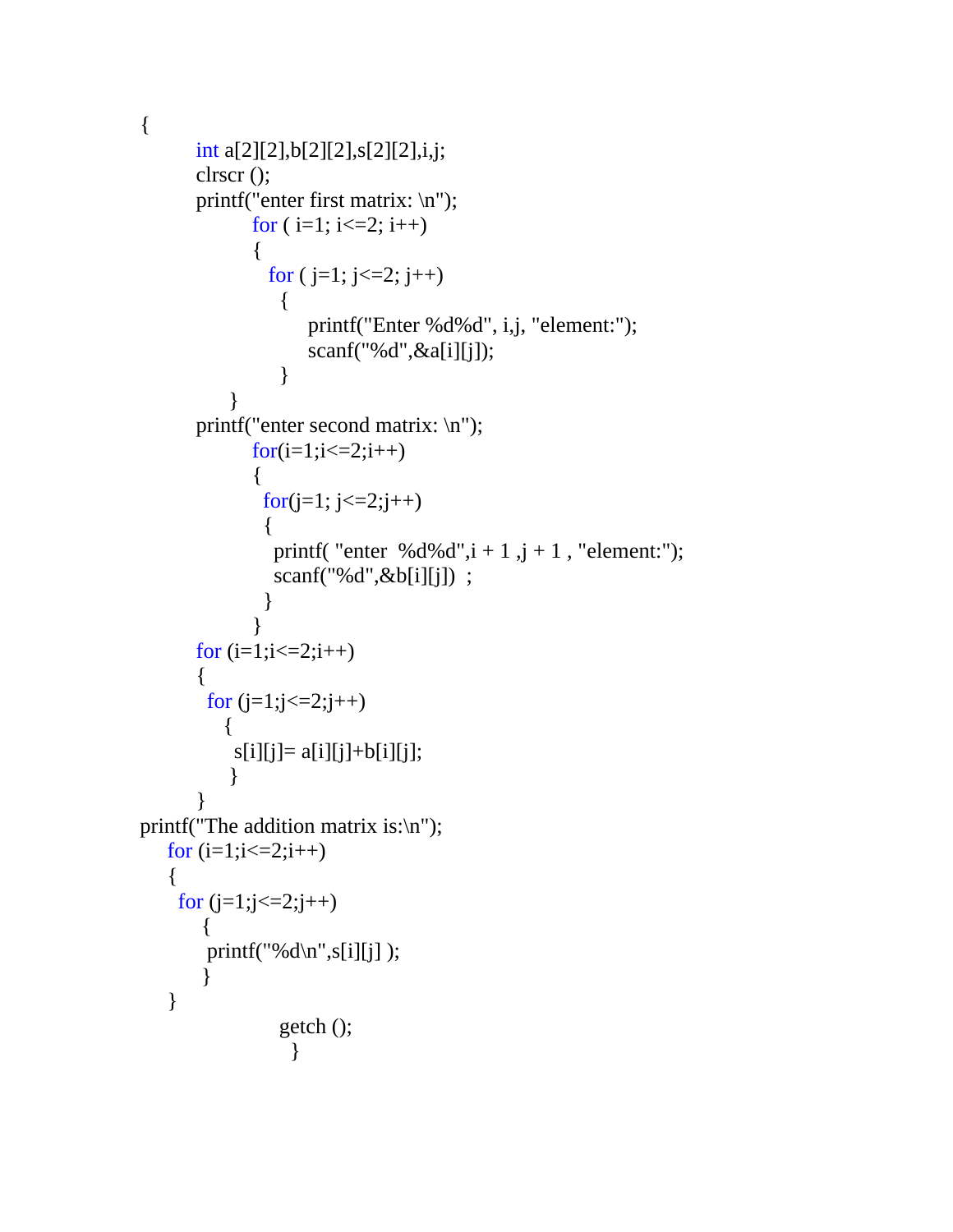# **Algorithm**

```
Transpose(a,m,n) 
1 for(i=1 \text{ to } m)for(i=1 \text{ to } n)b[i][j]=a[j][i]2 for (i=1to m)
 for (i= 1to n)
 a[i][j]= b[i][j]exit
```
#### **transpose of a matrix**

```
#include<stdio.h> 
# include<conio.h> 
void main() 
{ 
int a[10][10],b[10][10],i,j,m,n; 
clrscr(); 
printf("Enter the order of the matrix\n"); 
printf("No. of rows : \n\pi");
scanf("%d",&n); 
printf("No. of columns :\ln");
scanf("%d",&m); 
printf("Enter the matrix elements\n"); 
      for(i=0;i\le=n-1;i++)
         { 
        for(j=0;j<=m-1;j++)\{scanf("%d\n",\&a[i][j];b[j][i] = a[i][j]; } 
        } 
printf("Matrix A was\n "); 
      for(i=0;i\le=n-1;i++)
        { 
        for(j=0;j\leq m-1;j++) { 
         printf("%d\n",a[i][j]);
         }
```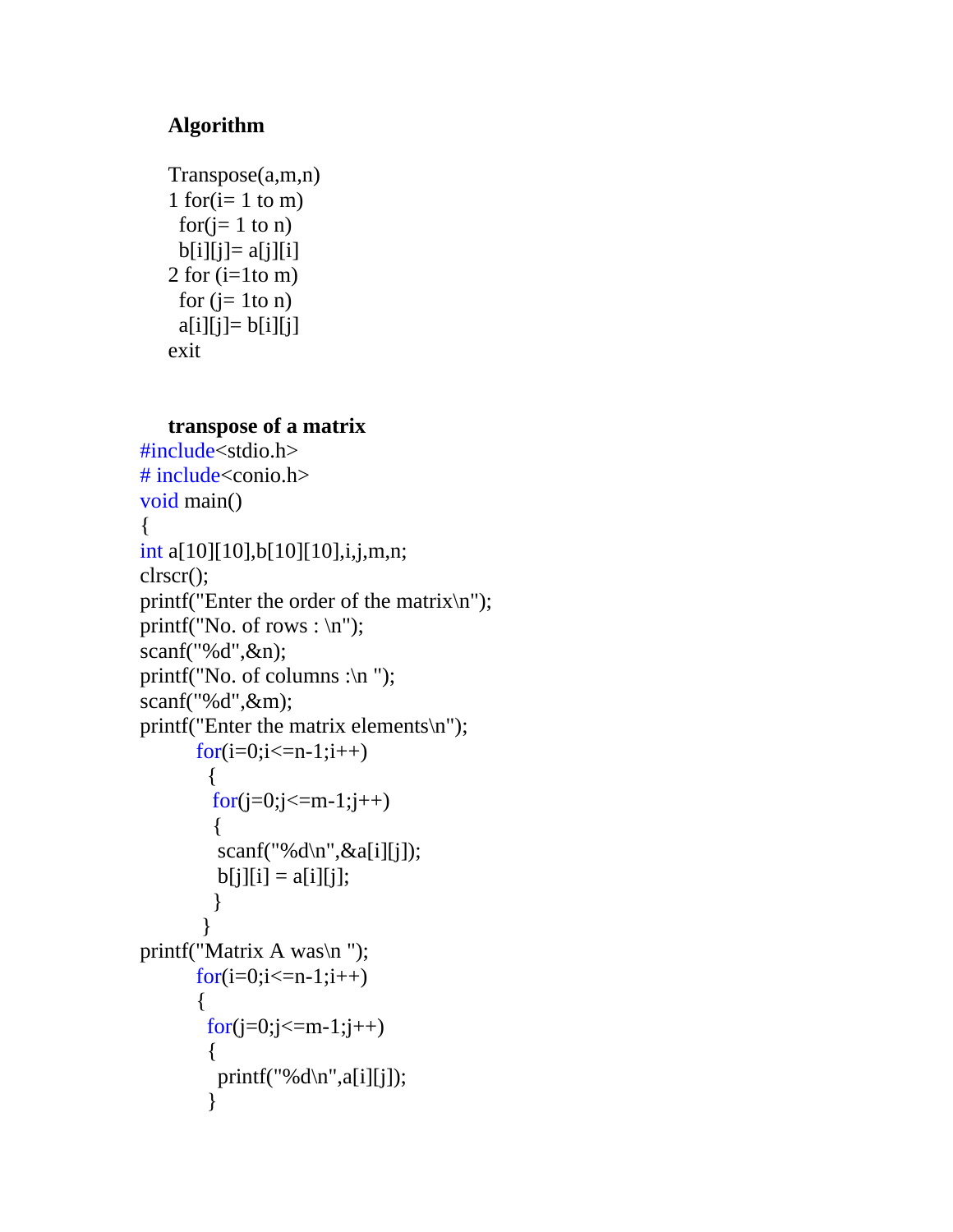```
 } 
printf("Transpose of matrix A is \langle n'' \rangle;
         for (i=0; i<=m-1; i++) { 
           \frac{1}{\text{for}(j=0;j\leq n-1;j++)} { 
          print("%d\nu",b[i][j]); } 
         } 
getch( ); 
    }
```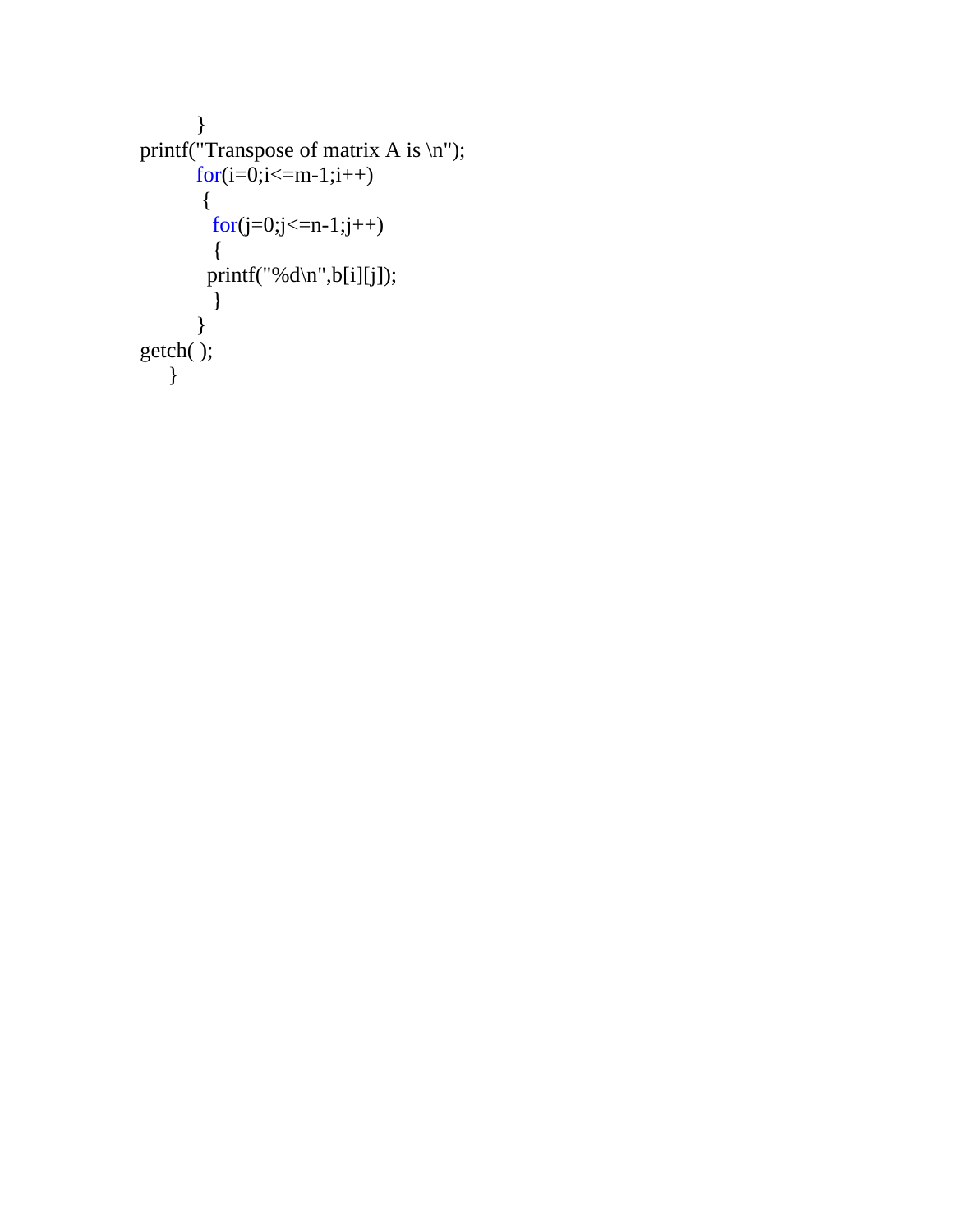# **ALGORITHM TO SORT ARRAY USING QUICK SORT**

- 1. low =1, high = h, key  $a[(1+h)/2]$
- 2. Repeat through step 7 while (low  $\leq$  high)
- 3. Repeat step 4 while  $(a[low] < key)$
- 4. low  $=$  low  $+1$
- 5. Repeat step 6 while  $(a[high] > key)$
- 6. high = high  $-1$
- 7. If (low  $\leq$  high)
	- a) temp =  $a[low]$
	- b)  $a[low] = a[high]$
	- c)  $a[high] = temp$
	- d) low =  $low + 1$
	- e) high = high + 1
- 8. If  $(l < high)$  quicksort  $(a, l, high)$
- 9. If (h>low) quicksort (a,low,h)
- 10. Exit

#### **quick sort**

```
#include<stdio.h> 
#include<conio.h> 
#define max 100 
int a[max],n,i,l,h; 
void main() 
\left\{ \right.void input(void); 
input(); 
getch(); 
} 
void input(void) 
{ 
void output(int a[], int n);
void quick_sort(int a[],int l,int h);
printf("How many elements in the array : ");
```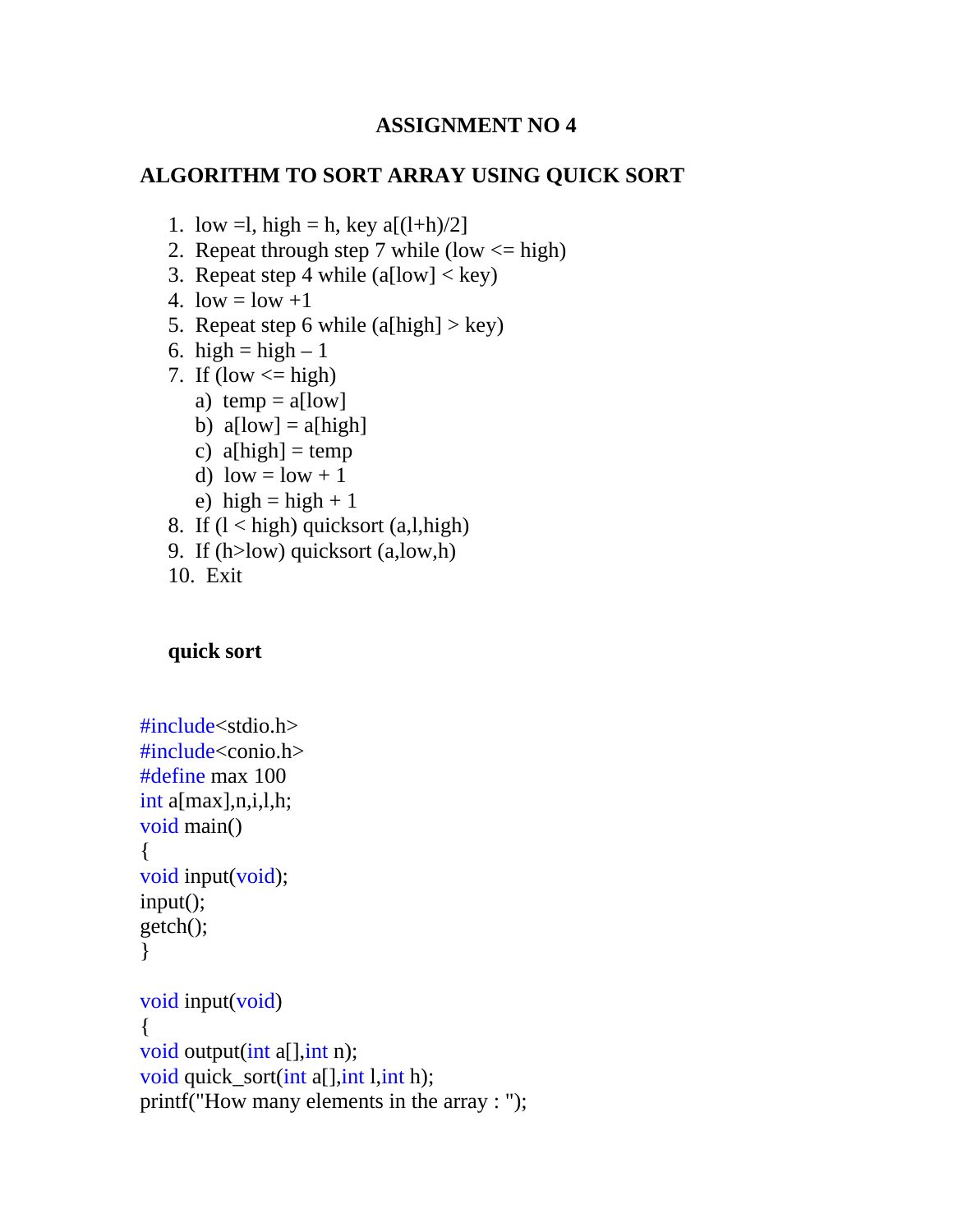```
scanf("%d",&n); 
printf("\ln");
printf("Enter the elemennts : \n");
for(i=0;i<=n-1;i++)\{scanf("%d",&a[i]); 
} 
l=0;
h=n-1;
quick_sort(a,l,h);
printf("Sorted Array :\n ");
output(a,n); 
} 
void quick_sort(int a[],int l, int h) 
{ 
      int temp,key,low,high; 
       low=l; 
       high=h; 
       key=a[(low+high)/2]; 
      do 
       { 
             while(key>a[low]) 
\{low++; } 
             while(key<a[high]) 
\{ high--; 
 } 
            if(low <= high)
\{ temp=a[low]; 
                   a[low++]=a[high]; 
                   a[high--]=temp; 
 } 
       } while(low<=high); 
      if(\leqhigh)
       quick_sort(a,l,high); 
      if(low < h)
```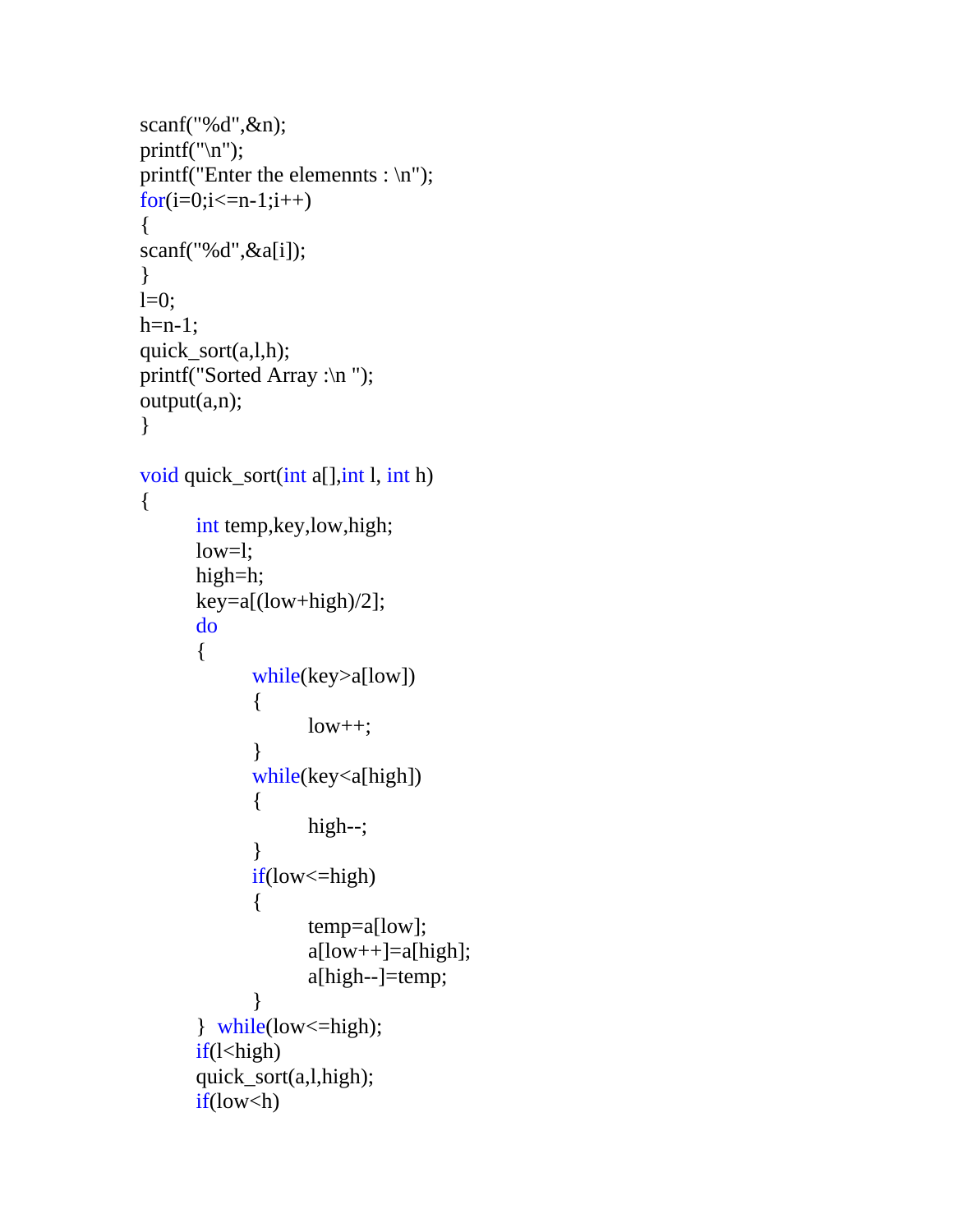```
 quick_sort(a,low,h); 
} 
void output(int a[], int n)
{ 
for (i=0; i<=n-1; i++){ 
printf("%d\n",a[i]);
} 
\left\{\right\}
```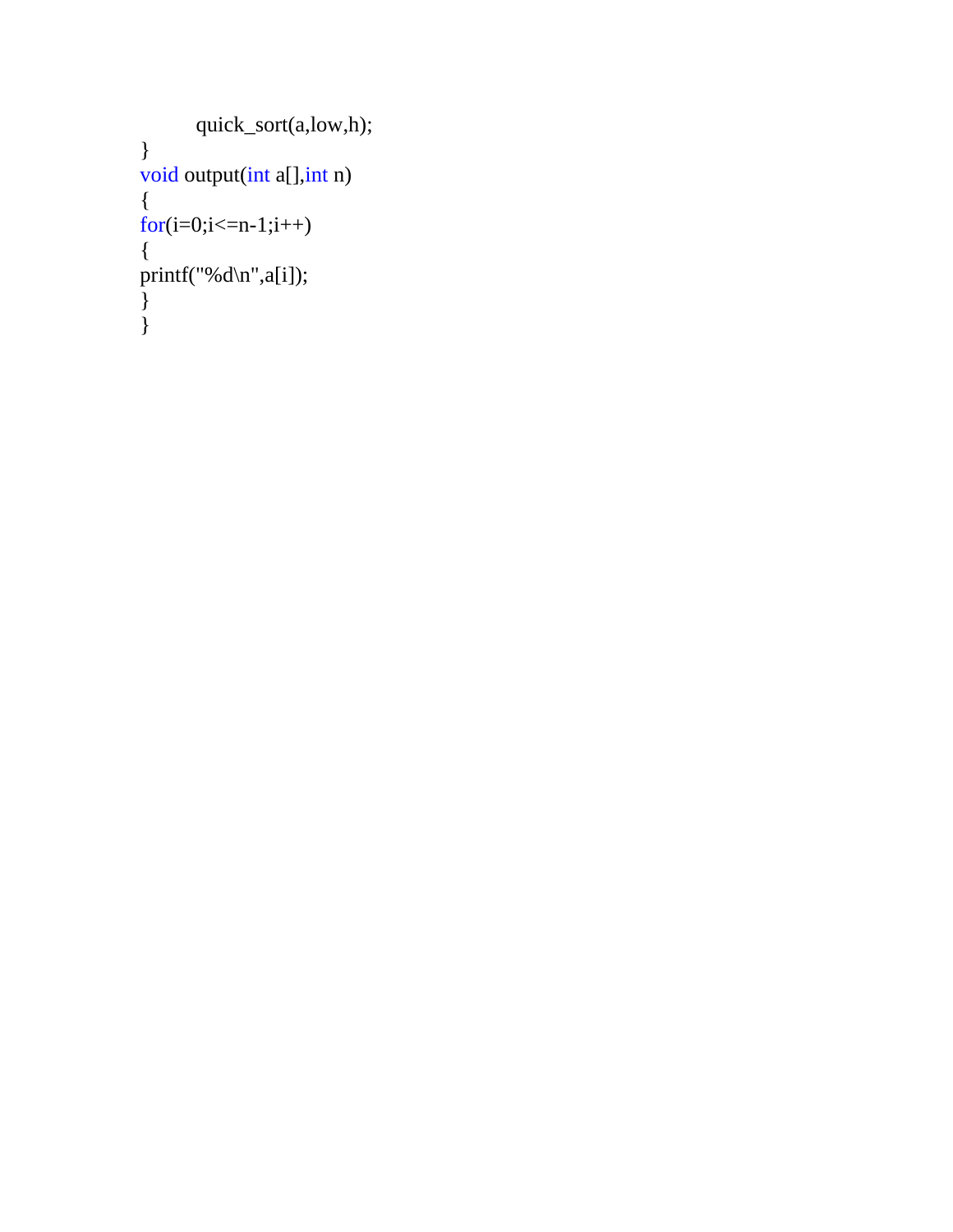# **ASSIGNMENT NO 5 ALGORITHM TO IMPLEMENT BINARY SEARCH TREE**

```
INSERTION
1. t = newnode
2. t \rightarrow \text{info} = n3. t \rightarrow left = t \rightarrow right = NULL
4. If (root = NULL)root = t return 
5. ptr = root
6. Repeat step 7 until ptr = NULL
7. If (ptr \rightarrow info > n)
     If (ptr \rightarrow left = NULL)
        Ptr \rightarrow left = t Return 
      Else 
        Ptr = ptr \rightarrow left Else 
      If (ptr \rightarrow right = NULL)
        Ptr \rightarrow right = t
          Return 
       Else 
         Ptr = ptr \rightarrow right
```
# DELETION

- 1. If  $(root = NULL)$ Print "Empty tree " Return
- 2. ptr = root, par = NULL
- 3. Repeat step 4 & 5 until (ptr  $\rightarrow$  info = n or ptr = NULL)
- 4.  $par = ptr$
- 5. If (ptr $\rightarrow$  info > n)  $ptr =ptr \rightarrow left$

```
 Else
```
Ptr = ptr  $\rightarrow$  right

6. If  $ptr = NULL$ print " no. not present"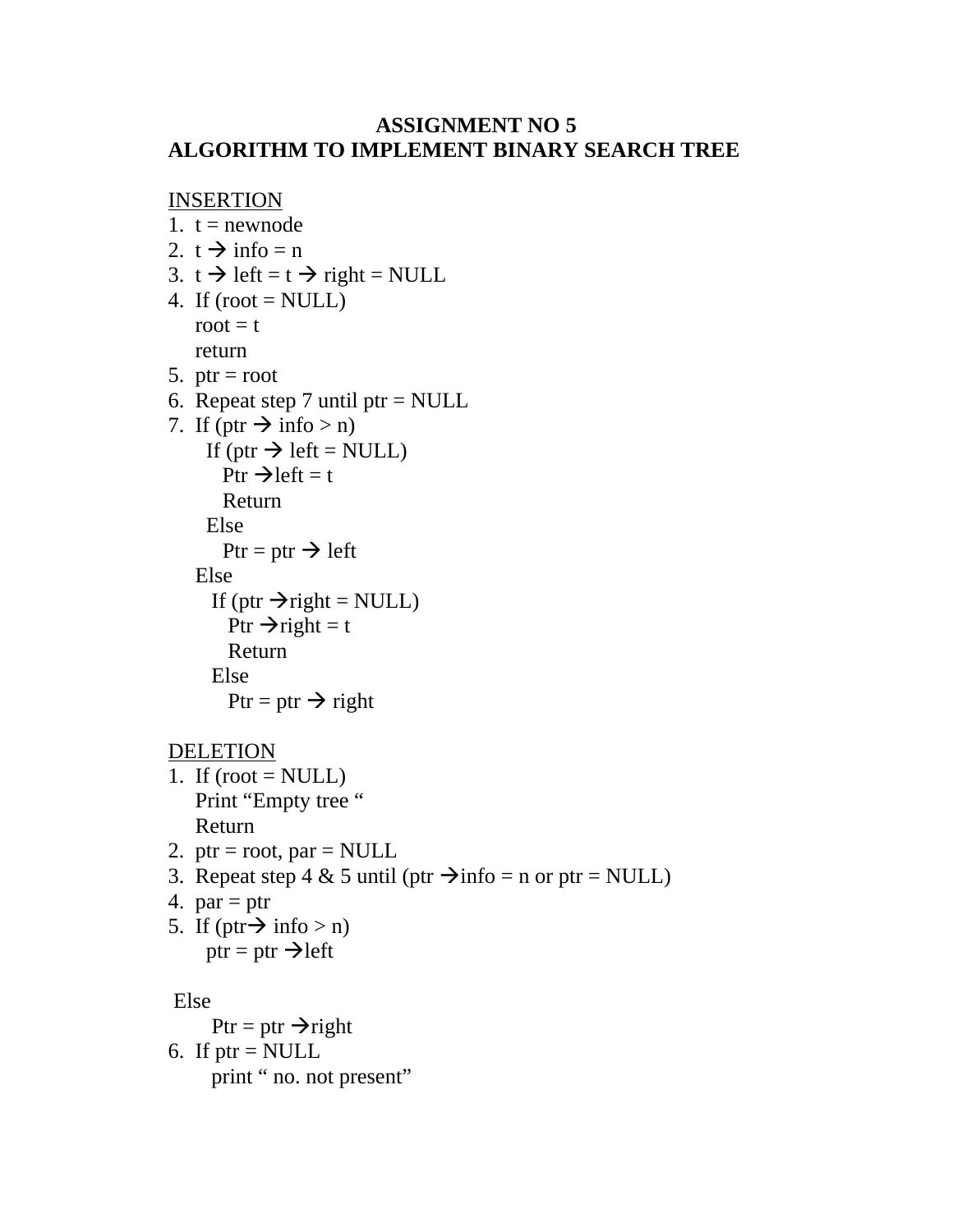```
//BST 
#include<stdio.h> 
#include<conio.h> 
struct rec 
\{long num;
struct rec *left; 
struct rec *right; 
}; 
struct rec *tree,*second,*head; 
struct rec *insert(struct rec *tree,long num); 
struct rec *copy(struct rec *tree); 
void inorder(struct rec *tree); 
main() 
{ 
int choice; 
long digit; 
do 
{ 
choice=select(); 
switch(choice) 
\left\{ \right.case 1:puts("Enter integers:To quit enter 0"); 
        scanf("%ld",&digit); 
       while(digit!=0)
        { 
        tree=insert(tree,digit); 
        scanf("%ld",&digit); 
        }continue; 
case 2: copy(tree); continue;
case 3: puts("Inorder traversing TREE"); 
        inorder(tree);continue; 
case 4: puts("END");exit(0); 
}
```

```
}while(choice!=4); 
} 
int select()
```
int selection;

{

do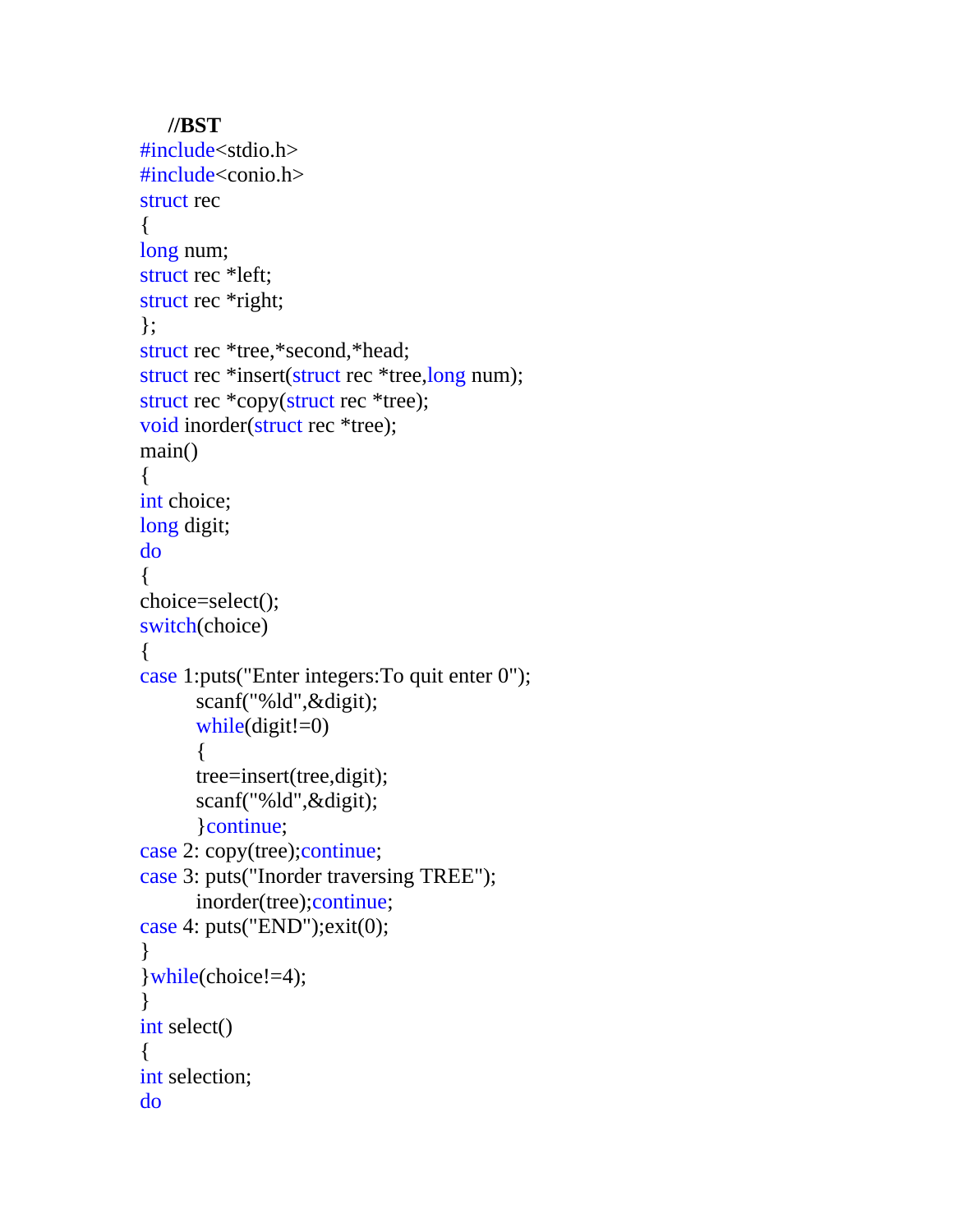{

```
puts("Enter 1: Insert a node in the BST"); 
puts("Enter 2: Copy a tree to another BST"); 
puts("Enter 3: Display(inorder)the BST"); 
puts("Enter 4: END"); 
puts("Enter your choice"); 
scanf("%d",&selection); 
if((selection<1)||(selection>4)) 
{puts("Wrong choice: Try again"); 
getchar(); 
} 
}while((selection<1)||(selection>4)); 
return selection; 
} 
struct rec *insert(struct rec *tree,long digit) 
\{if(tree==NULL) 
{ 
tree=(struct rec *)malloc(sizeof(struct rec)); 
tree->left=tree->right=NULL; 
tree->num=digit; 
} 
else 
if(digit<tree->num) 
tree->left=insert(tree->left,digit); 
else if(digit>tree->num) 
tree->right=insert(tree->right,digit); 
else if(digit==tree->num) 
{puts("Duplicate nodes: program exited");exit(0); 
} 
return(tree); 
} 
struct rec *copy(struct rec *tree) 
\{second=(struct rec *)malloc(sizeof(struct rec));
head=second; 
if(tree!=NULL) 
{ 
second->num=tree->num; 
if(tree->left!=NULL)
```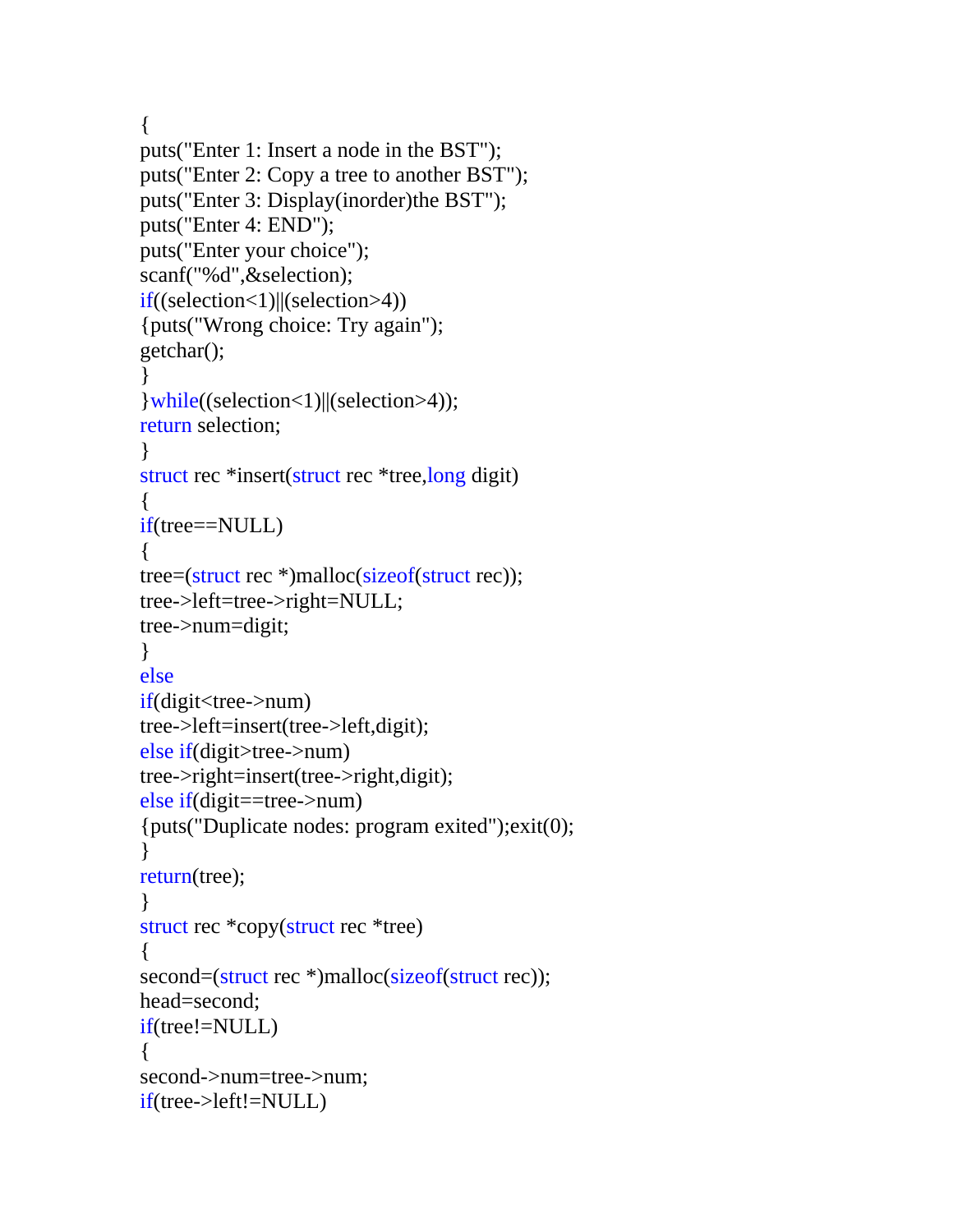```
{ 
second->left->num=tree->left->num; 
copy(tree->right); 
} 
if(tree->right!=NULL) 
{ 
second->right->num=tree->num; 
copy(tree->left); 
} 
} 
return(head); 
} 
void inorder(struct rec *tree) 
{ 
if(tree!=NULL) 
{ 
inorder(tree->left); 
printf("%12ld\n",tree->num); 
inorder(tree->right); 
} 
}
```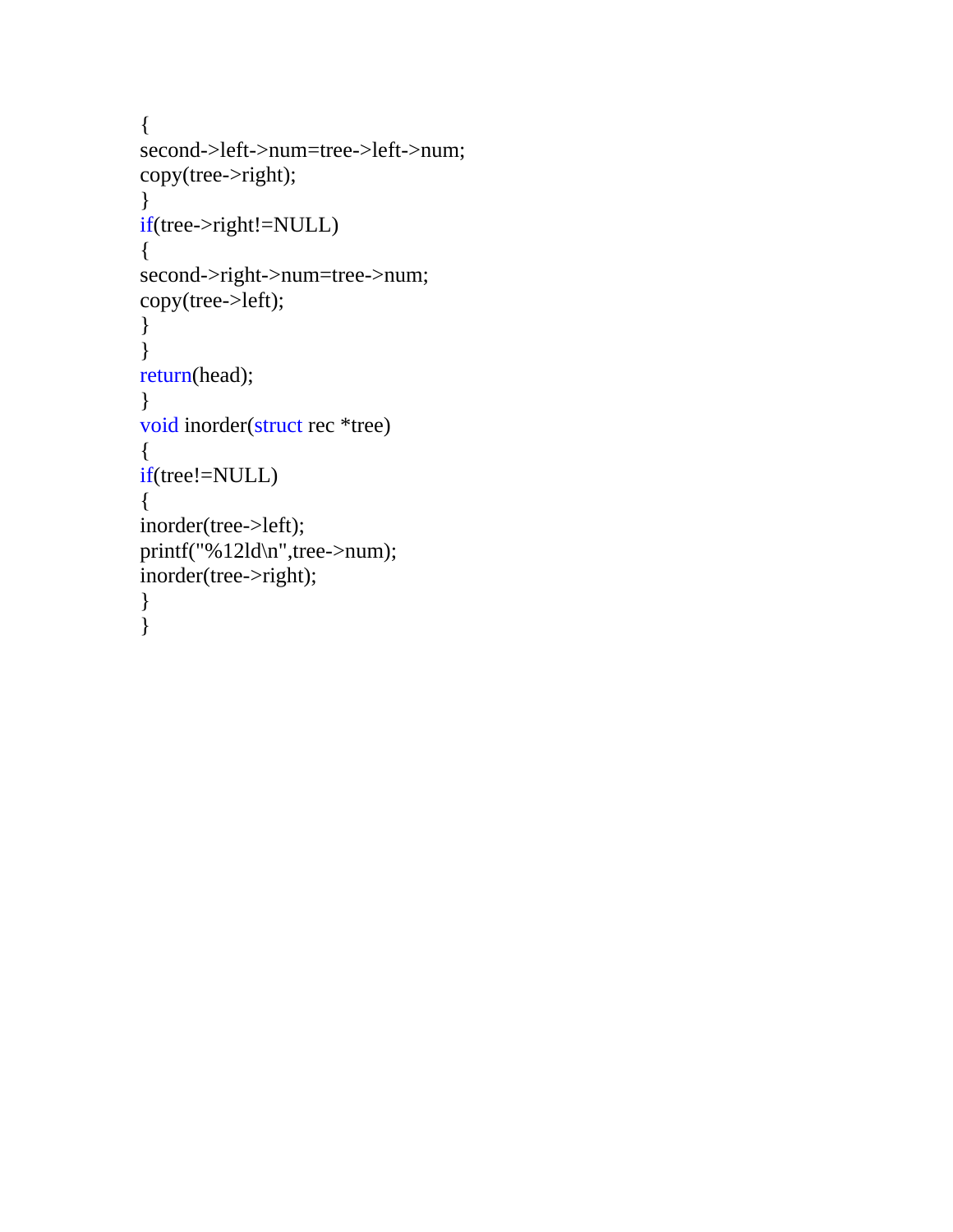# **ASSIGNMENT NO 6 ALGORITHM TO IMPLEMENT LINKED LIST**

- 1.  $t =$  newmode()
- 2. Enter info to be inserted
- 3. Read n
- 4.  $t \rightarrow \inf o = n$
- 5.  $t \rightarrow$  next = start
- 6. Start  $=$  t

# INSERTION

BEGIN

- 1.  $t \rightarrow$  next = start
- 2. start  $=$  t Return

MIDDLE

- 1. Enter info of the node after which new node to be inserted
- 2. Read x
- 3.  $p = start$
- 4. Repeat step 5 until  $p \rightarrow \text{info} \ll x$
- 5.  $p = p \rightarrow next$
- 6.  $t \rightarrow$  next = p  $\rightarrow$  next
- 7.  $p \rightarrow$  next = t
- 8. Return

# LAST

- 1.  $p = start$
- 2. Repeat step 3 until  $p \rightarrow$  next NULL
- 3.  $p = p \rightarrow next$
- 4.  $t \rightarrow$  next = NULL
- 5.  $p \rightarrow$  next = t
- 6. Return

# **DELETION**

BEGIN

- 1.  $x = start$
- 2. start = start  $\rightarrow$  next
- 3. delnode $(x)$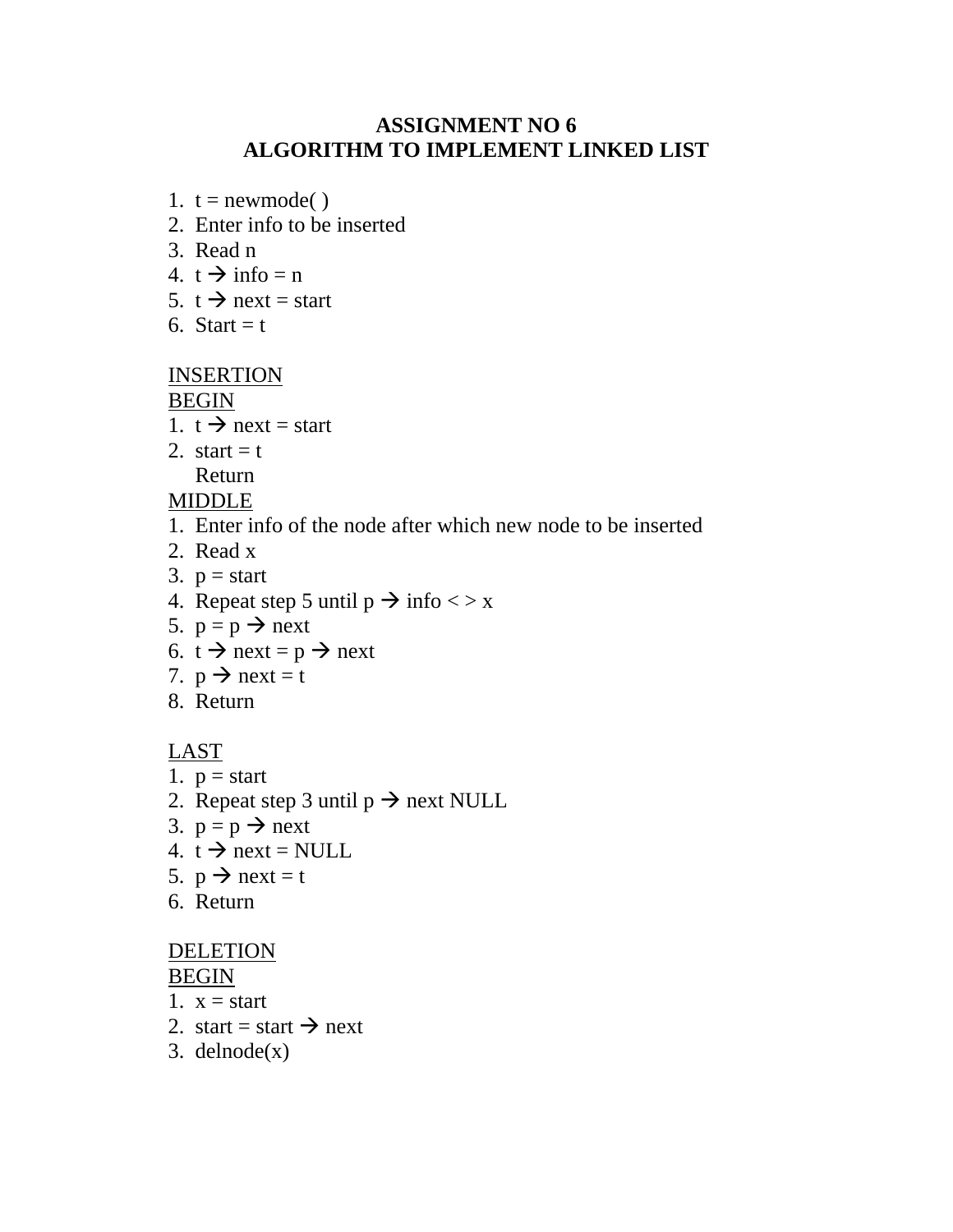# MIDDLE

- 1. Enter the info of node to be deleted
- 2. Read n
- 3.  $p = start$
- 4.  $c = start$
- 5. while  $(c \rightarrow \text{info} \ll \text{NULL})$  $p = c$  $c = c \rightarrow next$
- 6.  $p \rightarrow$  next = c  $\rightarrow$  next
- 7. delnode ( c )
- 8. Return

LAST

- 1.  $p = start$  $c = start$
- 2. while  $(c \rightarrow next \lt\gt NULL)$ 
	- $p = c$  $c = c \rightarrow$ next
- 3.  $p \rightarrow$  next = c  $\rightarrow$  next
- 4. delnode ( c)
- 5. Return

# TRAVERSAL

- 1.  $p = start$
- 2. while  $(p \lt p NULL)$ Print  $p \rightarrow \text{info}$  $P = p \rightarrow next$
- 3. Return

// linked list//

#include<stdio.h> #include<conio.h> #include<malloc.h> struct node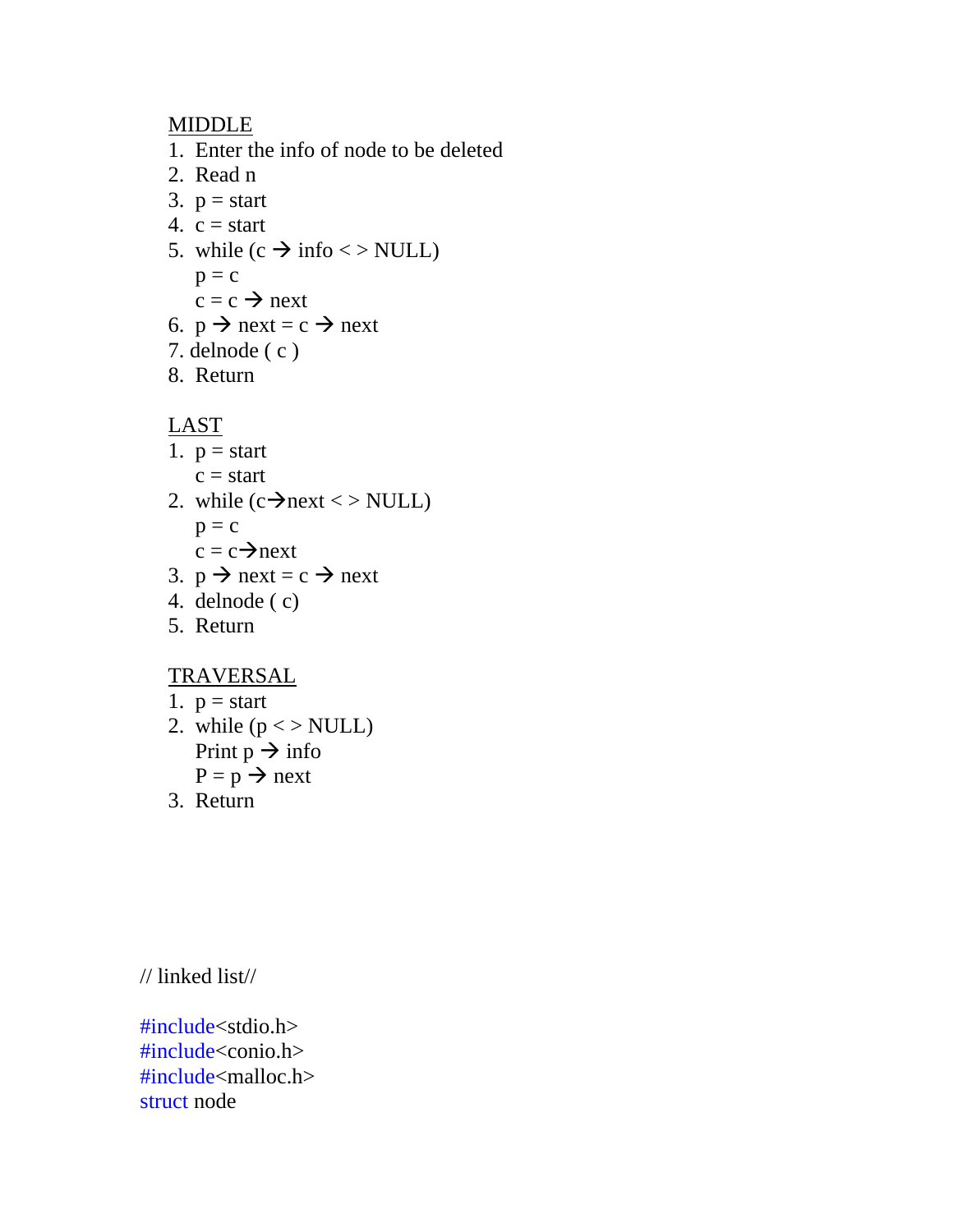```
{ 
int info; 
struct node *next; 
}; 
typedef struct node NODE; 
NODE *start; 
void createmptylist(NODE **start) 
{ 
*start=(NODE *)NULL; 
} 
void traversinorder(NODE *start) 
{ 
while(start != (NODE *) NULL)
{ 
printf("%d\n",start->info); 
start=start->next; 
} 
} 
void insertatbegin(int item) 
{ 
NODE *ptr; 
ptr=(NODE *)malloc(sizeof(NODE)); 
ptr->info=item; 
if(start==(NODE *)NULL) 
ptr->next=(NODE *)NULL; 
else 
ptr->next=start; 
start=ptr; 
} 
void insert_at_end(int item) 
\{NODE *ptr,*loc; 
ptr=(NODE *)malloc(sizeof(NODE)); 
ptr->info=item; 
ptr->next=(NODE *)NULL; 
if(start==(NODE*)NULL) 
start=ptr; 
else 
{ 
loc=start;
```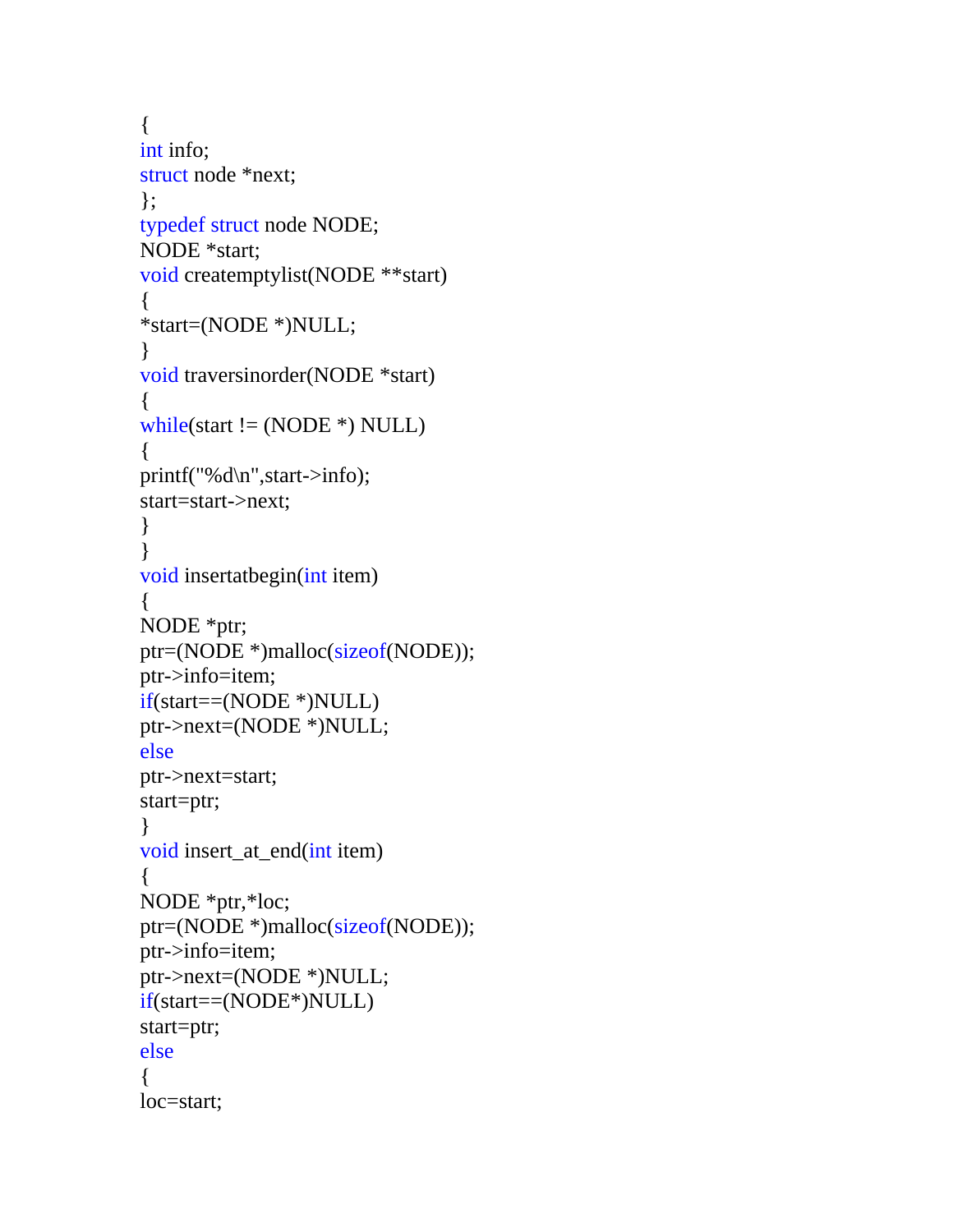```
while(loc->next!=(NODE *)NULL) 
loc=loc->next; 
loc->next=ptr; 
} 
} 
void insert_spe(NODE *start,int item) 
{ 
NODE *ptr,*loc; 
int temp,k; 
for(k=0, loc=start;k<temp;k++){ 
loc=loc->next; 
if(loc==NULL) 
\{printf("node in the list at less than one\n"); 
return; 
} 
} 
ptr=(NODE *)malloc(sizeof(NODE)); 
ptr->info=item; 
ptr->next=loc->next;; 
loc->next=ptr; 
} 
void main() 
{ 
int choice,item,after; 
char ch; 
clrscr(); 
createmptylist(start); 
do 
{ 
printf("1.Insert element at begin \n");
printf("2. insert element at end positon\n"); 
printf("3. insert specific the position\n"); 
printf("4.travers the list in order\ln");
printf("5. exit\n");
printf("enter your choice\n"); 
scanf("%d",&choice); 
switch(choice) 
{
```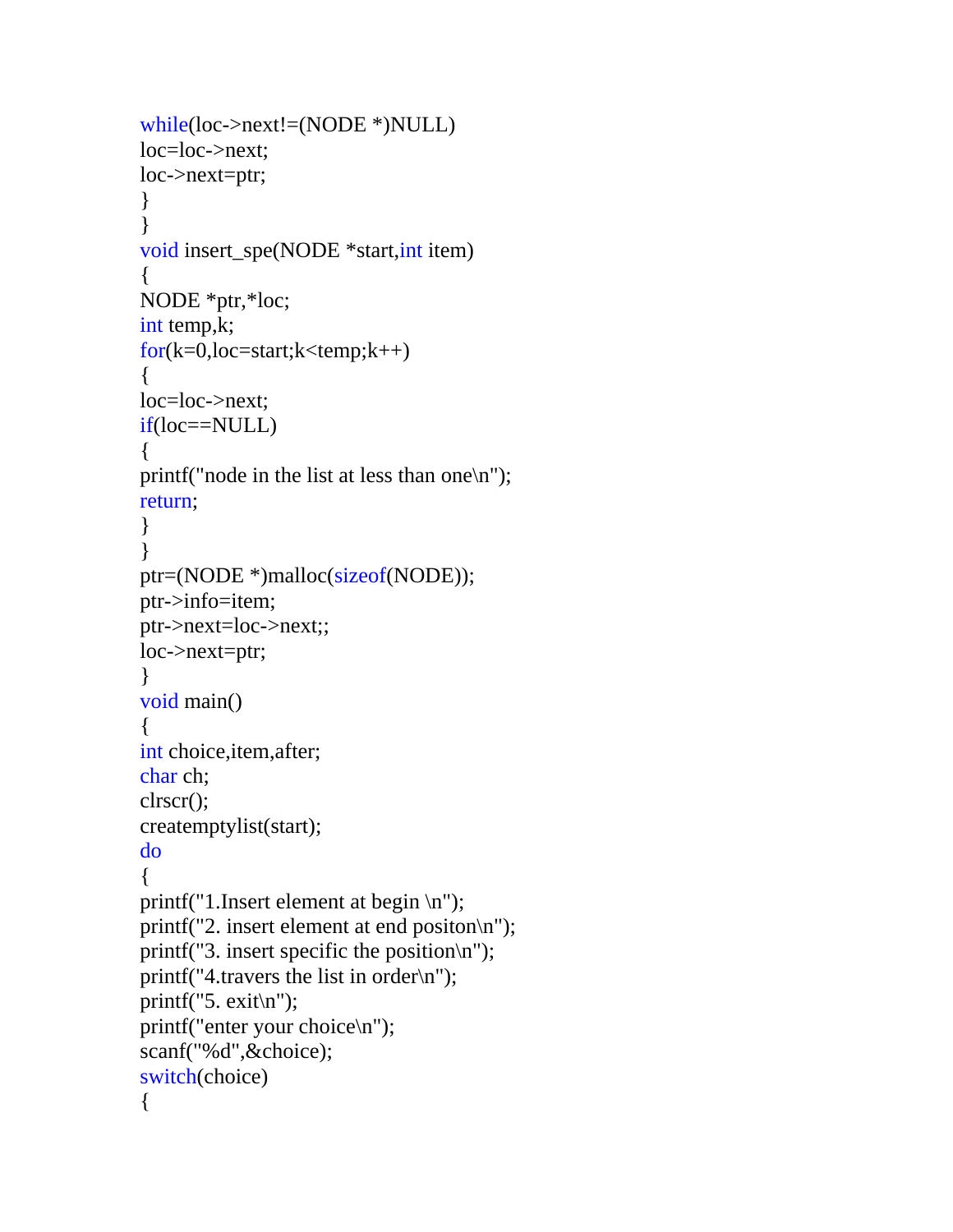```
case 1: printf("Enter the item\n"); 
        scanf("%d",&item); 
        insertatbegin(item); 
       break; 
case 2: printf("Enter the item\n");
        scanf("%d",&item); 
        insert_at_end(item); 
       break; 
case 3: printf("Enter the item\n"); 
        scanf("%d",&item); 
        insert_spe(start,item); 
       break; 
case 4: printf("\ntravers the list\n"); 
        traversinorder(start); 
       break; 
case 5: return; 
} 
fflush(stdin); 
printf("do your want continous\n"); 
scanf("%c",&ch); 
\vert \text{while}((\text{ch}='y') \vert \vert (\text{ch}='y'));
getch(); 
}
```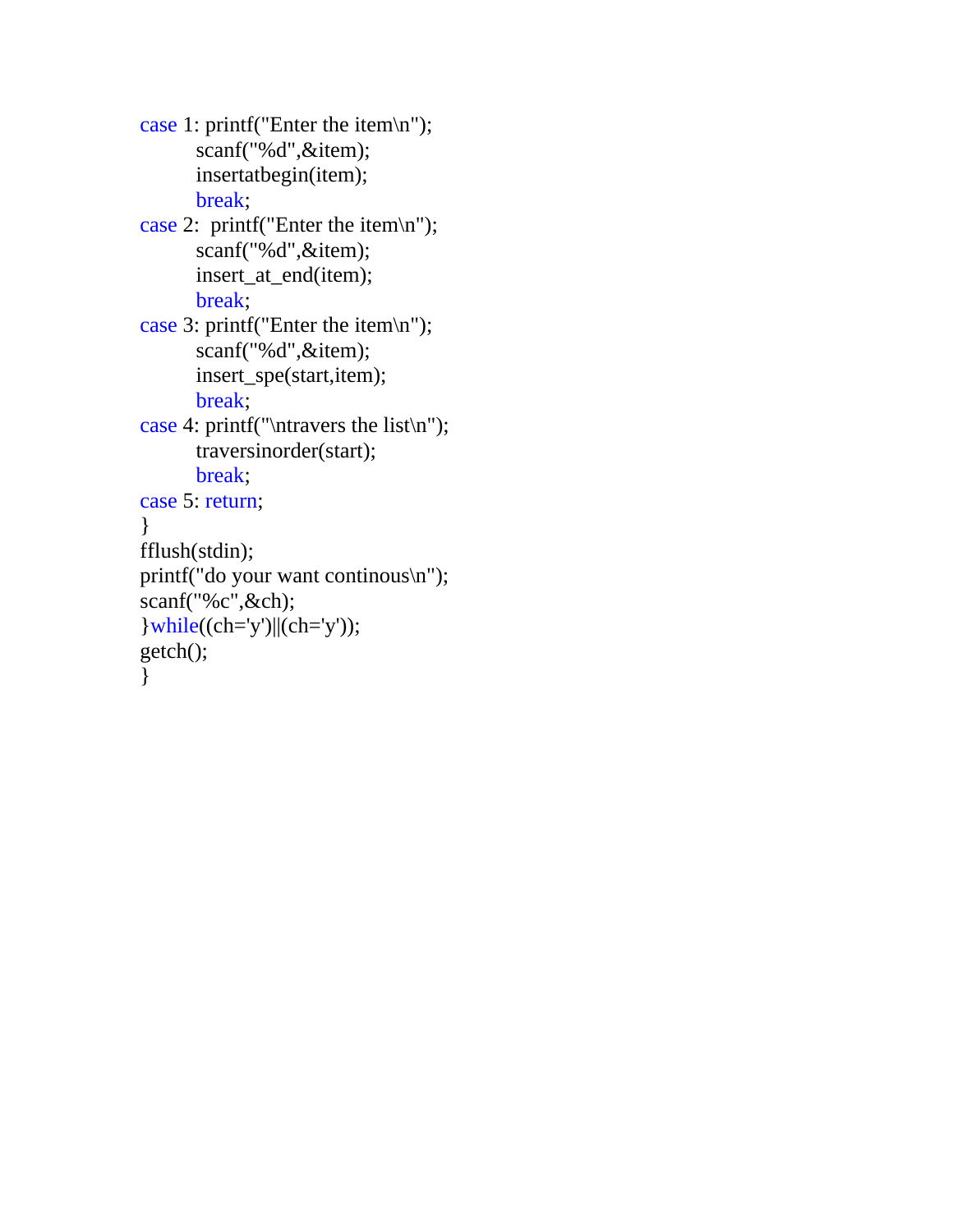# **ASSIGNMENT NO 7 ALGORITHM TO IMPLEMENT DOUBLE LINKED LIST**

```
1. t = new node
```
- 2. Enter "the info to be inserted"
- 3. Read n
- 4.  $t \rightarrow \inf o = n$
- 5.  $t \rightarrow$  next = NULL
- 6. t  $\rightarrow$  prev NULL

# INSERTION

BEGIN

- 1. If start  $=$  NULL start  $=$  t
- 2. else

```
t \rightarrow next = NULL
t \rightarrow next \rightarrow prev = t
start = t
 Return
```
# MIDDLE

- 1. Print " enter info of the node after which you want to insert"
- 2. Read x
- 3.  $p = start$
- 4. Repeat while  $p \lt p NULL$ If  $(p \rightarrow \text{info} = n)$  $t\rightarrow$ next = p $\rightarrow$  next  $p\rightarrow$ next = t  $t \rightarrow \text{prev} = p$  $p \rightarrow$  next $\rightarrow$  prev = t Return Else  $P = p \rightarrow next$
- 5. Print x not found

```
t\rightarrownext = NULL
   p\rightarrownext = t
```
DELETION BEGIN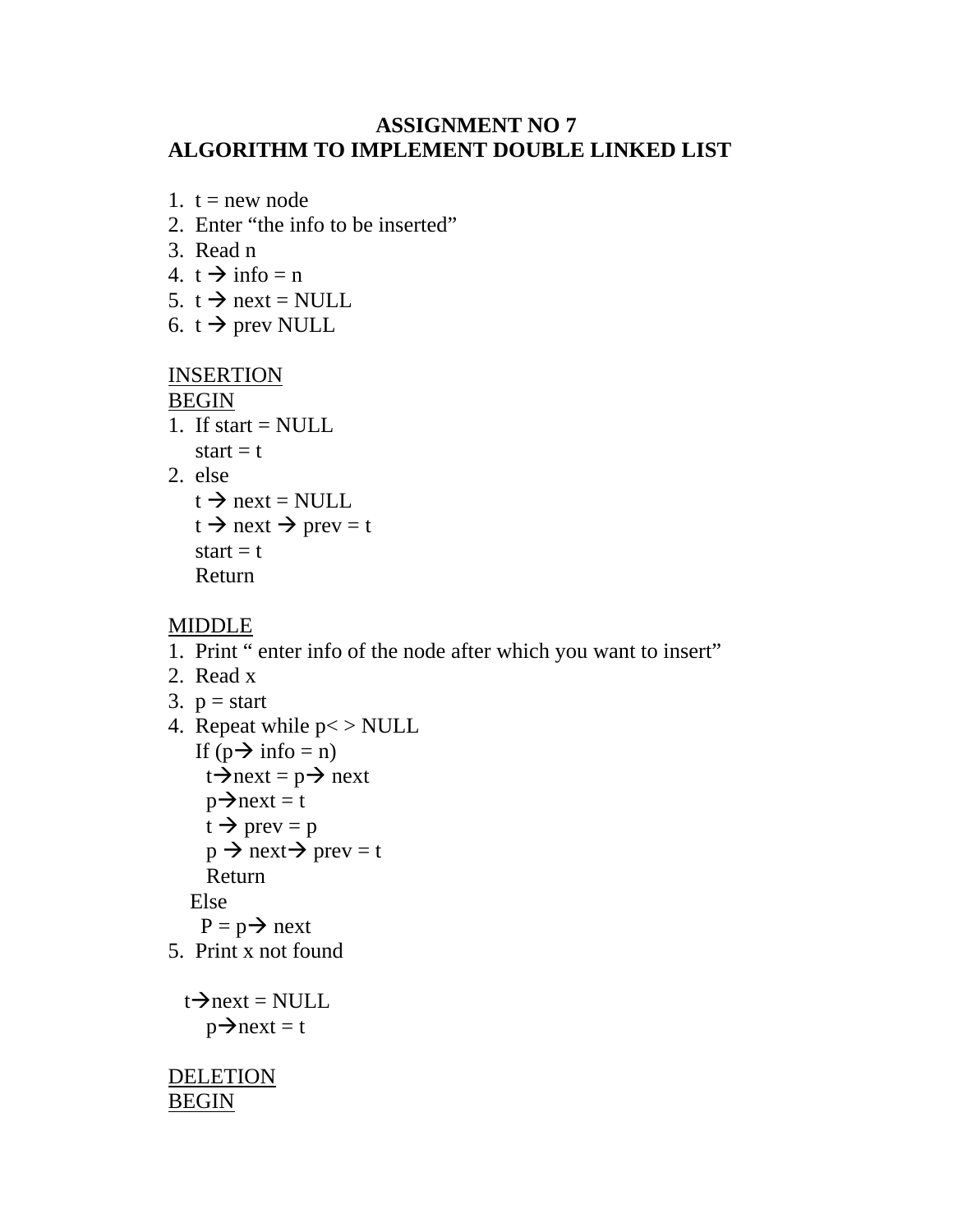- 1.  $p = start$
- 2.  $p\rightarrow$ next $\rightarrow$ prev = NULL
- 3. start =  $p \rightarrow$ next
- 4. start =  $p \rightarrow$ next
- 5. delnode(p)
- 6. Return

# MIDDLE

- 1. Enter "info of the node to be deleted"
- 2. Read x
- 3.  $p = start$
- 4. Repeat until  $p \lt p NULL$ If( $p\rightarrow$ info = x)  $p\rightarrow$ prev $\rightarrow$ next = p $\rightarrow$ next  $p \rightarrow$  next  $\rightarrow$  prev =  $p \rightarrow$ prev delnode(p) Return Else  $P = p \rightarrow next$ 5. Print "x not found"

# LAST

- 1.  $P = start$
- 2. Repeat while  $p \lt p NULL$ If( $p \rightarrow$ next = NULL) Delnode(p)
- 3. Return

# **DISPLAY**

- 1.  $p = start$
- 2. Repeat while  $p \ll >$  NULL Print  $p\rightarrow$ info  $P = p \rightarrow next$

#include<stdio.h> #include<conio.h> int select(); struct rec { char name[80];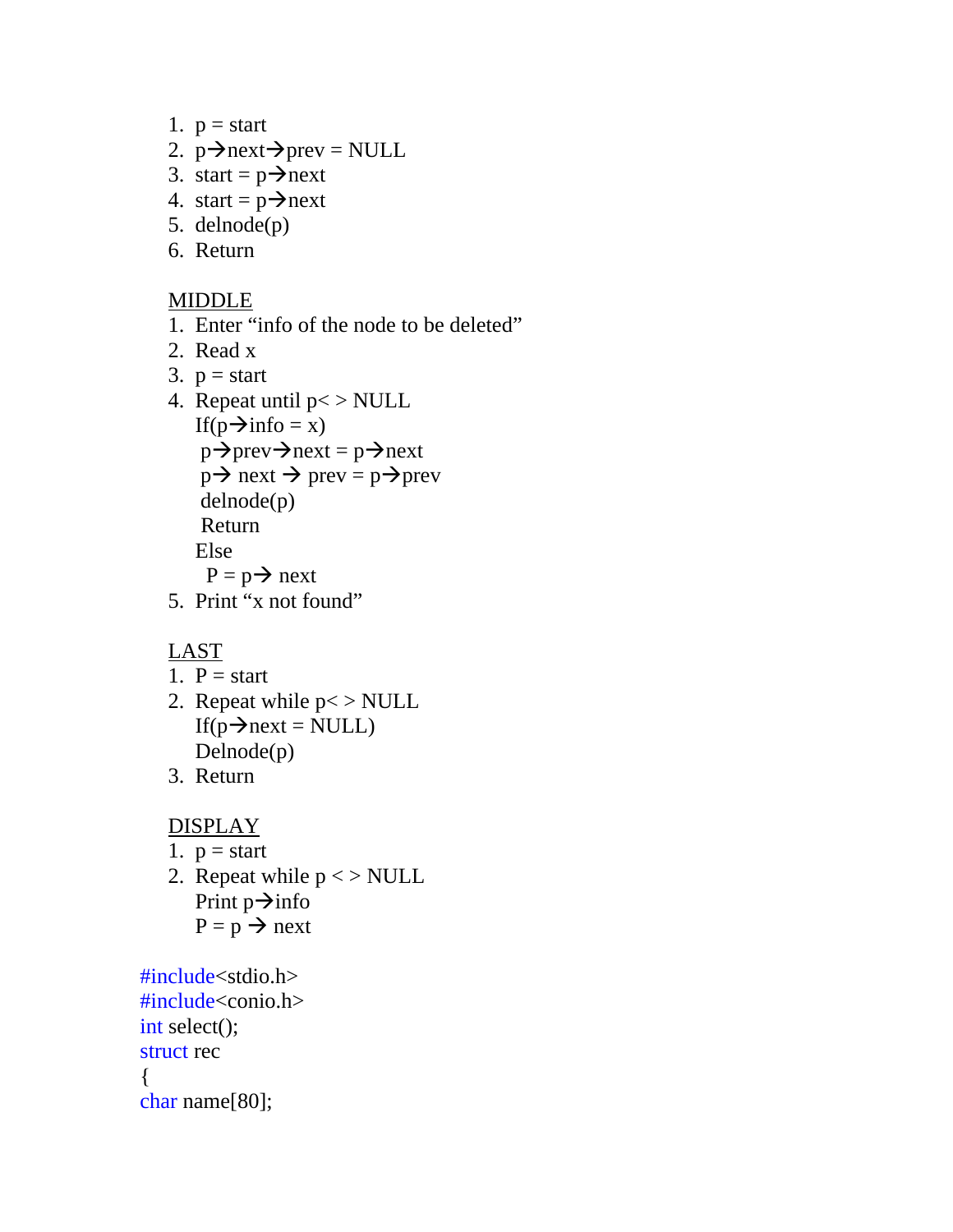```
struct rec *next; 
}; 
struct rec *rear; 
struct rec *create(struct rec *list);
struct rec *insert1(struct rec *node);
struct rec *insert2(struct rec *node);
struct rec *insert3(struct rec *node);
struct rec *insert4(struct rec *node); 
struct rec *delete(struct rec *node); 
void *display(struct rec *list); 
int nodes; 
main() 
{ 
struct rec *first=NULL; 
int choice; 
clrscr(); 
do 
{ 
choice=select(); 
switch(choice) 
{ 
case 1: first=create(first);continue; 
case 2: first=insert1(first);continue; 
case 3: first=insert2(first);continue; 
case 4: first=insert3(first);continue; 
case 5: first=insert4(first);continue; 
case 6: first=delete(first);continue; 
case 7: display(first);continue; 
case 8: puts("END");exit(0); 
} 
}while(choice!=8); 
} 
int select() 
{ 
int selection; 
do 
{ 
puts("Enter 1: create the list"); 
puts("Enter 2: insert in the beginnig of the list"); 
puts("Enter 3: insert after a node in the list");
```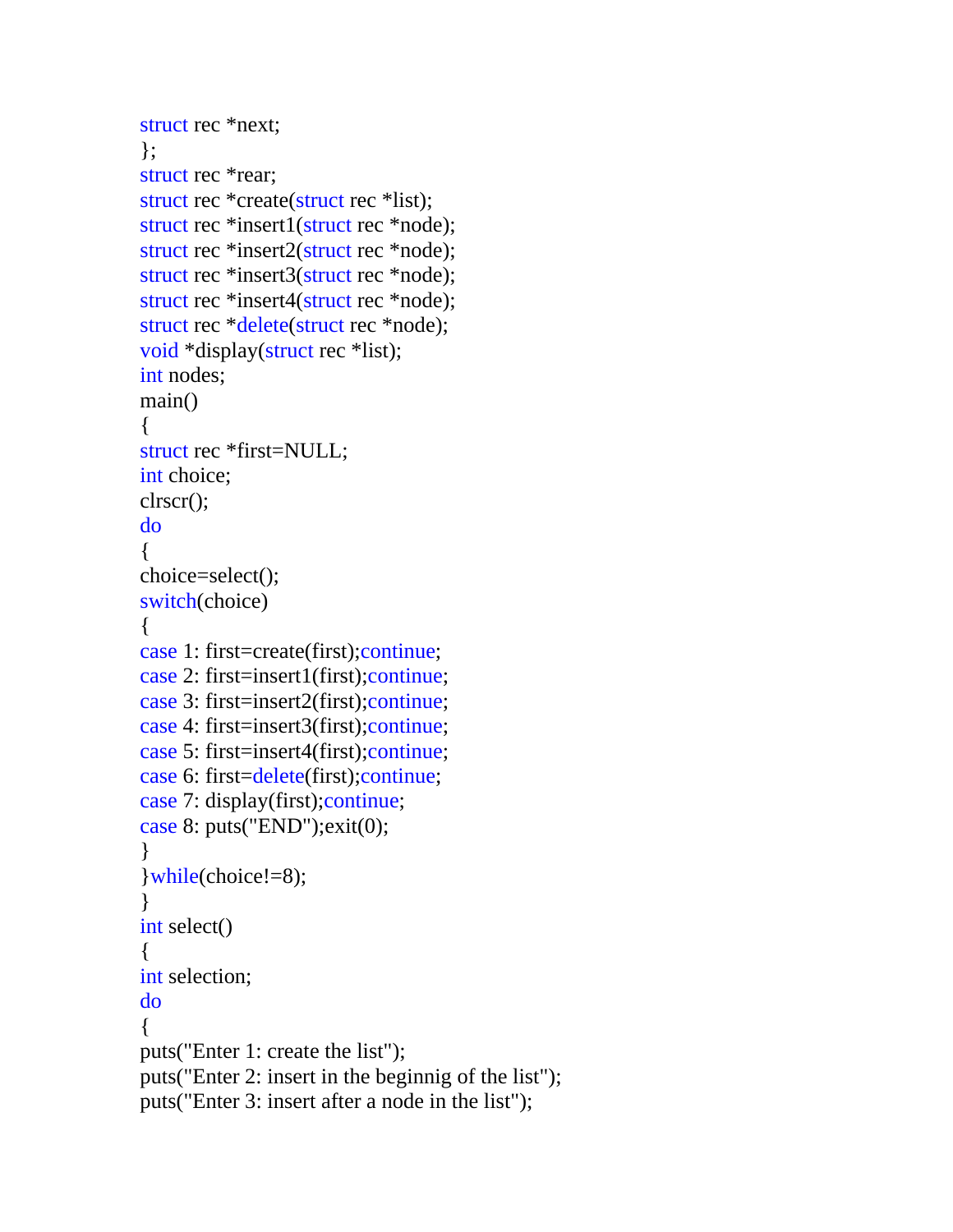```
puts("Enter 4: insert before a node in the list"); 
puts("Enter 5: insert in the end of the list"); 
puts("Enter 6: delete the list"); 
puts("Enter 7: display the list"); 
puts("Enter 8: END"); 
puts("Enter your choice"); 
scanf("%d",&selection); 
}while(selection<1||selection>8); 
return selection; 
} 
struct rec *create(struct rec *first) 
{ 
struct rec *element; 
first=(struct rec*)malloc(sizeof(struct rec)); 
puts("Enter/name/word/text: To quit enter*"); 
scanf(" %\lceil \wedge n \rceil", first->name);
first->next=first; 
rear=first; 
rear \rightarrow next = first; for(:,){ 
element=(struct rec*)malloc(sizeof(struct rec)); 
scanf(" %[^\n]",element->name); 
if(strcmp(element->name,"*")==0)break; 
element->next=first; 
rear->next=element; 
rear= element; 
} 
return(first); 
} 
struct rec *insert1(struct rec *first) 
\left\{ \right.struct rec *node; 
node=(struct rec*)malloc(sizeof(struct rec)); 
puts("Enter node/name to be inserted"); 
scanf(" %\lceil \wedge n \rceil",node->name);
if(first==NULL) 
{ 
node->next=first; 
rear=first; 
}
```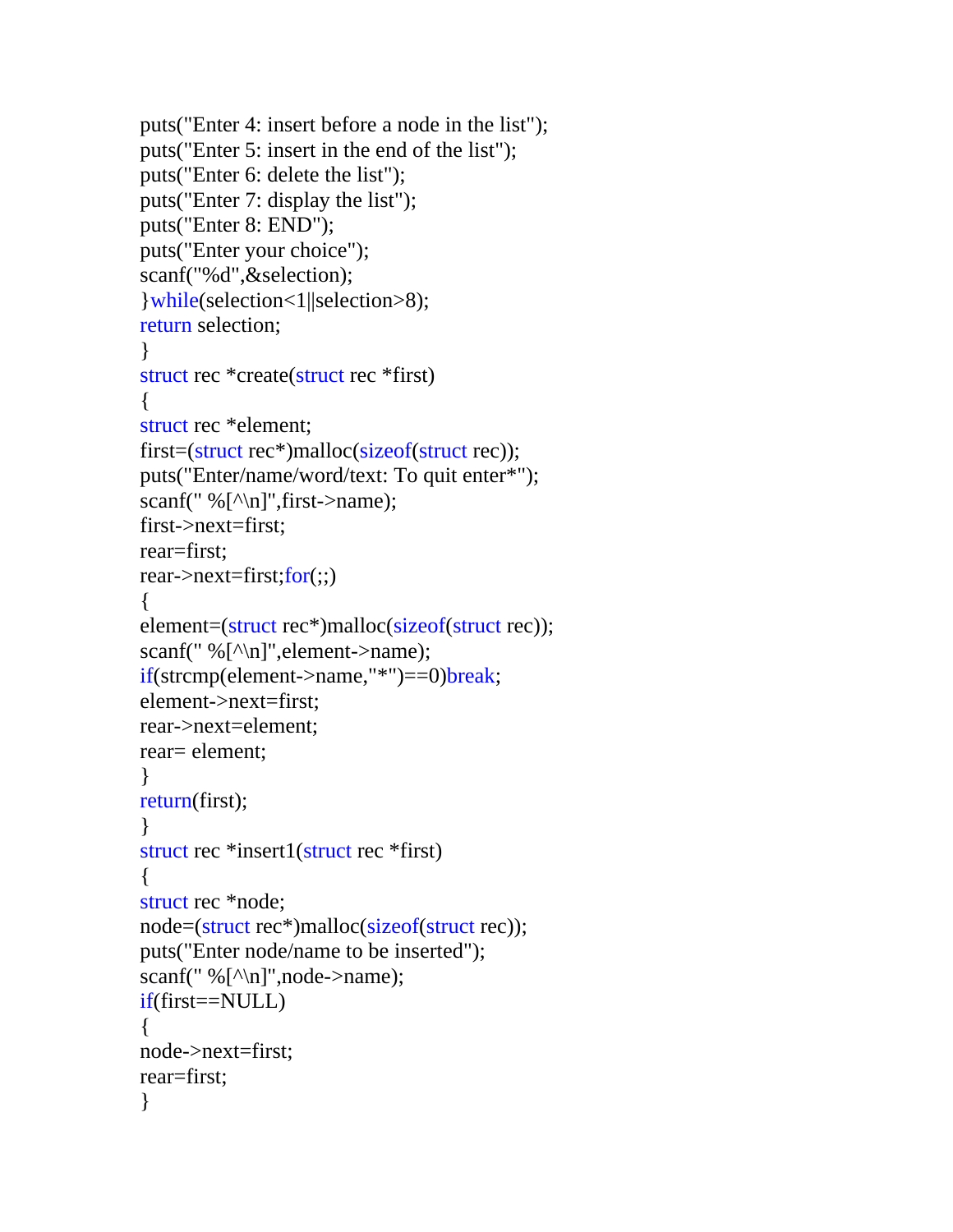```
else 
{ 
node->next=first; 
first=node; 
rear->next=first; 
} 
return(first); 
} 
struct rec *insert2(struct rec *first) 
\left\{ \right.struct rec *current,*prior,*x; 
struct rec *node;current=first; 
node=(struct rec*)malloc(sizeof(struct rec)); 
puts("Enter node/name after which new node to be inserted"); 
scanf(" %[\\\n]\n",node->name);
x=(struct rec*)malloc(sizeof(struct rec)); 
puts("Enter node/name to be inserted"); 
scanf(" %\lceil \wedge \ln \rceil",x->name);
while(current!=rear && current!=NULL) 
{ 
if(strcmp(current->name,node->name)==0) 
\left\{ \right.x->next=current->next; 
current->next=x; 
return(first); 
} 
else current=current->next; 
} 
if(strcmp(current->name,node->name)==0) 
{ 
x->next=first; 
rear->next=x; 
rear=x; 
return(first); 
} 
puts("Node does not exist in the list"); 
return(first); 
} 
struct rec *insert3(struct rec *first) 
{
```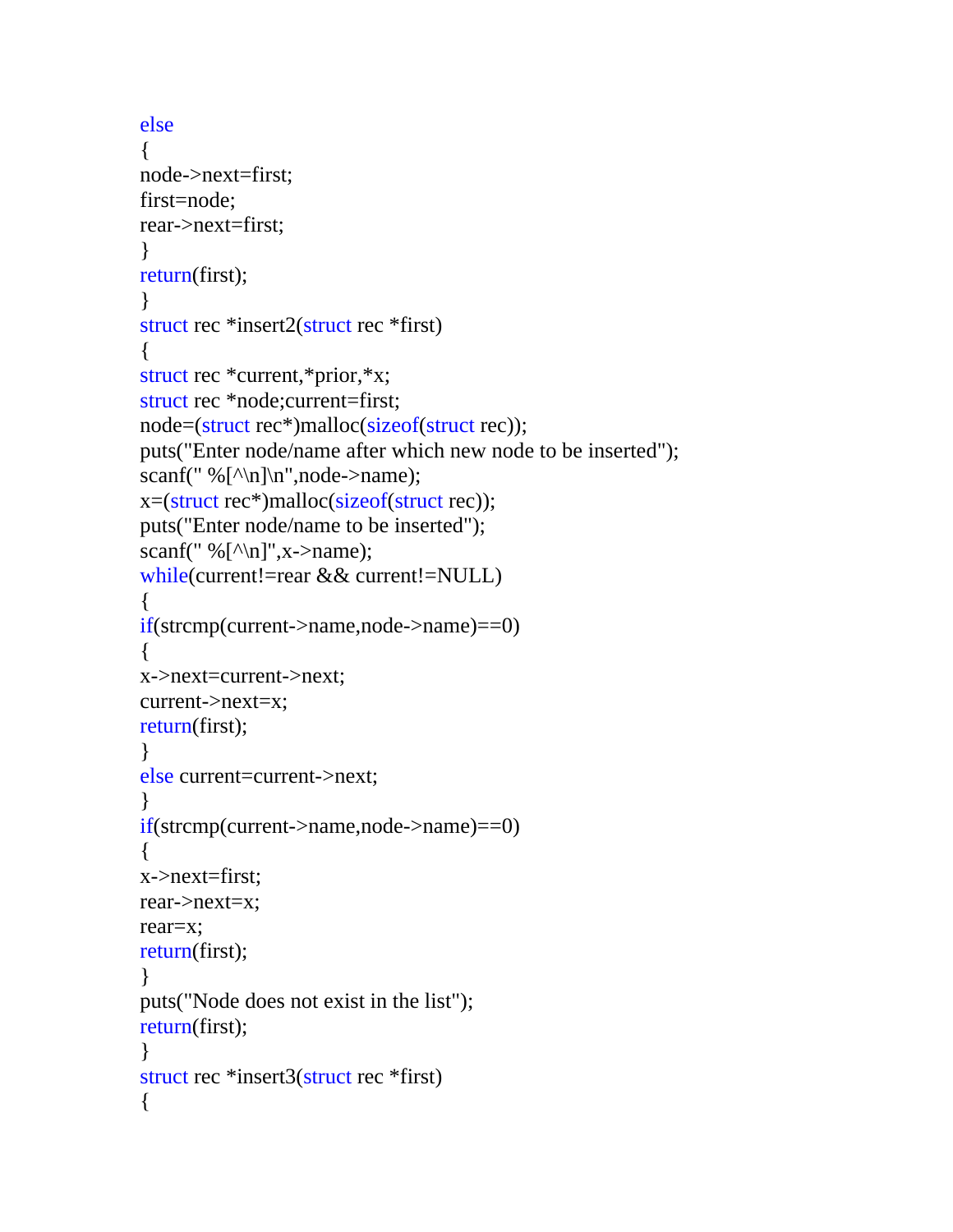```
struct rec *node,*current,*x,*prior; 
current=first; 
node=(struct rec*)malloc(sizeof(struct rec)); 
puts("Enter node/name before which new node to be inserted"); 
scanf(" %\lceil \wedge n \rceil",node->name);
x=(struct rec*)malloc(sizeof(struct rec)); 
puts("Enter node/name to be inserted"); 
scanf(" %\lceil \wedge \ln \rceil",x->name);
if(strcmp(current->name,node->name)==0) 
{ 
x->next=first; 
first=x; 
return(first); 
} 
while(current!=NULL) 
{ 
prior=current; 
current=current->next; 
if(strcmp(current->name,node->name)==0) 
{ 
x->next=current; 
prior->next=x; 
return(first); 
} 
} 
puts("Node does not exist in the list"); 
return(first); 
} 
struct rec *insert4(struct rec *first) 
{ 
struct rec *element; 
element=(struct rec*)malloc(sizeof(struct rec)); 
puts("Enter node/name to be inserted at the end of list"); 
scanf(" %[^\n]",element->name); 
element->next=first; 
rear->next=element; 
rear=element; 
return(first); 
} 
struct rec *delete(struct rec *first)
```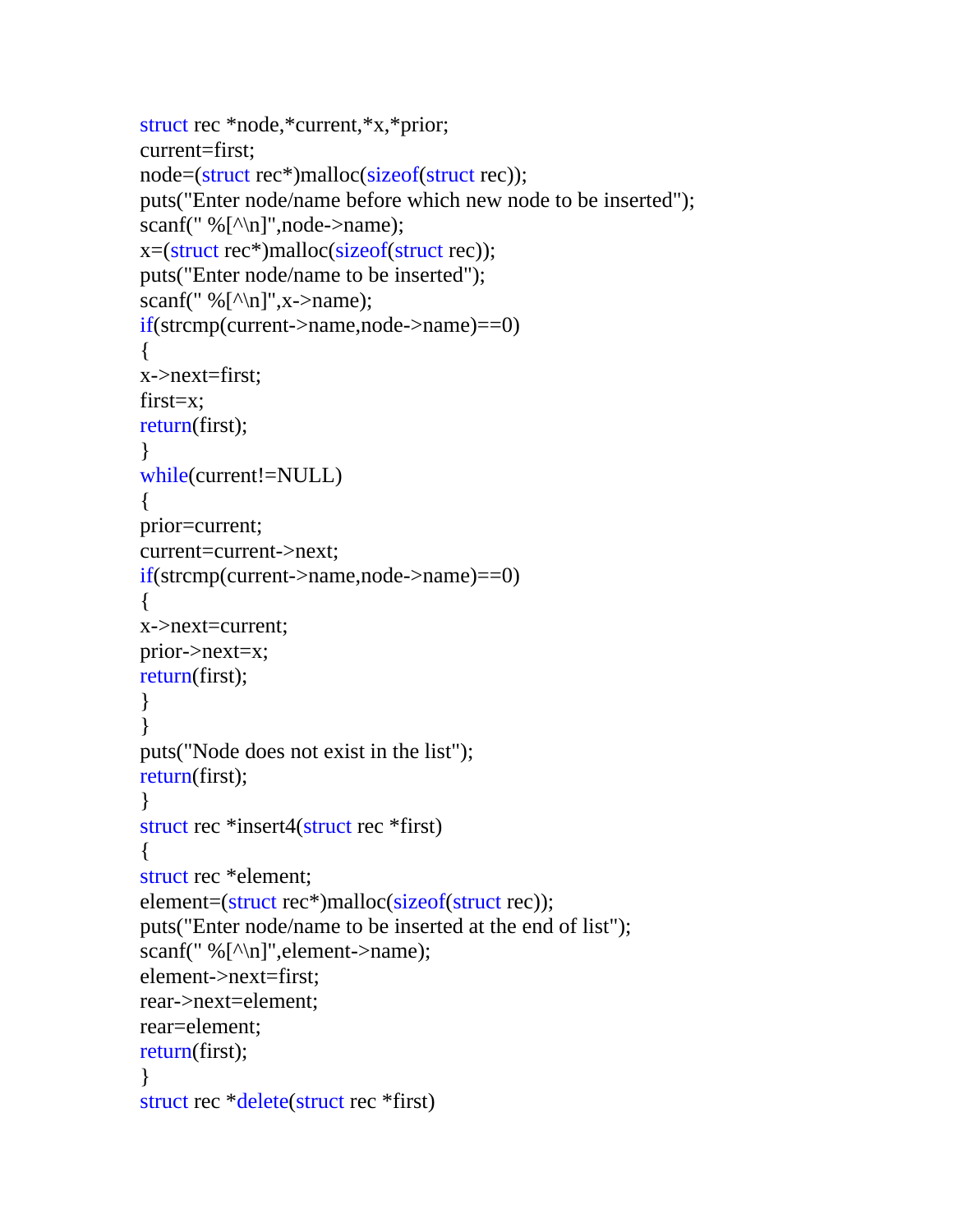```
{ 
struct rec *current,*prior,*node; 
current=first; 
node=(struct rec*)malloc(sizeof(struct rec)); 
puts("Enter node/name to be delete"); 
scanf(" %[^\n]",node->name);
if(strcmp(current->name,node->name)==0) 
{ 
first=current->next; 
rear->next=first; 
free(current); 
return(first); 
} 
while(current!=rear && current!=NULL) 
{ 
prior=current; 
current=current->next; 
if(strcmp(current->name,node->name)==0) 
\left\{ \right.prior->next=current->next; 
free(current); 
return(first); 
} 
} 
if(strcmp(current->name,node->name)==0) 
\{prior->next=current->next; 
prior->next=first; 
rear=prior; 
free(current); 
return(first); 
} 
puts("Node does not exist in the list"); 
return(first); 
} 
void *display(struct rec *first) 
{ 
int node=0; 
do 
{
```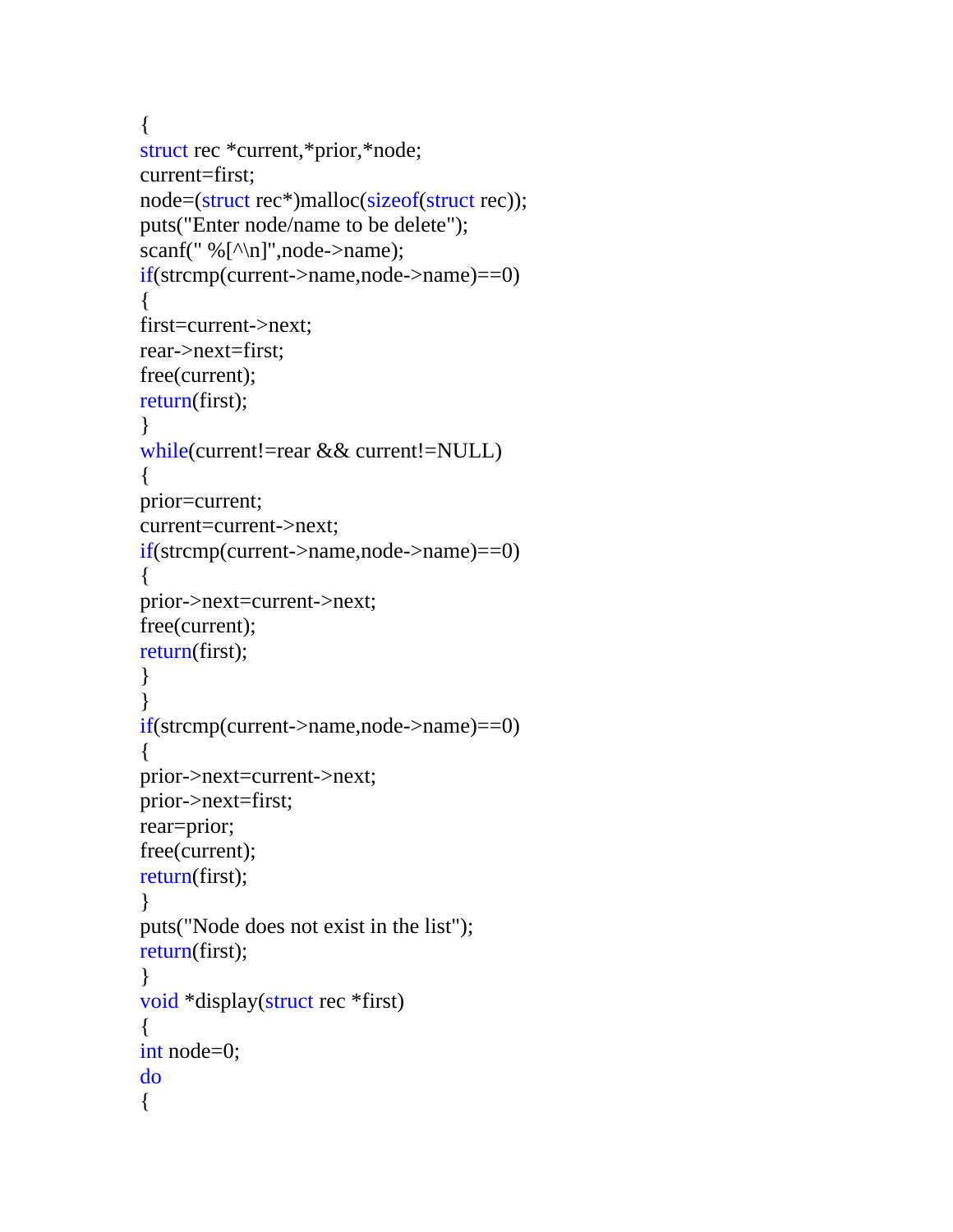```
node++; 
printf("%s\n",first->name); 
first=first->next; 
} 
while((first!=rear->next)&&(first!=NULL)); 
printf("Nuber of nodes= %d\n",node); 
}
```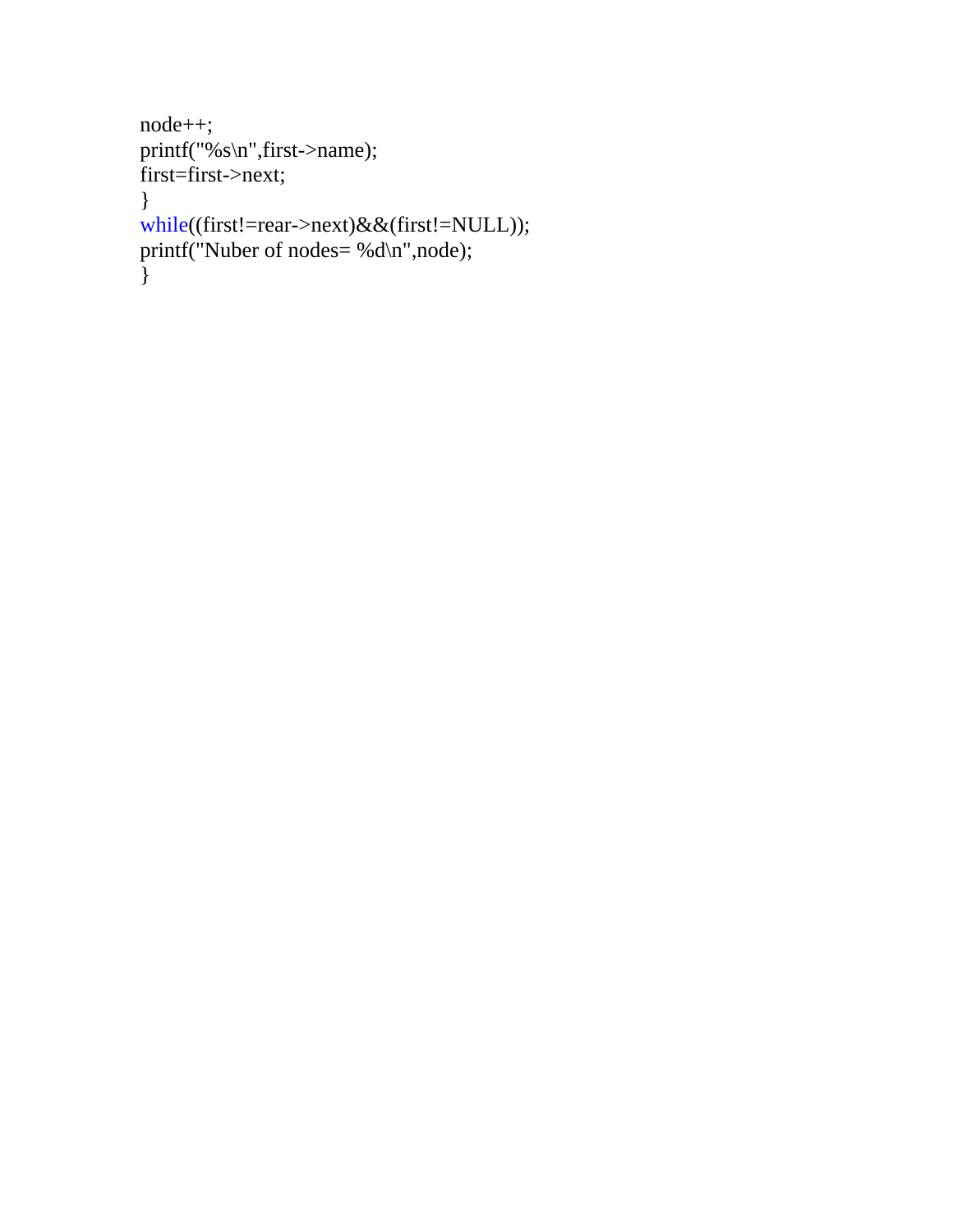# **ASSIGNMENT NO 8 ALGORITHM TO IMPLEMENT QUEUE AS LINKED LIST**

#### CREATE

- 1.  $t = new node$
- 2. Enter info to be inserted
- 3. Read n
- 4.  $t \rightarrow \inf o = n$
- 5.  $t \rightarrow$  next = front
- 6. front  $=$  t

# **INSERTION**

- 1.  $r \rightarrow$  next = t
- 2.  $t \rightarrow$  next = NULL
- 3. Return

# **DELETION**

- 1.  $x = front$
- 2. front = front  $\rightarrow$  next
- 3. delnode $(x)$
- 4. Return

# DISPLAY

1. If  $(fromt = NULL)$ Print " empty queue" Return Else  $P = start$ Repeat until  $(p \leq NULL)$ Print  $p \rightarrow \text{info}$  $P = p \rightarrow next$ Return

# **Program**

#include<stdio.h> #include<conio.h> struct queue {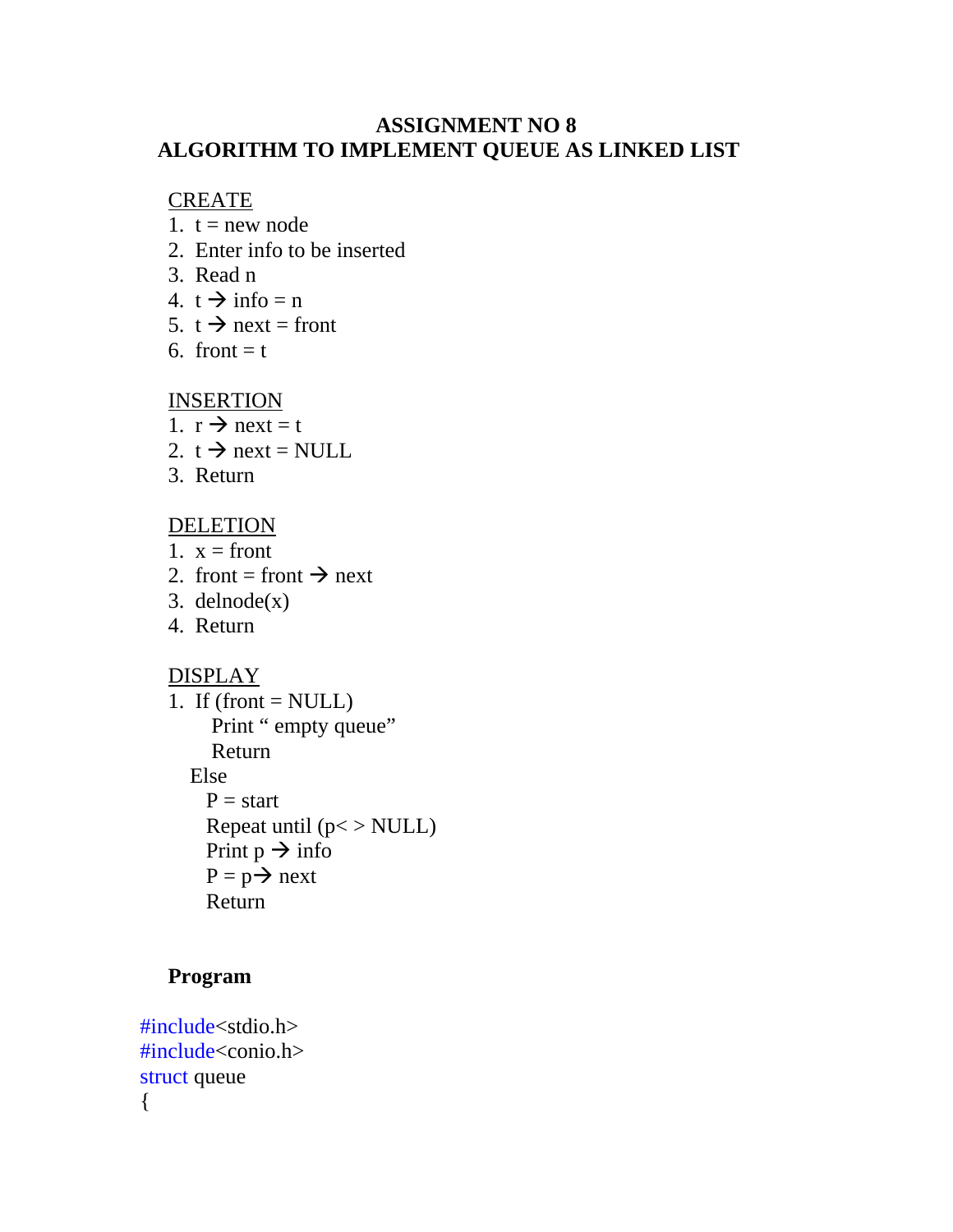```
int no; 
struct queue *next; 
} 
*start=NULL; 
void add(); 
int del();
void traverse(); 
void main() 
{ 
int ch; 
char choice; 
do 
{ 
clrscr(); 
printf("----1. add\n");
printf("----2. delete\n"); 
printf("----3. traverse\langle n" \rangle;
printf("----4. exit\n");
printf("Enter your choice\n"); 
scanf("%d",&ch); 
switch(ch) 
{ 
case 1: add(); 
break; 
case 2: printf("the delete element is\n%d",del());
break; 
case 3: traverse(); 
break; 
case 4: return; 
default : printf("wrong choice\n"); 
}; 
fflush(stdin); 
scanf("%c",&choice); 
} 
while(choice!=4);
} 
void add() 
{ 
struct queue *p,*temp; 
temp=start;
```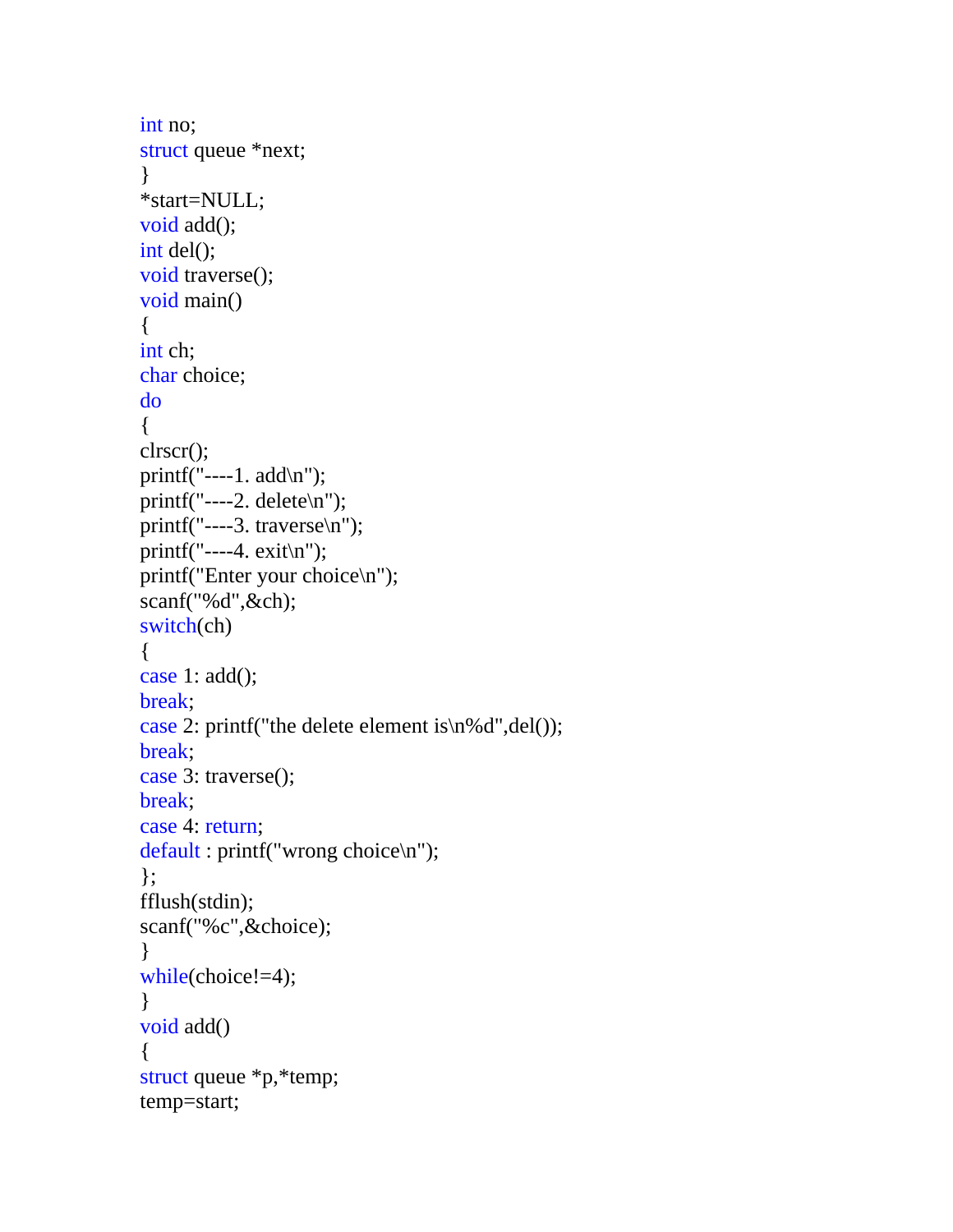```
p=(struct queue*)malloc(sizeof(struct queue)); 
printf("Enter the data"); 
scanf("%d",&p->no); 
p->next=NULL; 
if(start==NULL) 
{ 
start=p; 
} 
else 
{ 
while(temp->next!=NULL) 
{ 
temp=temp->next; 
} 
temp->next=p; 
} 
} 
int del() 
{ 
struct queue *temp; 
int value; 
if(start==NULL) 
{ 
printf("queue is empty"); 
getch(); 
return(0);
} 
else 
{ 
temp=start; 
value=temp->no; 
start=start->next; 
free(temp); 
} 
return(value); 
} 
void traverse() 
{ 
struct queue *temp; 
temp=start;
```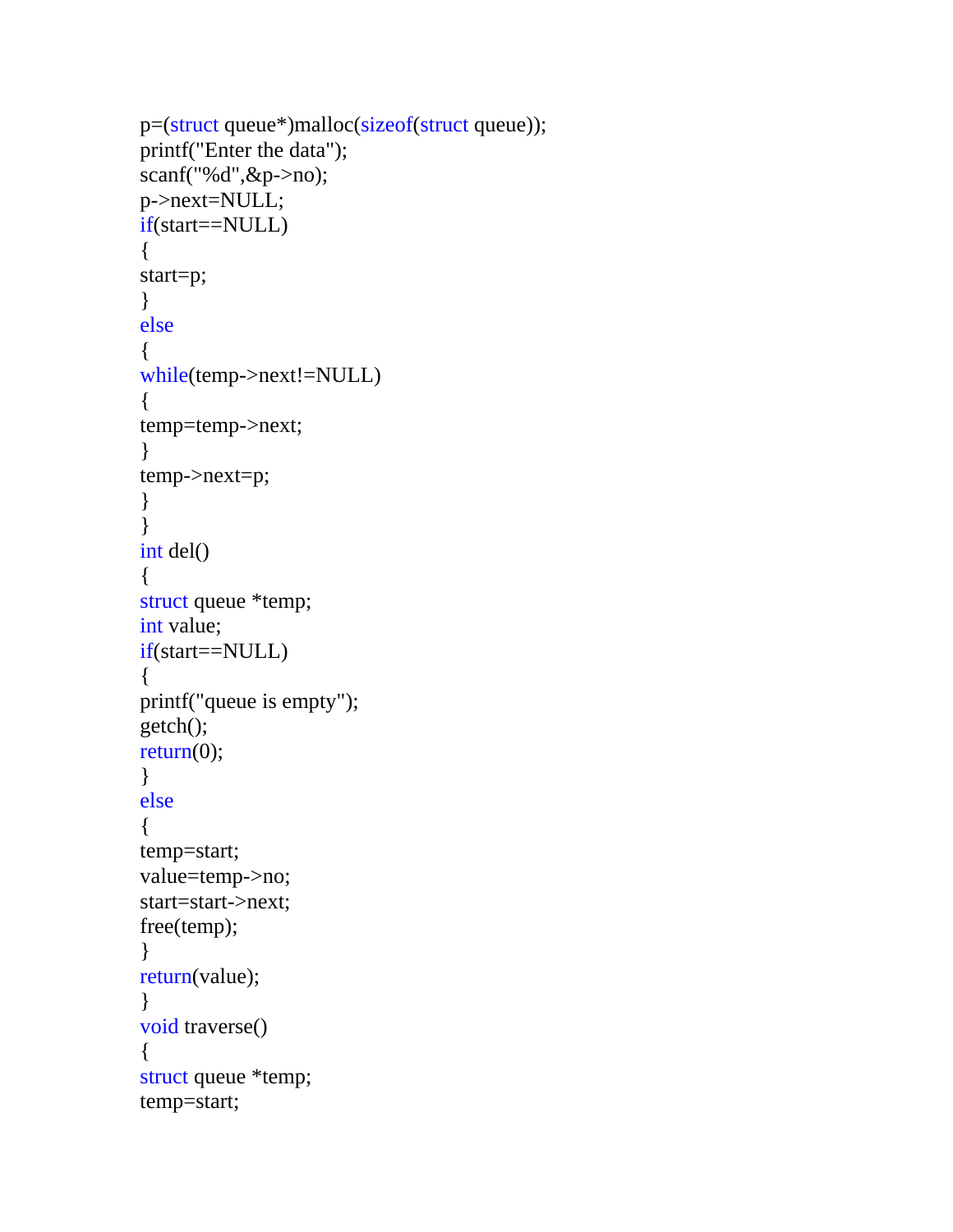```
while(temp->next!=NULL) 
{ 
printf("no=%d",temp->no); 
temp=temp->next; 
} 
printf("no=%d",temp->no); 
getch(); 
}
```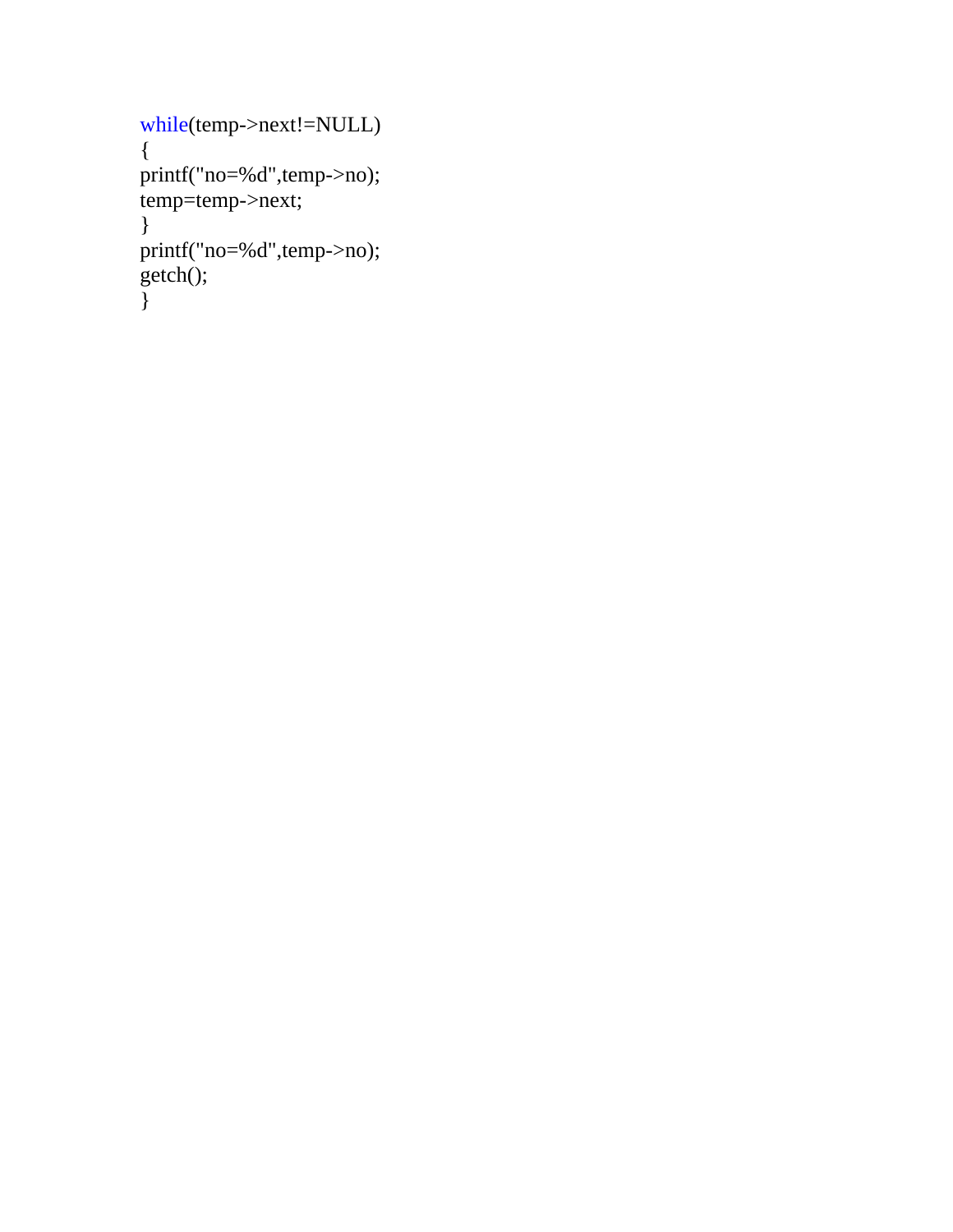# **ALGORITHM TO IMPLEMENT STACK USING ARRAY**

#### INSERTION

PUSH(item)

- 1. If (item  $=$  max of stack) Print "overflow" Return
- 2.  $top = top + 1$
- 3. stack[top] = item
- 4. Return

# DELETION

POP(item)

- 1. If  $(top = -1)$ Print "underflow" Return
- 2. Item  $=$  stack[top]
- 3.  $top = top 1$
- 4. Return

# DISPLAY

- 1. If  $top = -1$ Print "underflow"
- 2. repeat step 3 for  $i = top to i >= 0$
- 3. Print stack[i]
- 4. Return

#include<stdio.h> #include<conio.h> #define MAXSIZE 10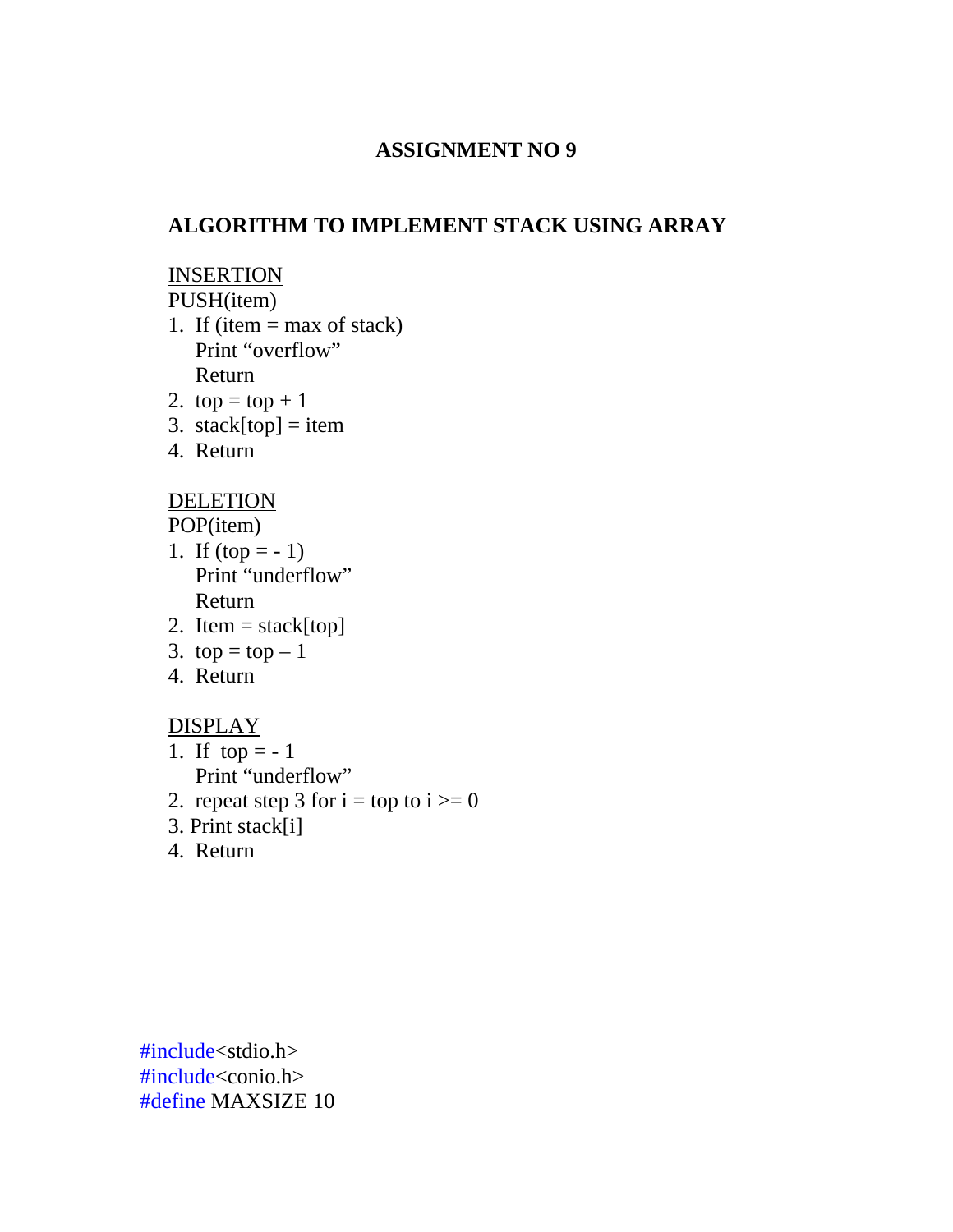```
void push(); 
int pop(); 
void traverse(); 
int stack[MAXSIZE]; 
int Top=-1; 
void main() 
{ 
int choice; 
char ch; 
do 
  { 
   clrscr(); 
  printf("\n1. PUSH");
   printf("\n2. POP "); 
  printf("\n3. TRAVERSE ");
   printf("\nEnter your choice"); 
   scanf("%d",&choice); 
   switch(choice) 
   \{ case 1: push(); 
              break; 
     case 2: printf("\nThe deleted element is %d",pop()); 
              break; 
     case 3: traverse(); 
              break; 
     default: printf("\nYou Entered Wrong Choice"); 
 } 
   printf("\nDo You Wish To Continue (Y/N)"); 
   fflush(stdin); 
   scanf("%c",&ch); 
 } 
while(ch=='Y' || ch=='y');
} 
void push() 
\left\{ \right.int item; 
if(Top == MAXSIZE - 1) { 
   printf("\nThe Stack Is Full");
```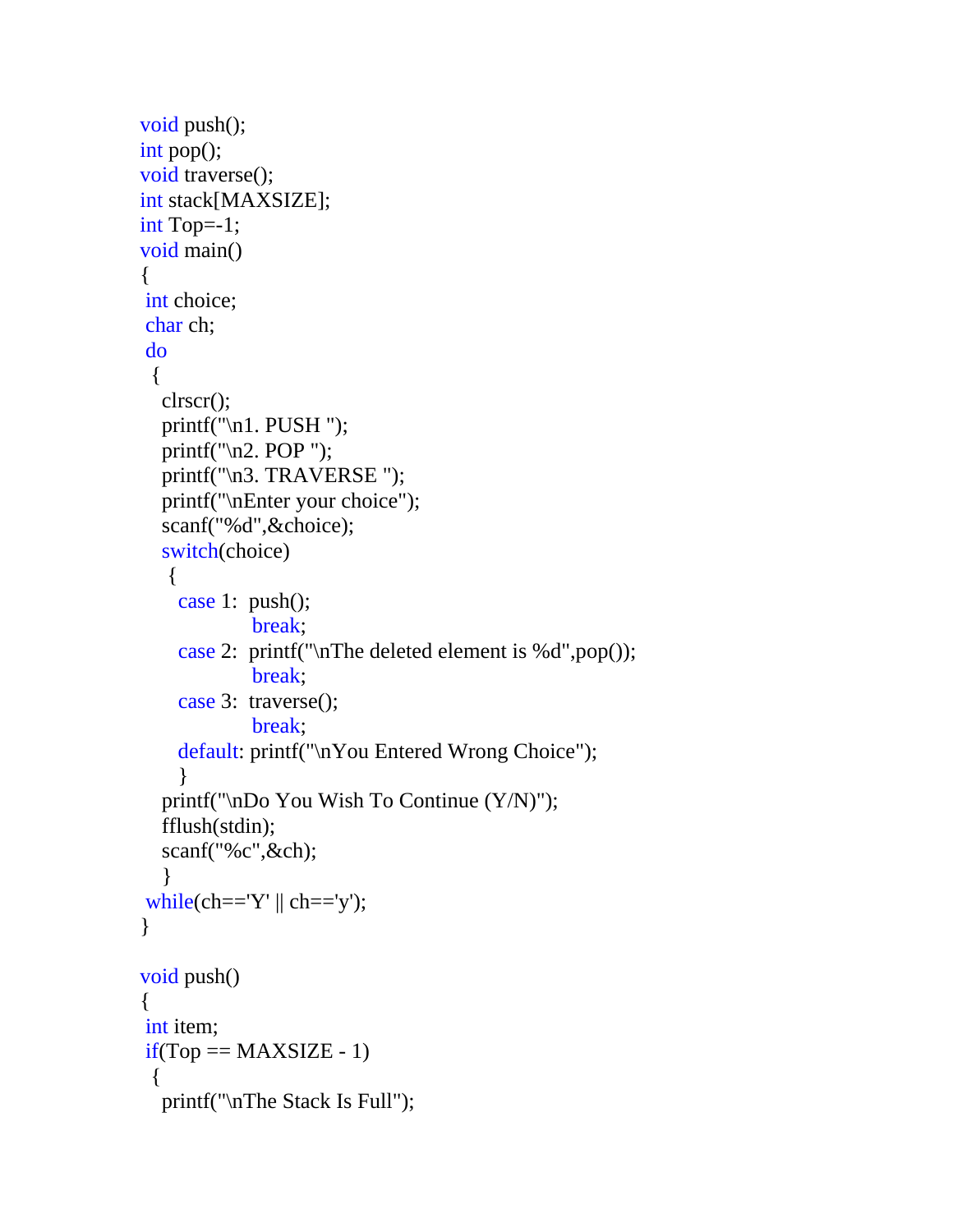```
 getch(); 
  exit(0); } 
else 
  { 
   printf("Enter the element to be inserted"); 
   scanf("%d",&item); 
  Top=Top+1;stack[Top] = item; } 
} 
int pop() 
\{int item; 
if(Top == -1) { 
   printf("The stack is Empty"); 
   getch(); 
  exit(0); } 
else 
   { 
   item = stack[Top]; 
  Top = Top-1; } 
return(item); 
} 
void traverse() 
\{int i; 
if(Top == -1) { 
   printf("The Stack is Empty"); 
   getch(); 
  exit(0); } 
else 
  {
```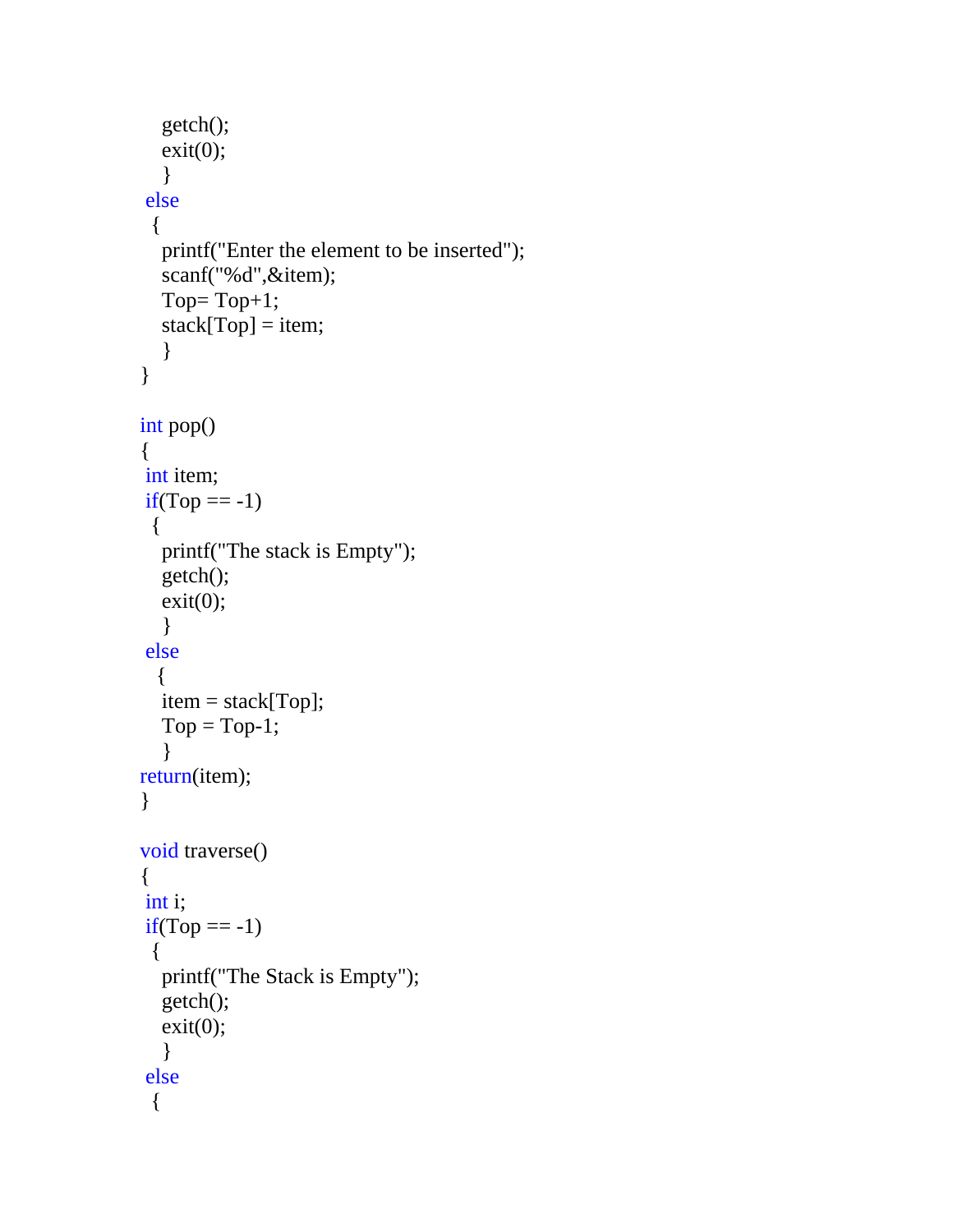```
for (i=Top;i>=0;i--)\{ printf("Traverse the element"); 
     printf("\n%d",stack[i]); 
     } 
   } 
}
```
# **ALGORITHM TO IMPLEMENT STACK AS LINKED LIST**

# PUSH( )

- 1.  $t = newnode()$
- 2. Enter info to be inserted
- 3. Read n
- 4.  $t\rightarrow$ info = n
- 5.  $t \rightarrow$ next = top
- 6.  $top = t$
- 7. Return

# POP( )

- 1. If  $(top = NULL)$ Print " underflow" Return
- 2.  $x = top$
- 3. top = top  $\rightarrow$  next
- 4. delnode(x)
- 5. Return

// stack using linked list// #include<stdio.h> #include<conio.h> struct stack { int no;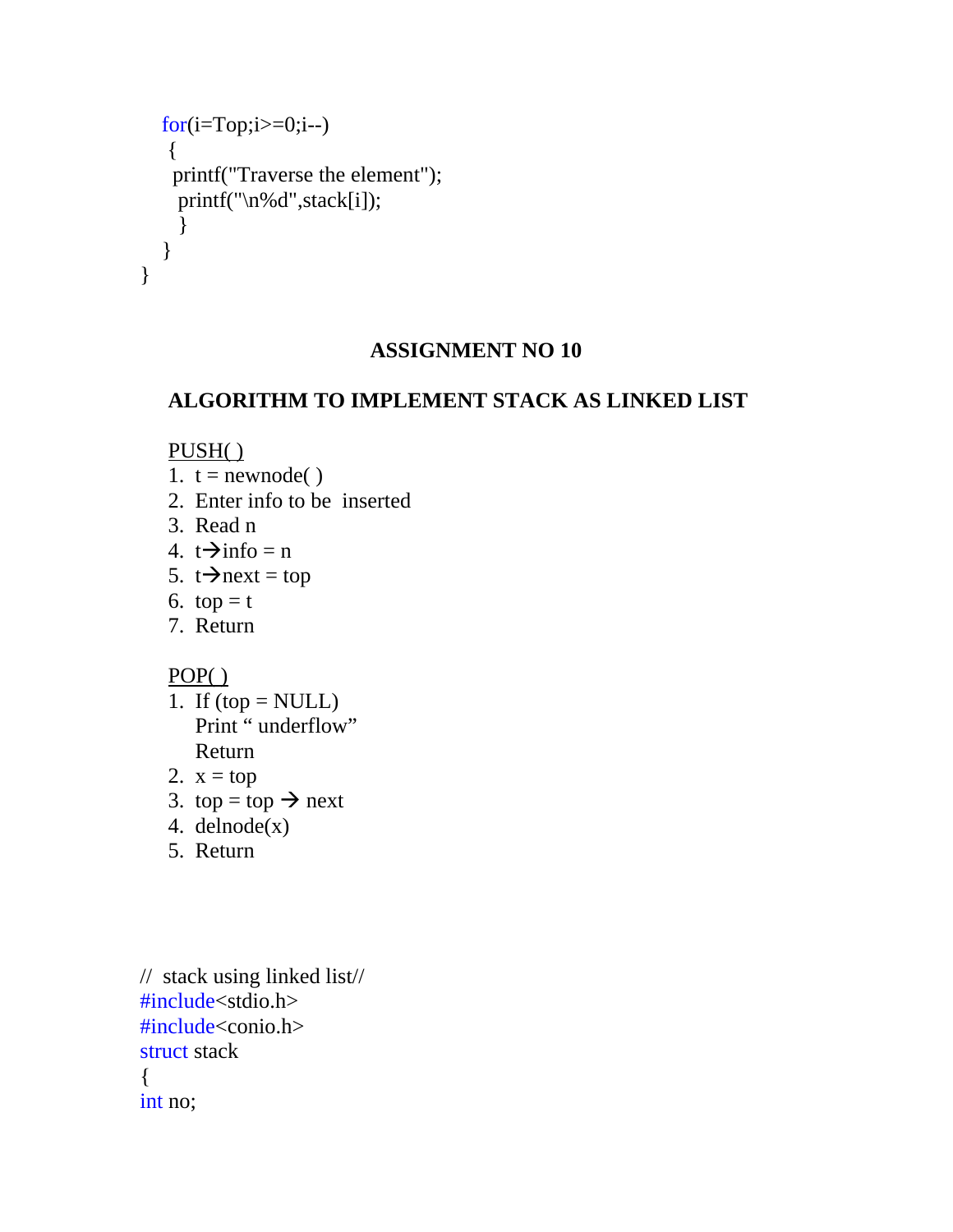```
struct stack *next; 
} 
*start=NULL; 
typedef struct stack st; 
void push(); 
int pop(); 
void display(); 
void main() 
{ 
char ch; 
int choice,item; 
do 
{ 
clrscr(); 
printf("\n 1: push"); 
printf("n 2: pop");
printf("\n 3: display"); 
printf("\n Enter your choice"); 
scanf("%d",&choice); 
switch (choice) 
{ 
case 1: push(); 
break; 
case 2: item=pop(); 
printf("The delete element in %d",item); 
break; 
case 3: display(); 
break; 
default : printf("\n Wrong choice"); 
}; 
printf("\n do you want to continue(Y/N)");
fflush(stdin); 
scanf("%c",&ch); 
} 
while (ch=='Y'||ch=='y');
} 
void push() 
{ 
st *node; 
node=(st *)malloc(sizeof(st));
```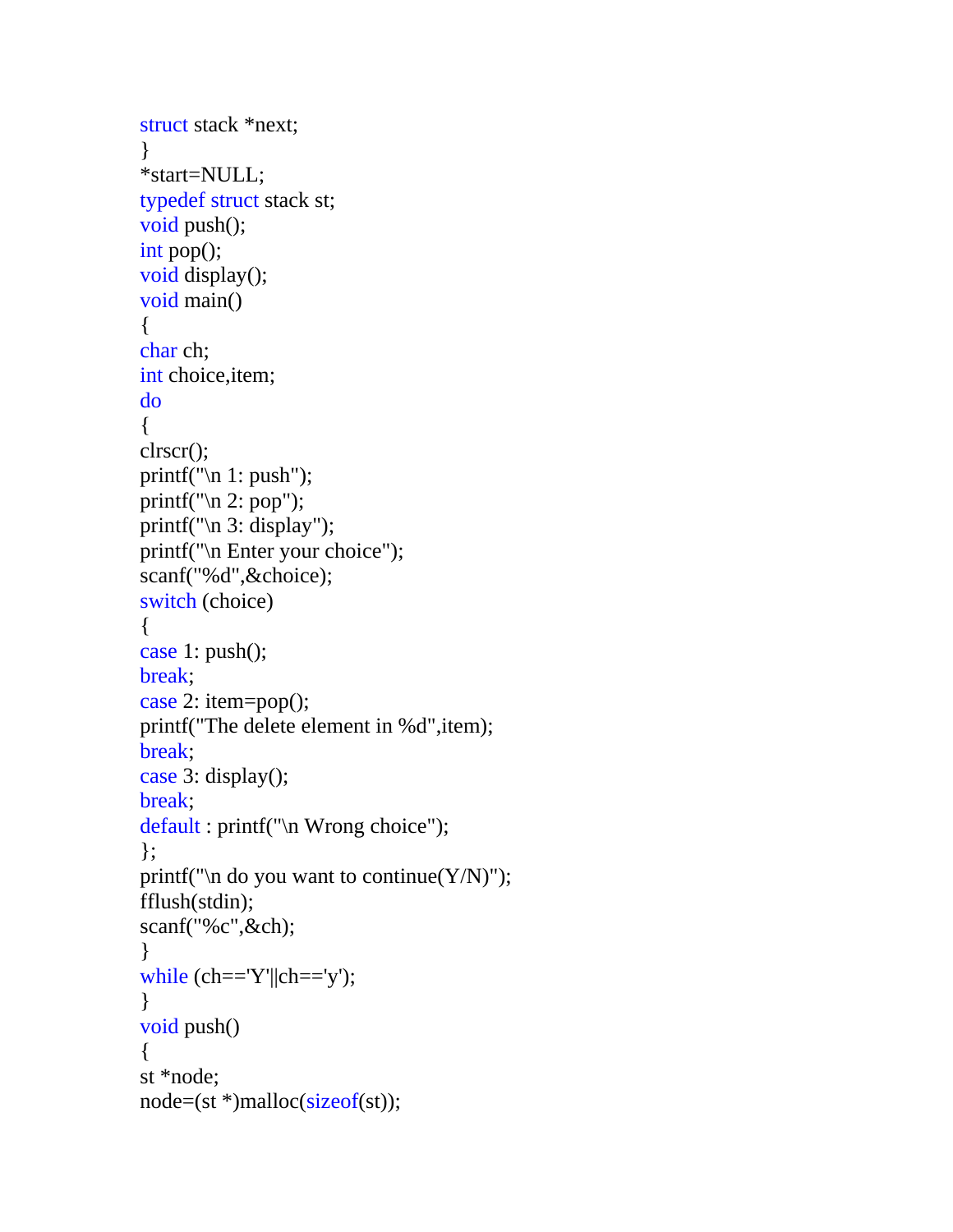```
printf("\n Enter the number to be insert"); 
scanf("%d",&node->no); 
node->next=start; 
start=node; 
} 
int pop() 
{ 
st *temp;
temp=start; 
if(start==NULL) 
{ 
printf("stack is already empty"); 
getch(); 
exit(); 
} 
else 
{ 
start=start->next; 
free(temp); 
} 
return(temp->no); 
} 
void display() 
{ 
st *temp;
temp=start; 
while(temp->next!=NULL) 
{ 
printf("\nno=%d",temp->no); 
temp=temp->next; 
} 
printf("\nno=%d",temp->no); 
}
```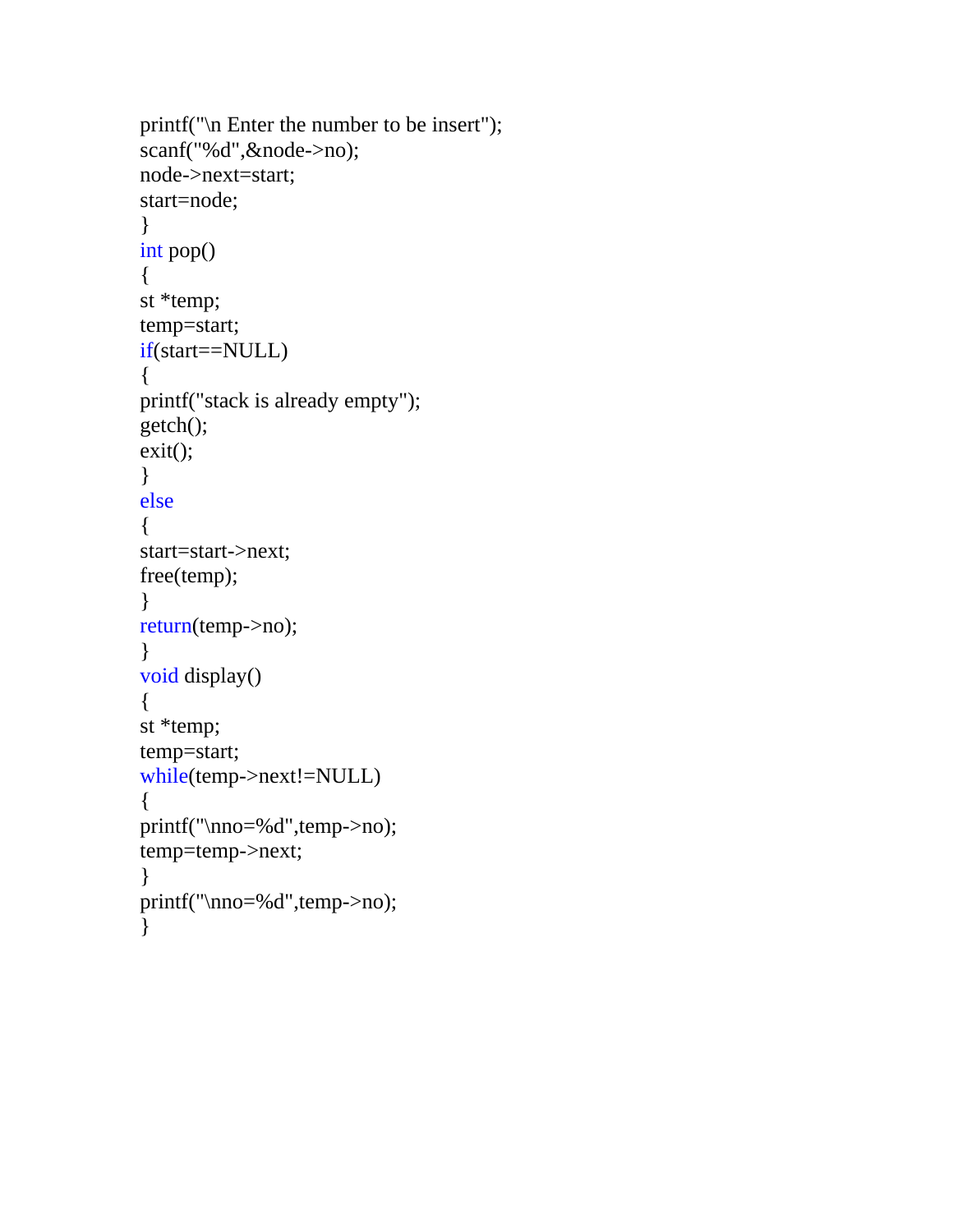# **ALGORITHM TO CONVERT AN INFIX TO POSTFIX EXPRESSION**

 $Q \rightarrow$  arithmetic expression

 $P \rightarrow$  postfix expression

- 1. Push "(" onto stack, and add ")" to the end of Q
- 2. Scan Q from left to right and repeat steps 3 to 6 for each element of Q untill the stack is empty
- 3. If an operand is encountered , add it to P
- 4. If a left parenthesis is encountered, push it onto stack
- 5. If an operator is encountered , then:
	- (a) Repeatedly pop from stack and add to P each operator which has the same precedence as or higher precedence than
	- (b) Add to stack
- 6. If a right parenthesis is encountered, then:
	- (a) Repeatedly pop from stack and add to P each operator until a left parenthesis is encountered
	- (b) Remove the left parenthesis
- 7. Exit

```
// infix to postfix conversion// 
\#include<conio.h>
#include<stdio.h> 
#include<string.h> 
char stack[50]; 
int top=-1;
void in_to_post(char infix[]); 
void push (char); 
char pop(); 
void main() 
{ 
char infx[25]; 
printf("Enter the infix expression");
```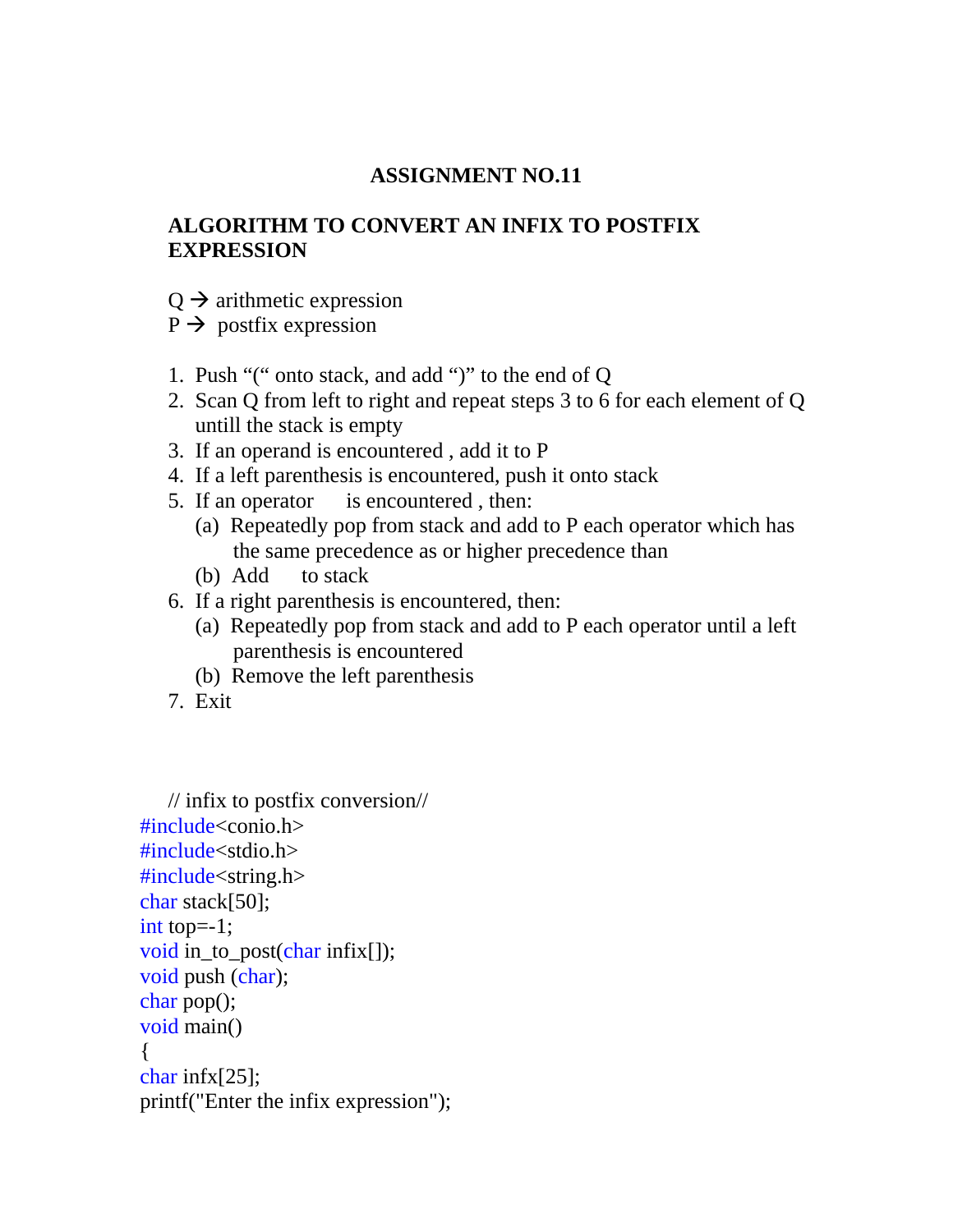```
gets(infx); 
in_to_post(infx); 
getch(); 
} 
void push (char symb) 
\{if top>=49{ 
printf("stack overflow"); 
getch(); 
return; 
} 
else 
{ 
top=top+1; 
stack[top]=symb; 
} 
} 
char pop() 
{ 
char item; 
if(top==1){ 
printf("stack empty"); 
getch(); 
return(0);
} 
else 
{ 
item=stack[top]; 
top--; 
} 
return(item); 
} 
int preced(char ch) 
{ 
if(ch==47){ 
return(5);
}
```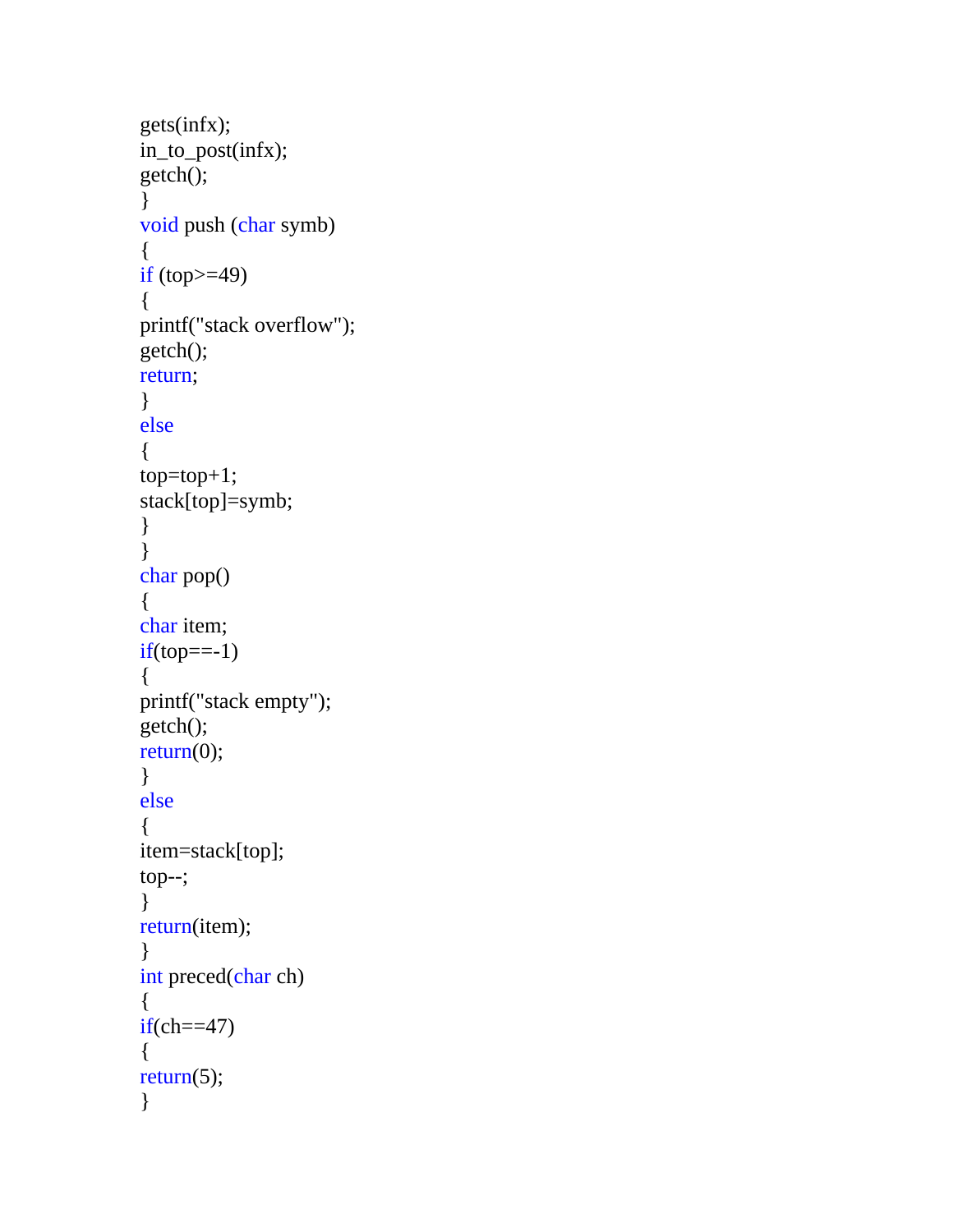```
else 
if(ch==42){ 
return(4); 
} 
else if(ch==43) 
{ 
return(3); 
} 
else 
return(2); 
} 
void in_to_post(char infix[]) 
{ 
int length; 
static int index=0,pos=0; 
char symbol, temp;
char postfix[40]; 
length=strlen(infix); 
push('#'); 
while(index<length) 
{ 
symbol=infix[index];
switch(symbol) 
{ 
case'(':push(symbol); 
break; 
case')' :temp=pop(); 
while(temp!='(') 
{ 
postfix[pos]=temp; 
pos++; 
temp=pop(); 
} 
break; 
case '+' : 
case '-' : 
case '*' : 
case '/' : 
case '^' :
```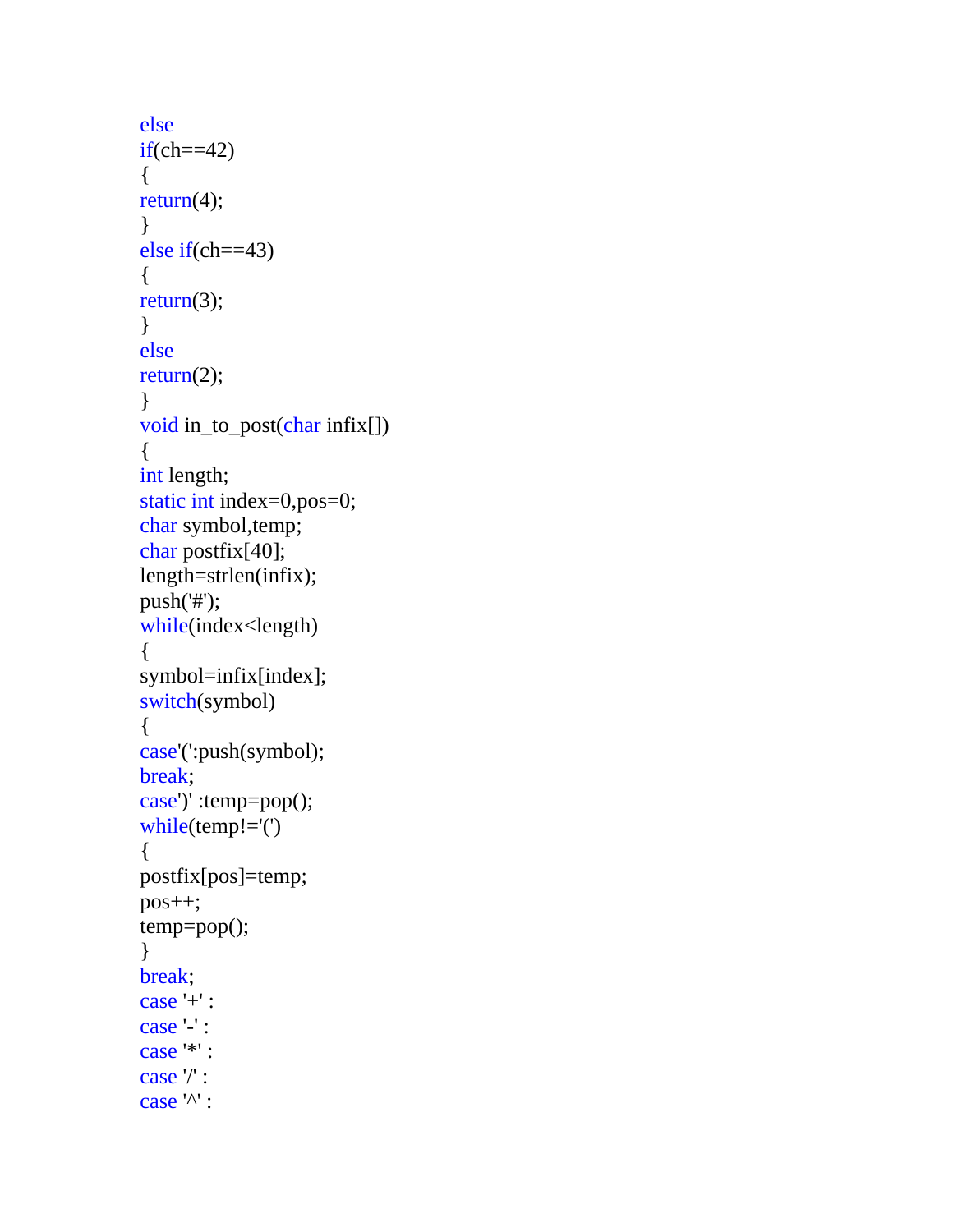```
while (preced(stack[top])>=preced(symbol)) 
{ 
temp=pop(); 
postfix[pos]=temp; 
pos++; 
} 
push(symbol); 
break; 
default : postfix[pos++]=symbol; 
break; 
} 
index++; 
} 
while(top>0) 
{ 
temp=pop(); 
postfix[pos++]=temp; 
} 
postfix[pos++]='\0'; 
puts(postfix); 
return; 
}
```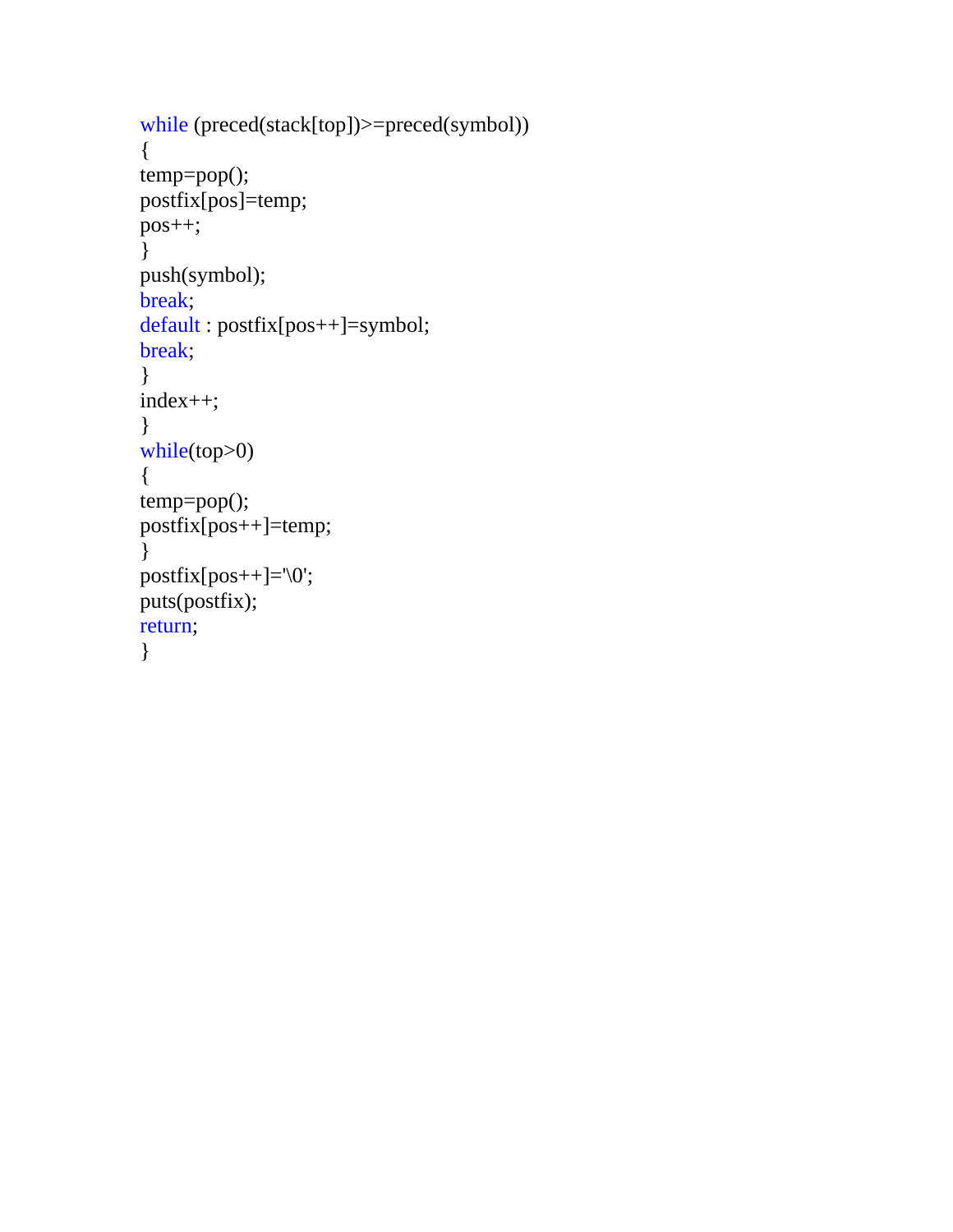# **ALGORITHM TO EVALUATE POSTFIX EXPRESSION**

- $P \rightarrow$  postfix expression
- 1. Add a right parenthesis ")" at the end of P
- 2. Scan P from left to right and repeat steps  $3 \& 4$  until sentinel ")" is encountered
- 3. If an operand is encountered, put it on stack
- 4. If an operator is encountered , then:
	- a) Remove the top two elements of stack , where A is the top element & B is the next to top element
	- b) Evaluate B A
	- c) Place the result of (b) back on stack
- 5. Set value equal to the top element on stack
- 6. Exit

```
//evaluation of postfix expression//
```

```
\#include\ltstdio.h>#include<conio.h> 
float stack[10]; 
int top=-1;
void push(char); 
float pop();
float eval(char [],float[]); 
void main() 
{ 
int i=0;
char suffix[20];
float value[20],result; 
clrscr(); 
printf("Enter a valid postfix expression\t"); 
gets(suffix);
```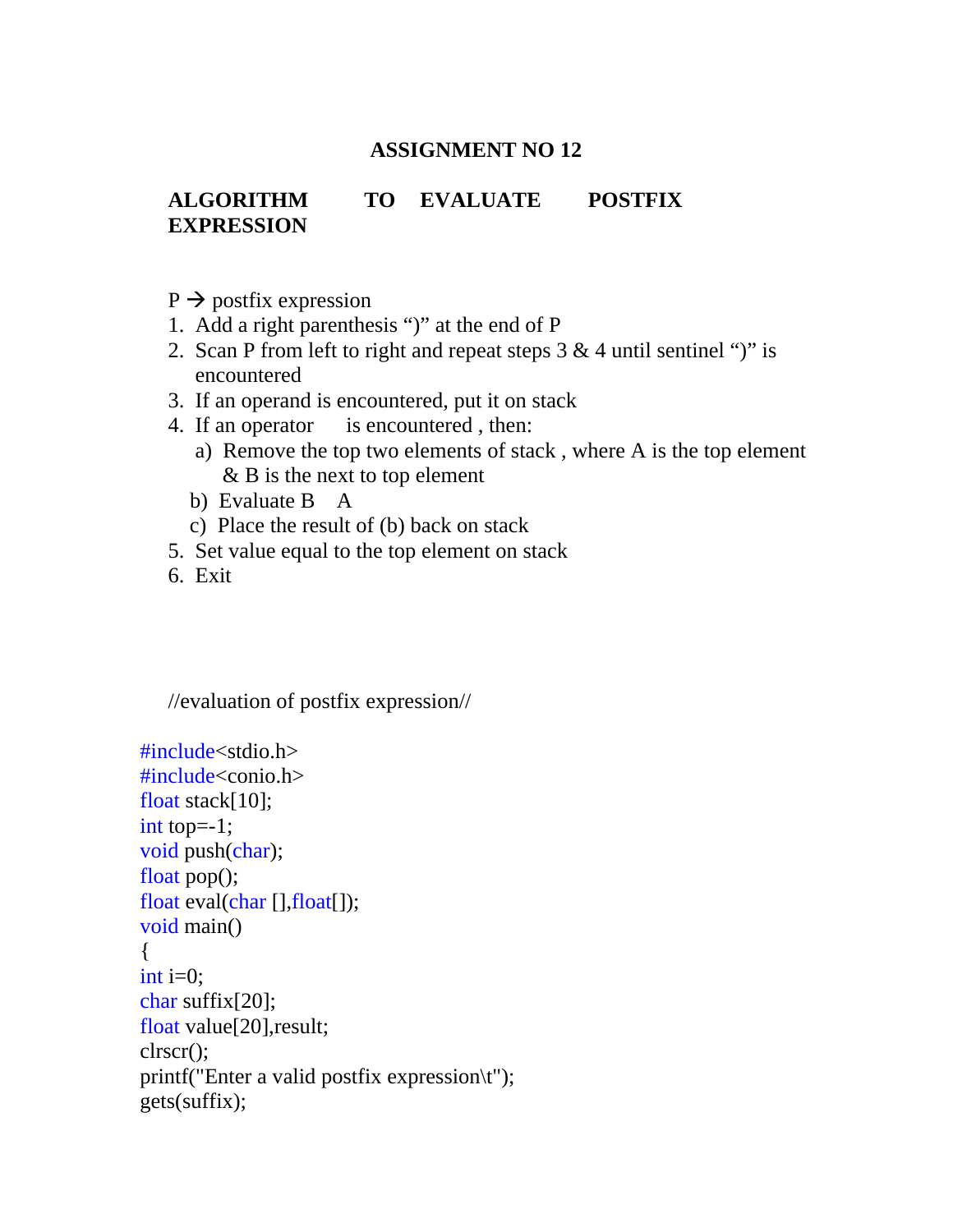```
while (sufficient[i]!=\0'){ 
if(isalpha(suffix[i])) 
\left\{ \right.fflush(stdin); 
printf("\nEnter the value of %c",suffix[i]); 
scanf("%f",&value[i]); 
} 
i++;
} 
result=eval(suffix,value); 
printf("The result of %s=%f",suffix,result); 
getch(); 
} 
float eval(char suffix[],float data[]) 
{ 
int i=0;
float op1,op2,res; 
char ch; 
while(suffix[i]!=\langle 0' \rangle{ 
ch=suffix[i]; 
if(isalpha(suffix[i])) 
{ 
push(data[i]); 
} 
else 
{ 
op2=pop(); 
op1=pop(); 
switch(ch) 
{ 
case '+' : push(op1+op2);
break; 
case '-' : push(op1-op2); 
break; 
case '*': push(op1+op2);break; 
case '/' :push(op1/op2); 
break;
```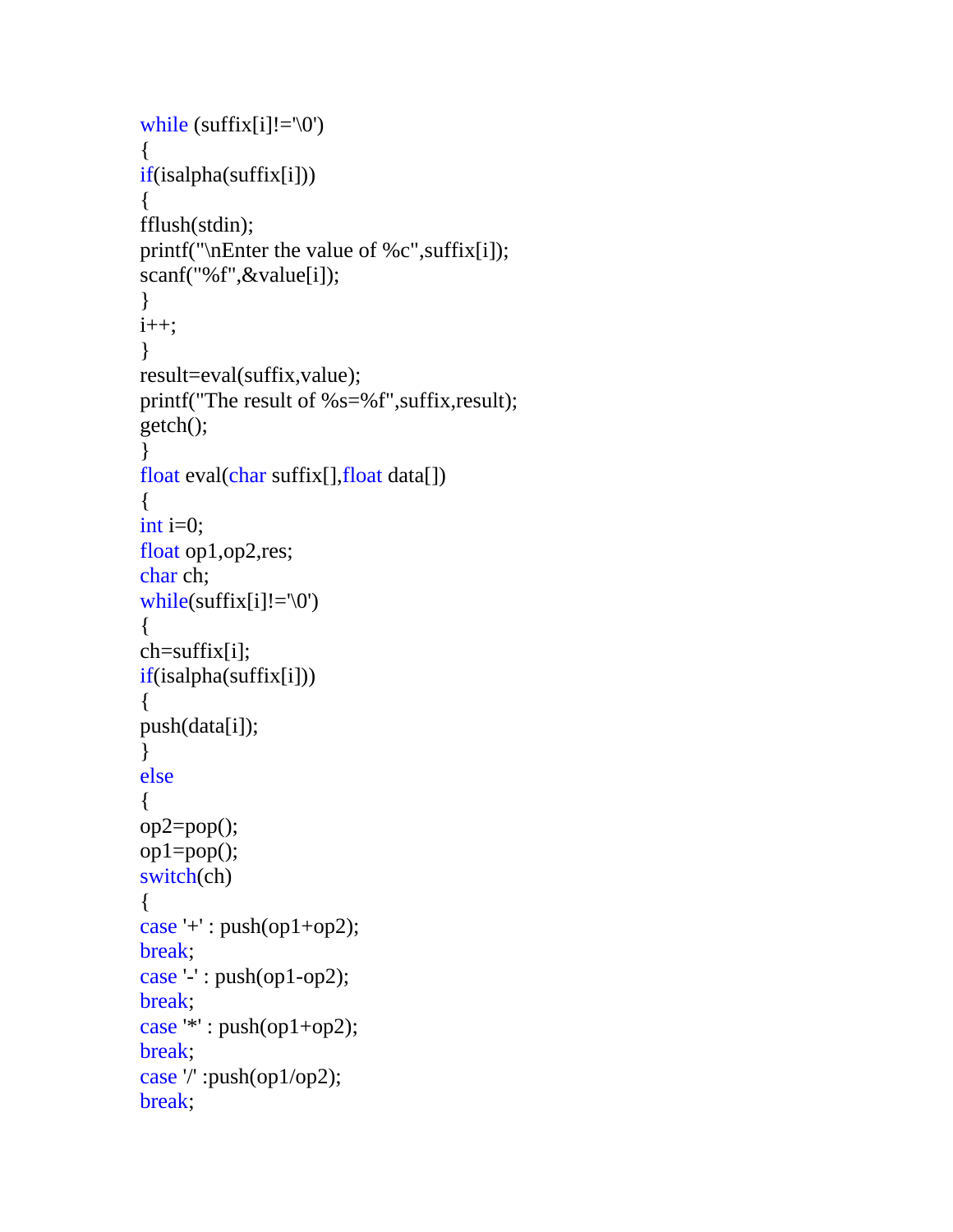```
case '^' : push(pow(op1,op2));
break; 
} 
} 
i++; 
} 
res=pop(); 
return(res); 
} 
void push(char num) 
{ 
top = top + 1;stack[top]=num; 
} 
float pop() 
{ 
float num; 
num=stack[top]; 
top=top-1; 
return(num); 
}
```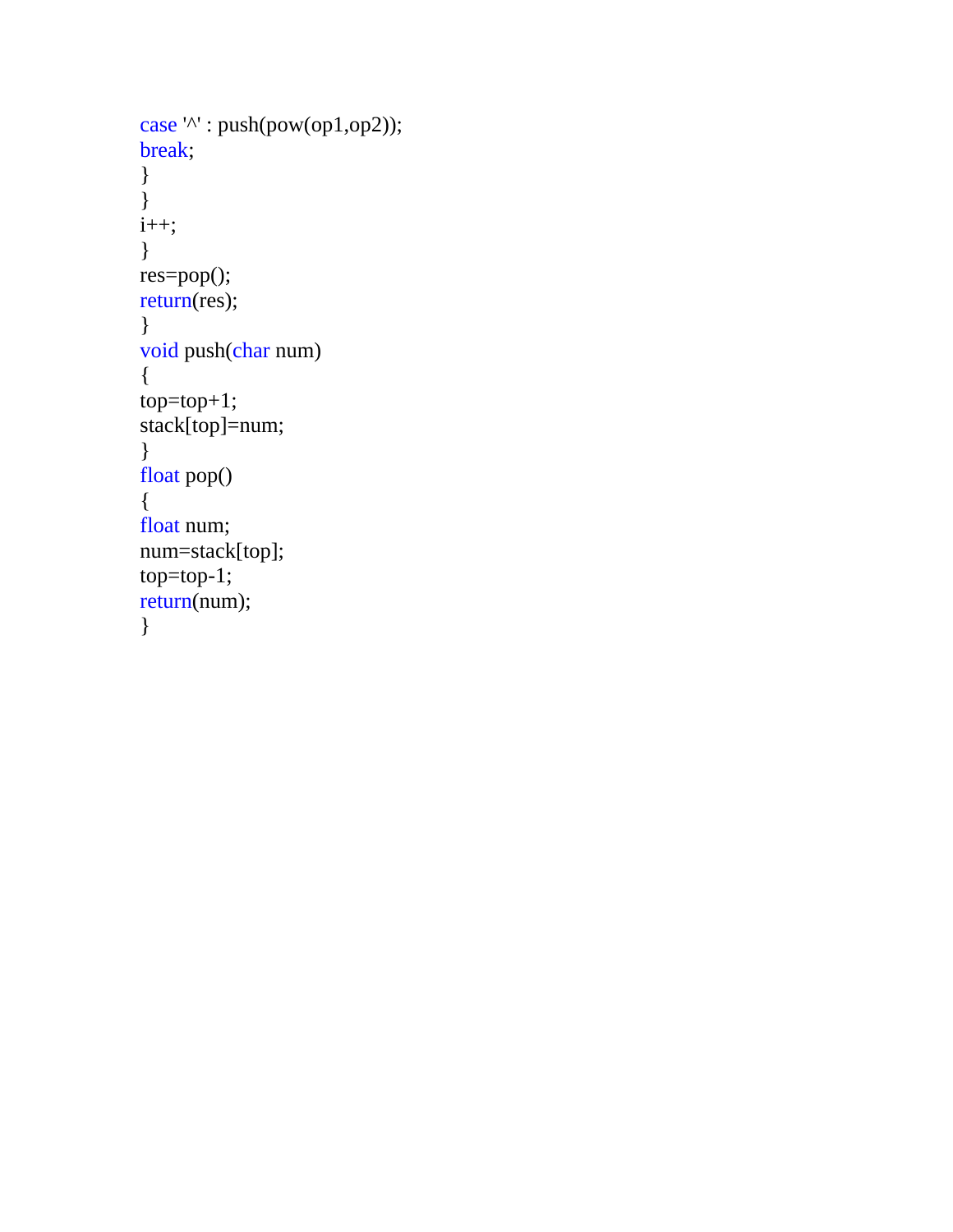# **ALGORITHM TO SORT ARRAY USING BUBBLE SORT**

- 1. Repeat steps  $2 \& 3$  for  $k = 1$  to N-1
- 2. Set ptr  $=1$
- 3. Repeat while ptr  $\leq N-k$
- 4. (a) If data[ptr] > data[ptr + 1], then
	- Interchange data[ptr] and data[ptr + 1]
	- (b) ptr = ptr + 1
- 5. Exit

#### **bubble sort**

```
#include<stdio.h> 
#include<conio.h> 
void main() 
{ 
int a[100],n,i,j,temp;
clrscr(); 
printf("How many elements"); 
scanf("%d",&n); 
printf("Enter the element of array"); 
for(i=0;i\le=n-1;i++)
 \left\{ \right. scanf("%d",&a[i]); 
  } 
for(i=0;i\le=n-1;i++)
\{for(j=0;j <= n-1-i;j + +)
    { 
    if(a[j]>a[j+1])\{ temp=a[j]; 
        a[i]=a[i+1];a[i+1]=temp; } 
     }
```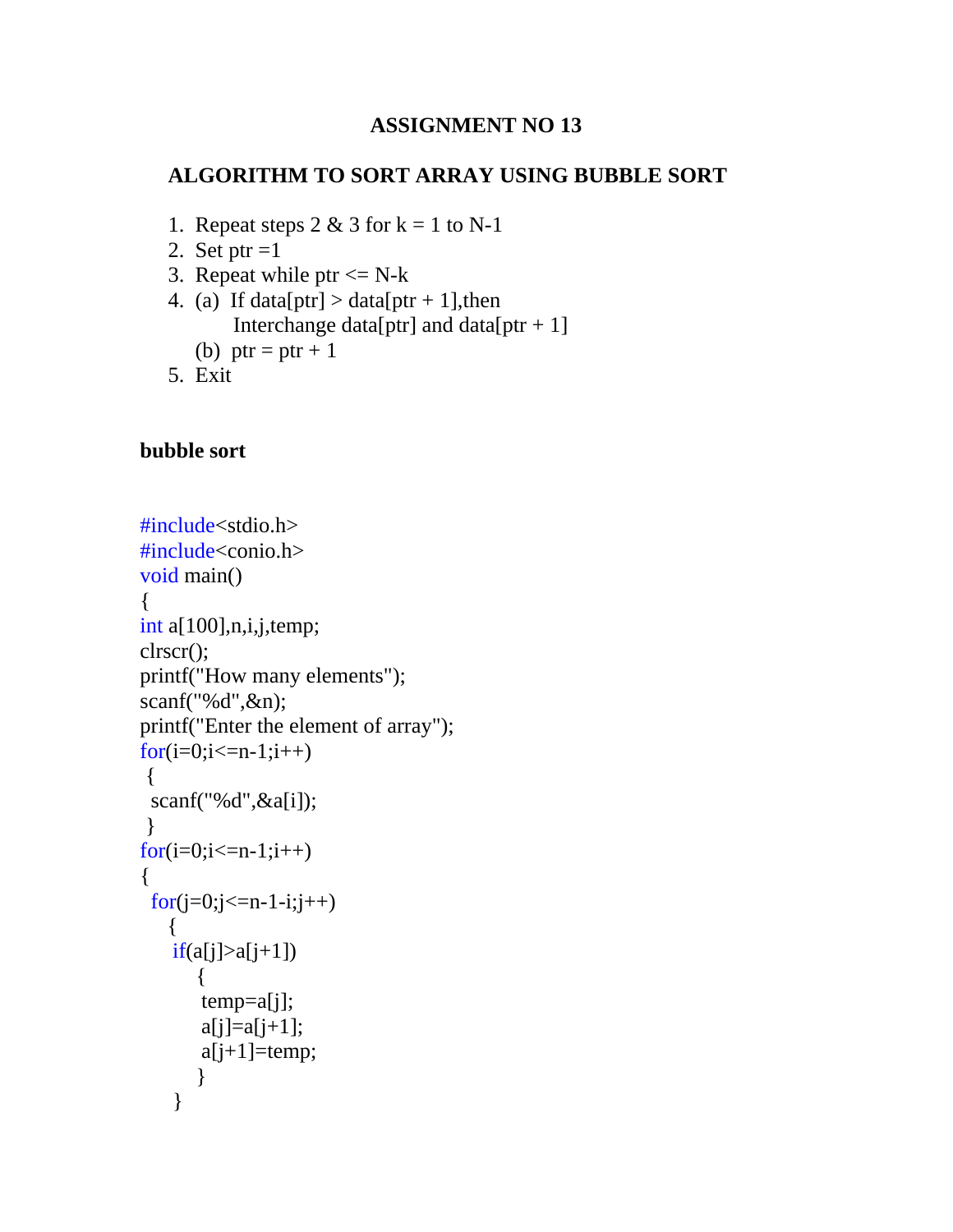```
} 
printf("Element of array after the sorting are:\n");
for(i=0;i<=n-1;i++)\{printf("%d\n",a[i]);
} 
getch(); 
   }
```
# **ASSIGNMENT NO 14 ALGORITHM TO SORT ARRAY USING SELECTION SORT**

- 1. For  $(i = 0; i < = n-2; i++)$  $min = a[i]$ for  $(j = i+1; j \leq n-1; j++)$ If  $(min >a[i])$ Swap (min,a[j])
- 2. Exit

**selection sort** 

```
#include<stdio.h> 
#include<conio.h> 
void main() 
{ 
int a[100],n,i,j,temp,loc,min; 
clrscr(); 
printf("\How many elements:\n"); 
scanf("%d",&n); 
printf("Enter the element of array\n"); 
 for(i=0;i<=n-1;i++) { 
    scanf("%d",&a[i]); 
    } 
   min=a[0];
for(i=0;i<=n-1;i++) { 
   min=a[i]; 
  loc=i;
  for (j=i+1; j<=n-1; j++)
```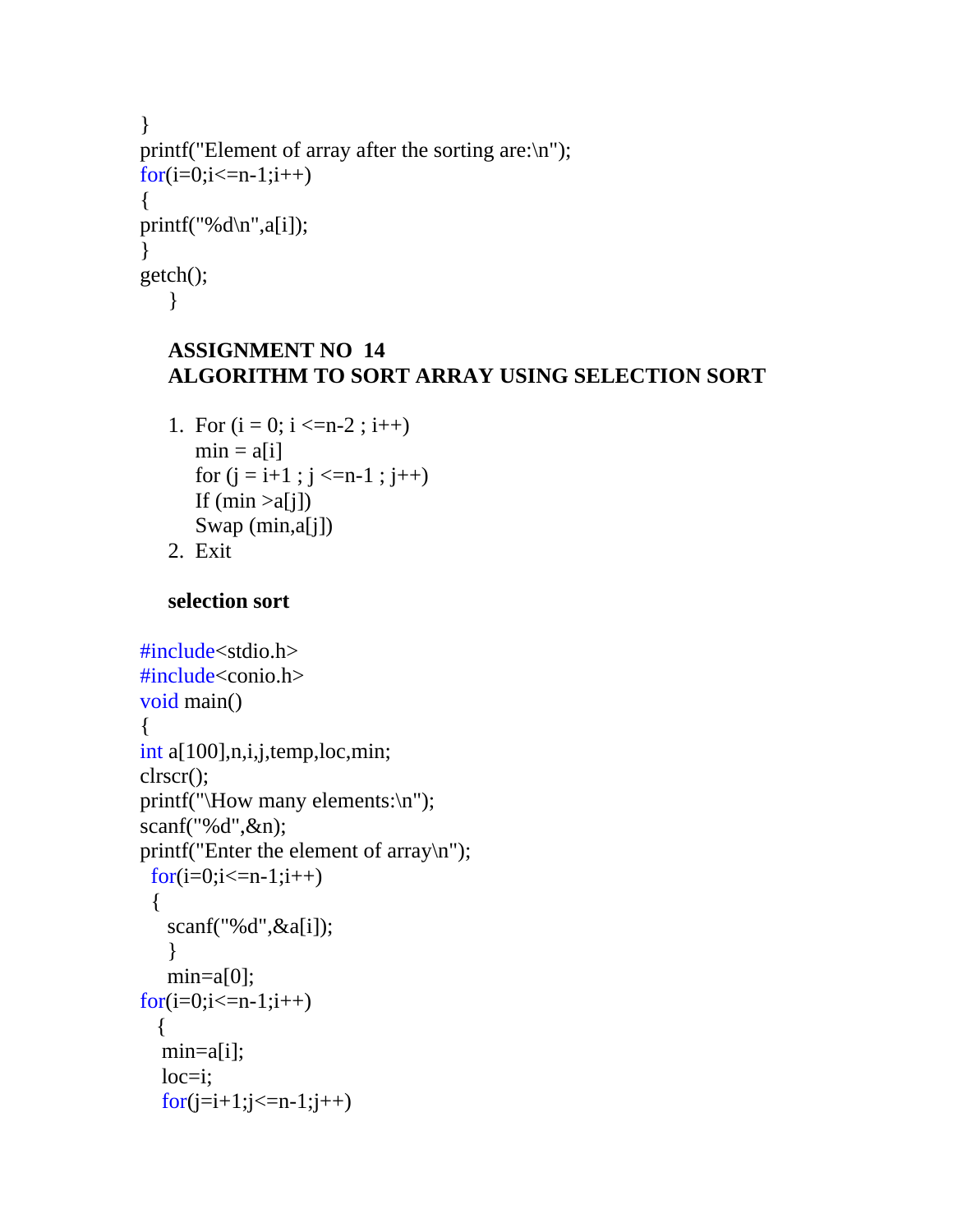```
 { 
       if(a[j]<min) { 
         min=a[j]; 
         loc=j; 
         } 
         } 
if(loc!=1) { 
    temp=a[i]; 
   a[i]=a[loc];
    a[loc]=temp; 
   } 
} 
printf("The number after selection sorting are:\n"); 
for(i=0;i<=n-1;i++){ 
printf("%d\n",a[i]);
} 
getch(); 
}
```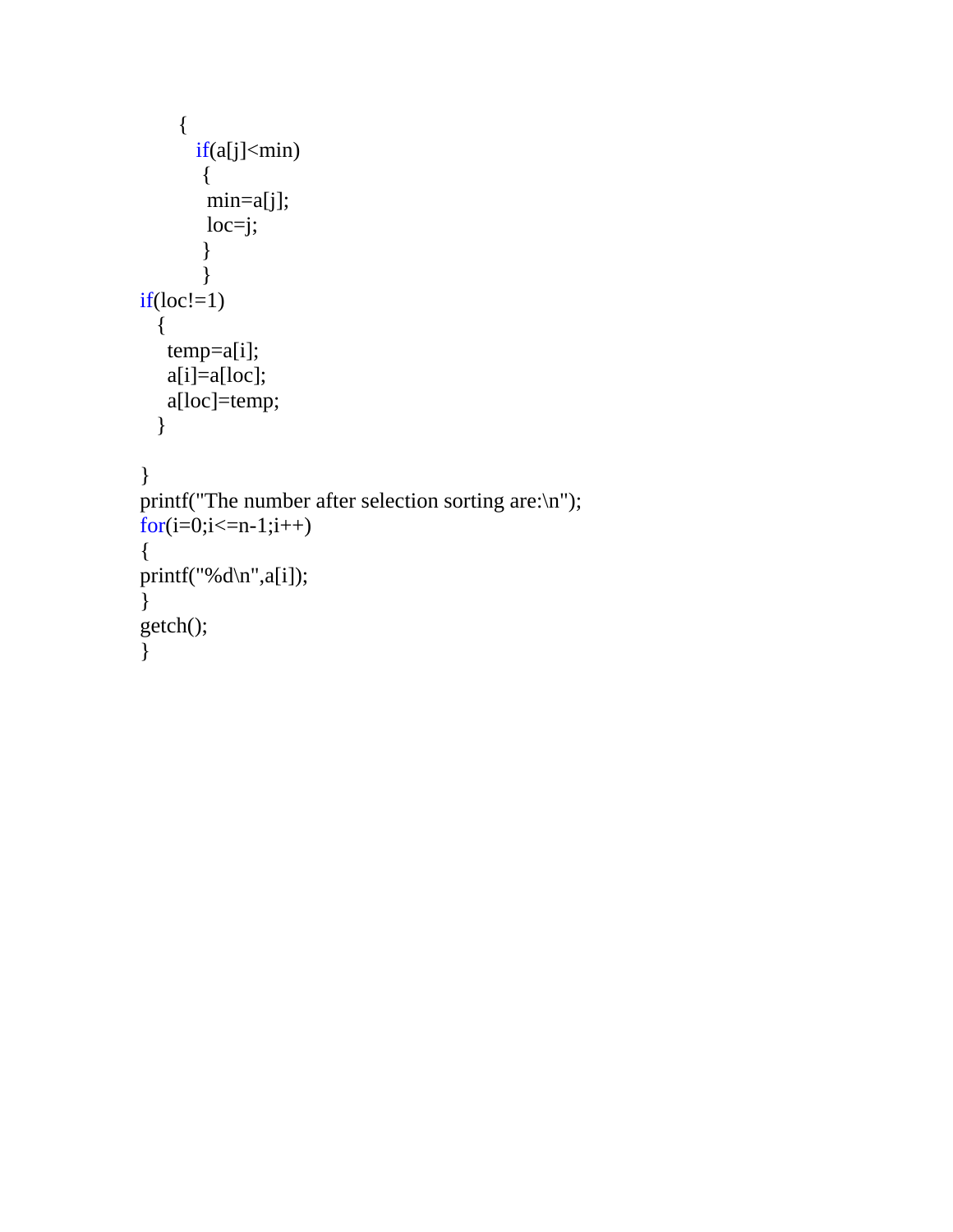# **ALGORITHM TO MERGE TWO SORTED ARRAY**

#### ENTER  $(a[10],n)$

- 1. Repeat step 2 for  $i = 0$  to  $(n-1)$
- 2. Input  $a[i]$
- 3. Return

# $DISPLAY(c[20], p)$

- 1. Repeat step 2 for  $k = 0$  to p-1
- 2. Print c[k]
- 3. Return

# MAIN( )

- 1. Start
- 2. Input no. of elements in  $1<sup>st</sup> \& 2<sup>nd</sup>$  array as 'n' & 'm'
- 3. Enter (a.n)
- 4. Enter (b,m)
- 5.  $i = j = k = 0$
- 6. Repeat step 7 to 12 while  $((i < n) \& \& (i < m))$
- 7. If  $(a[i] \ge b[i])$ , goto step 9
- 8.  $c[k+1] = a[i+1]$
- 9. If  $a[i] = b[i]$ , goto step 11
- 10.  $c[k+1] = b[i+1]$ goto step 7
- 11.  $c[k++] = a[i++]$
- 12.  $j++$
- 13. Repeat step 14 while  $(i\leq n)$
- 14.  $c[k++] = a[i++]$
- 15. Repeat step 16 while  $m > j$
- 16.  $c[k++] = b[j++]$
- 17. Display merged arrays as display $(c; k)$
- 18. Exit

#include<stdio.h> #include<conio.h>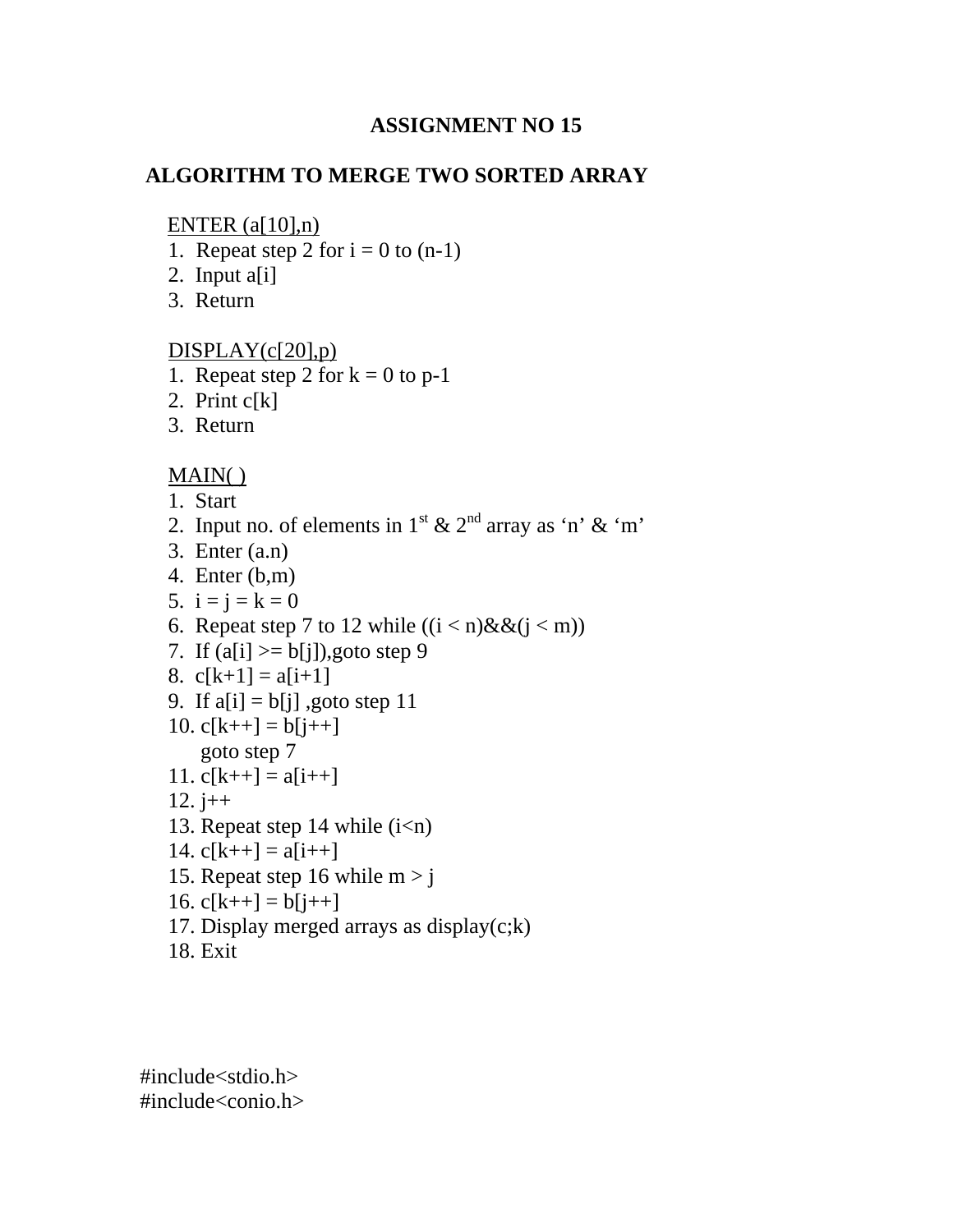```
void main( )
```
# $\{$

```
int n,m,i,j,k,c[40],a[20],b[20]; 
clrscr (); 
printf("Enter limit for A:"); 
scanf("%d",&n); 
printf ("\nEnter limit for B:"); 
scanf("%d",&m); 
printf("Enter elements for A:-\n"); 
for(i=0;i< n;i++)scanf("%d", \&a[i]); printf("Enter elements for B:-\n"); 
for(j=0;j<m;j++)scanf("%d",&b[j]); 
i=j=k=0;while(i<n&&j<m) 
 { 
      if(a[i] < b[j])c[k++]=a[i++];else 
      if(a[i] > b[j])c[k++]=b[j++];else 
      { 
             c[k++]=b[j++];i++;j++; 
      } 
} 
if(i < n){
```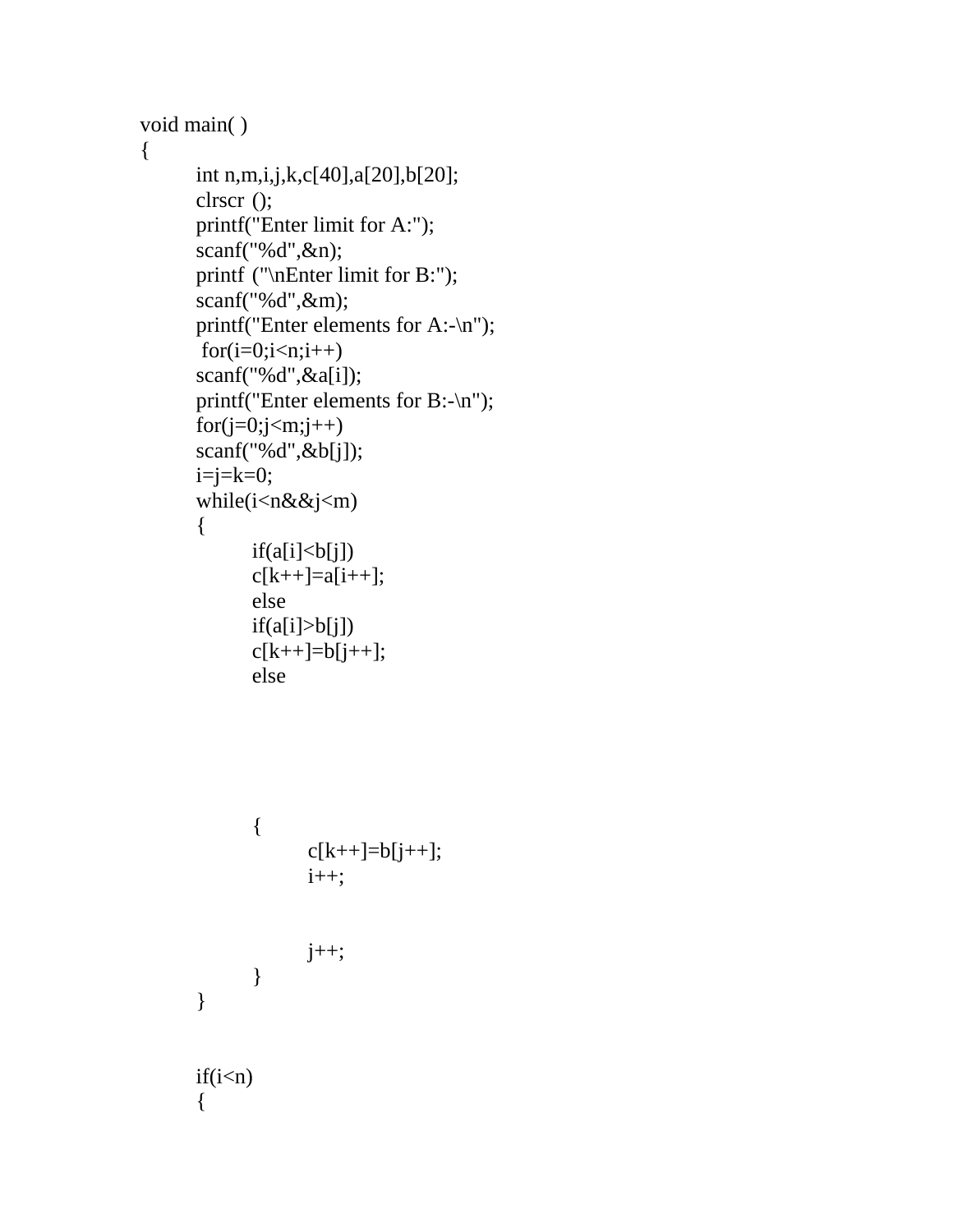```
int t; 
      for(t=0;t< n;t++)c[k++]=a[i++];} 
if(j < m){ 
      int t; 
      for(t=0;t<m;t++){ 
             c[k++]=b[j++];} 
} 
printf("\n"); 
for(k=0;k<(m+n);k++)printf("\t \n %d ",c[k]);
getch();
```
}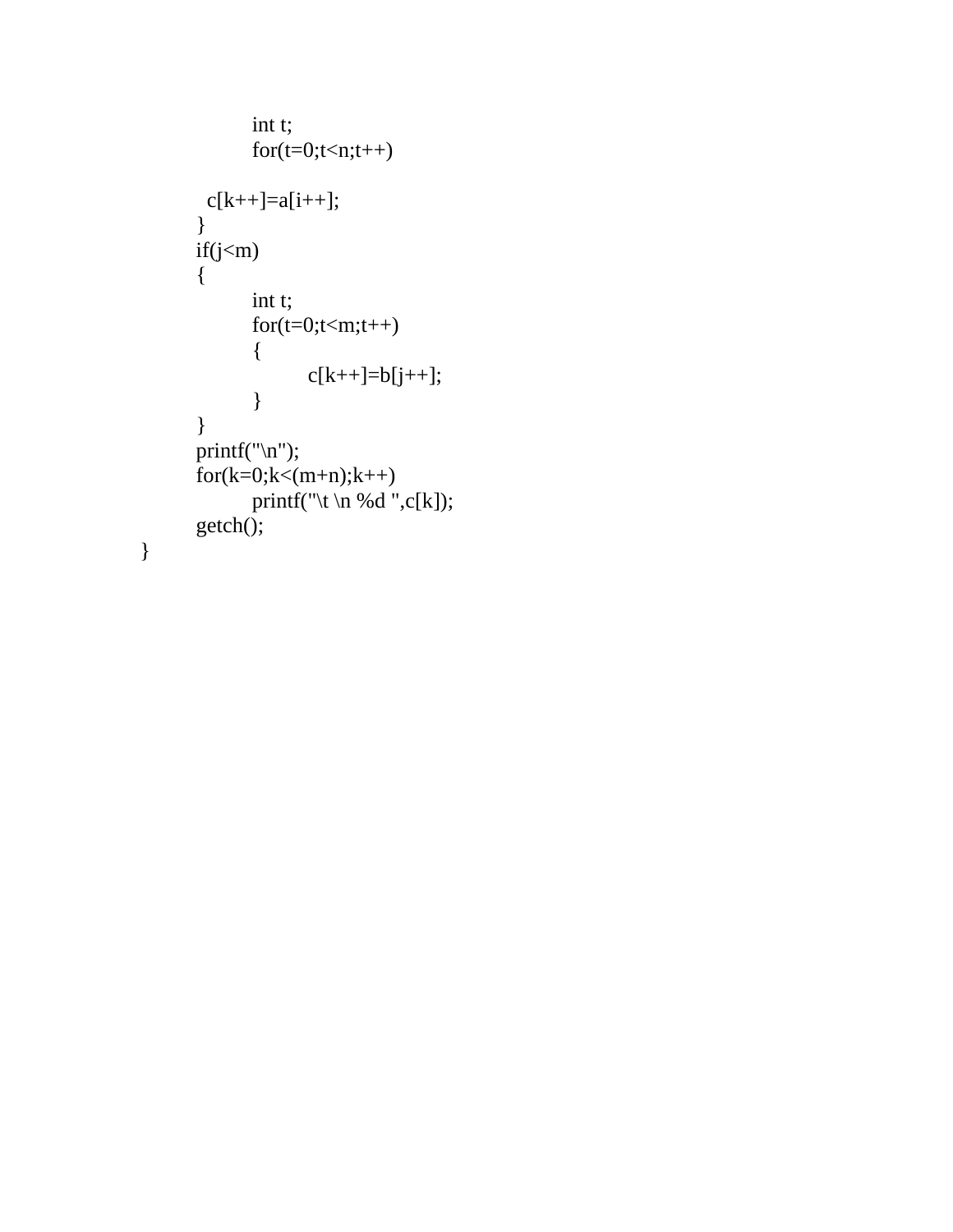#### **Algorithm for tree traversal**

Preorder(root) If root  $=$  null then exit Process root->info Preorder root->left; Preorder root->right Exit

Inorder(root) If root  $=$  null then exit Inorder root->left Process root->info Inorder root->right Exit

Postorder(root) If root  $=$  null then exit Postorder root->left Postorder root->right Postorder root->info exit

# // traversing a tree

```
#include<stdio.h> 
struct rec 
{ 
       long num; 
       struct rec *left; 
       struct rec *right; 
}; 
struct rec *tree=NULL; 
struct rec *insert(struct rec *tree,long num); 
void preorder(struct rec *tree); 
void inorder(struct rec *tree); 
void postorder(struct rec *tree); 
int count=1; 
main()
```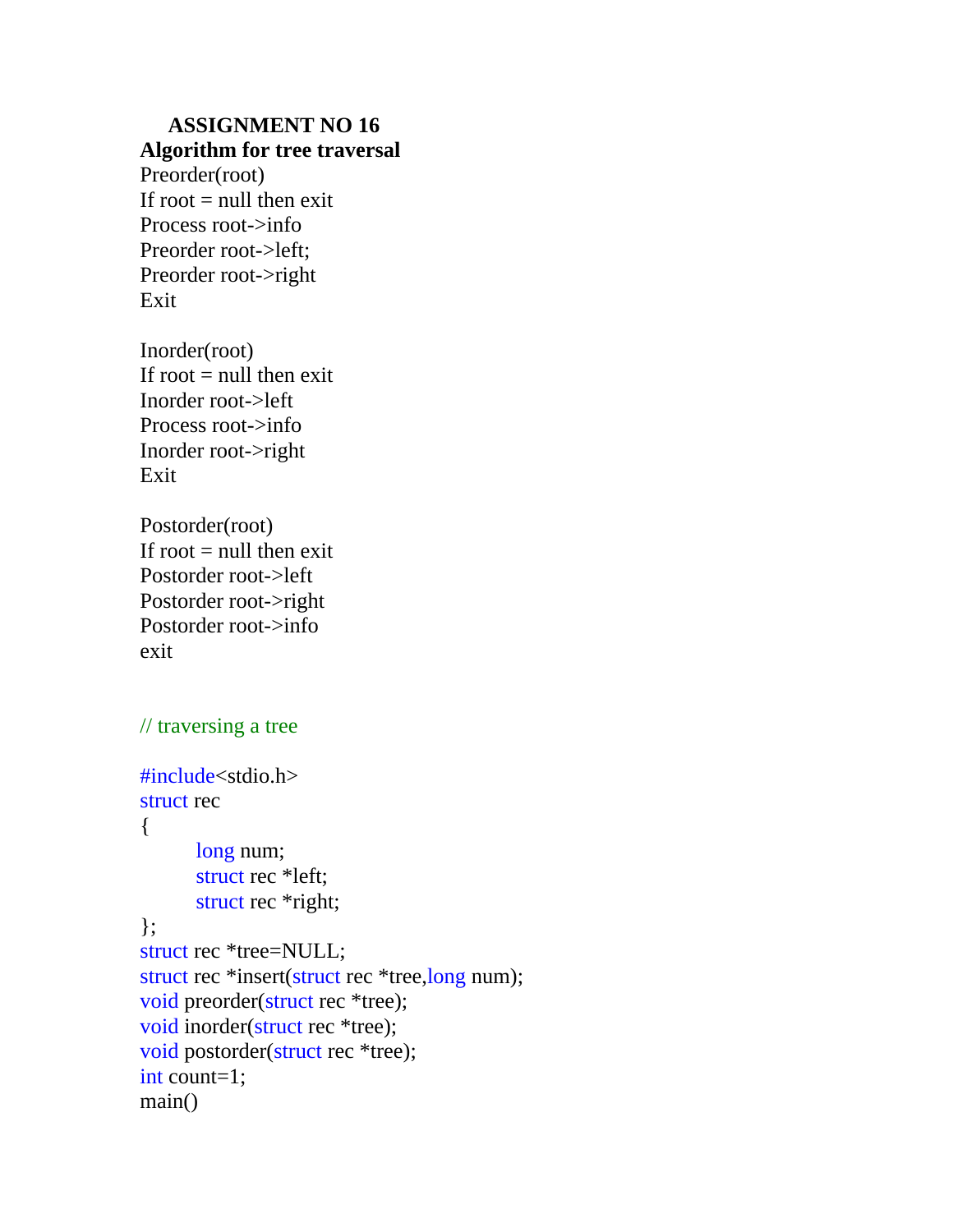```
{ 
      int choice; 
      long digit; 
      do 
\{ choice=select(); 
         switch(choice) 
\left\{\begin{array}{ccc} \end{array}\right\} case 1: puts("Enter integer: To quit enter 0"); 
                     scanf("%ld",&digit); 
                    while(digit!=0)
\{ tree=insert(tree,digit); 
                           scanf("%ld",&digit); 
                        }continue; 
              case 2: puts("\npreorder traversing TREE"); 
                     preorder(tree);continue; 
              case 3: puts("\ninorder traversing TREEE"); 
                     inorder(tree);continue; 
              case 4: puts("\npostorder traversing TREE"); 
                     postorder(tree);continue; 
              case 5: puts("END");exit(0); 
 } 
       }while(choice!=5); 
} 
int select() 
{ 
int selection; 
      do 
         { 
              puts("Enter 1: Insert a node in the BT"); 
              puts("Enter 2: Display(preorder)the BT"); 
              puts("Enter 3: Display(inorder)the BT"); 
              puts("Enter 4: Display(postorder)the BT"); 
              puts("Enter 5: END"); 
              puts("Enter your choice"); 
              scanf("%d",&selection); 
                 if((selection<1)||(selection>5)) 
\{ puts("wrong choice:Try again");
```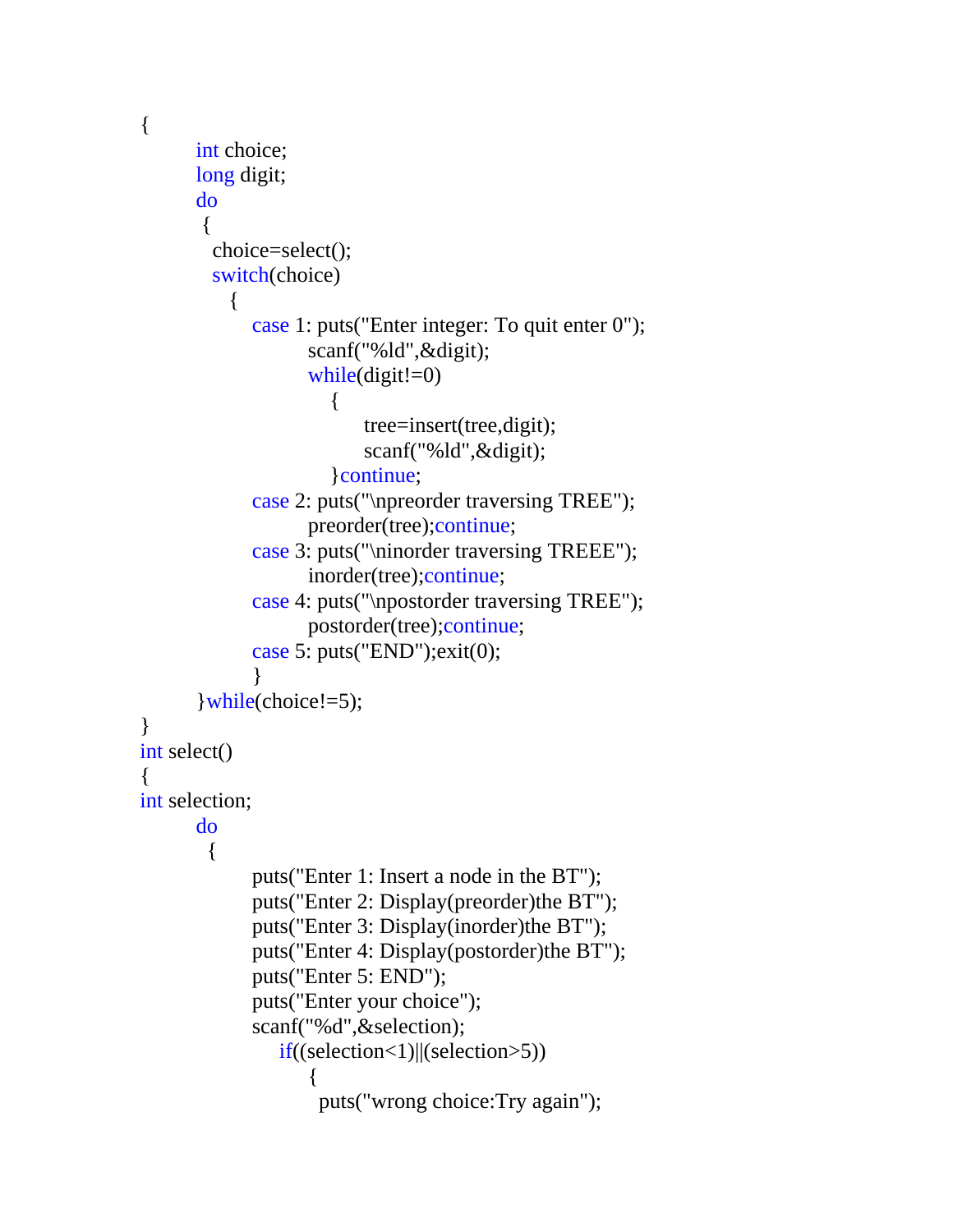```
 getch(); } 
          }while((selection<1)||(selection>5)); 
         return (selection); 
} 
struct rec *insert(struct rec *tree,long digit) 
\left\{ \right.if(tree==NULL) 
\{ tree=(struct rec *)malloc(sizeof(struct rec)); 
               tree->left=tree->right=NULL; 
               tree->num=digit;count++; 
         } 
else 
      if(count%2==0)
       tree->left=insert(tree->left,digit); 
else 
       tree->right=insert(tree->right,digit); 
      return(tree); 
} 
void preorder(struct rec *tree) 
{ 
      if(tree!=NULL) 
\{ printf("%12ld\n",tree->num); 
               preorder(tree->left); 
               preorder(tree->right); 
         } 
} 
void inorder(struct rec *tree) 
\{if(tree!=NULL) 
           { 
               inorder(tree->left); 
               printf("%12ld\n",tree->num); 
               inorder(tree->right); 
           } 
} 
void postorder(struct rec *tree) 
{ 
      if(tree!=NULL)
```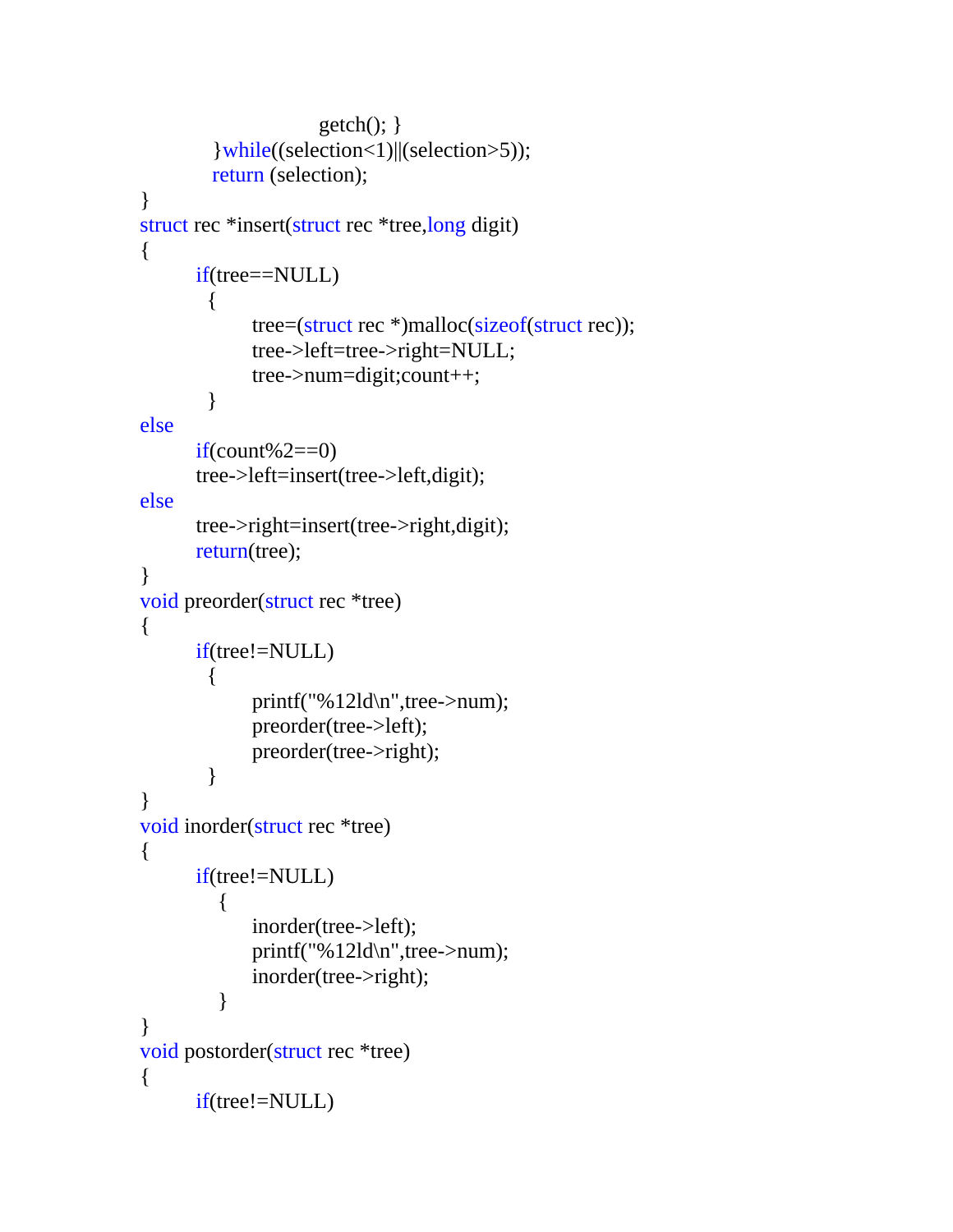```
 { 
              postorder(tree->left); 
              postorder(tree->right); 
              printf("%12ld\n",tree->num); 
         } 
} 
int select() 
{ 
int selection; 
      do 
         { 
              puts("Enter 1: Insert a node in the BT"); 
              puts("Enter 2: Display(preorder)the BT"); 
              puts("Enter 3: Display(inorder)the BT"); 
              puts("Enter 4: Display(postorder)the BT"); 
              puts("Enter 5: END"); 
              puts("Enter your choice"); 
              scanf("%d",&selection); 
                  if((selection<1)||(selection>5)) 
\{ puts("wrong choice:Try again"); 
                     getch(); }
          }while((selection<1)||(selection>5)); 
         return (selection); 
} 
struct rec *insert(struct rec *tree,long digit) 
{ 
      if(tree==NULL) 
        \{ tree=(struct rec *)malloc(sizeof(struct rec)); 
              tree->left=tree->right=NULL; 
              tree->num=digit;count++; 
         } 
else 
      if(count%2==0)
       tree->left=insert(tree->left,digit);
```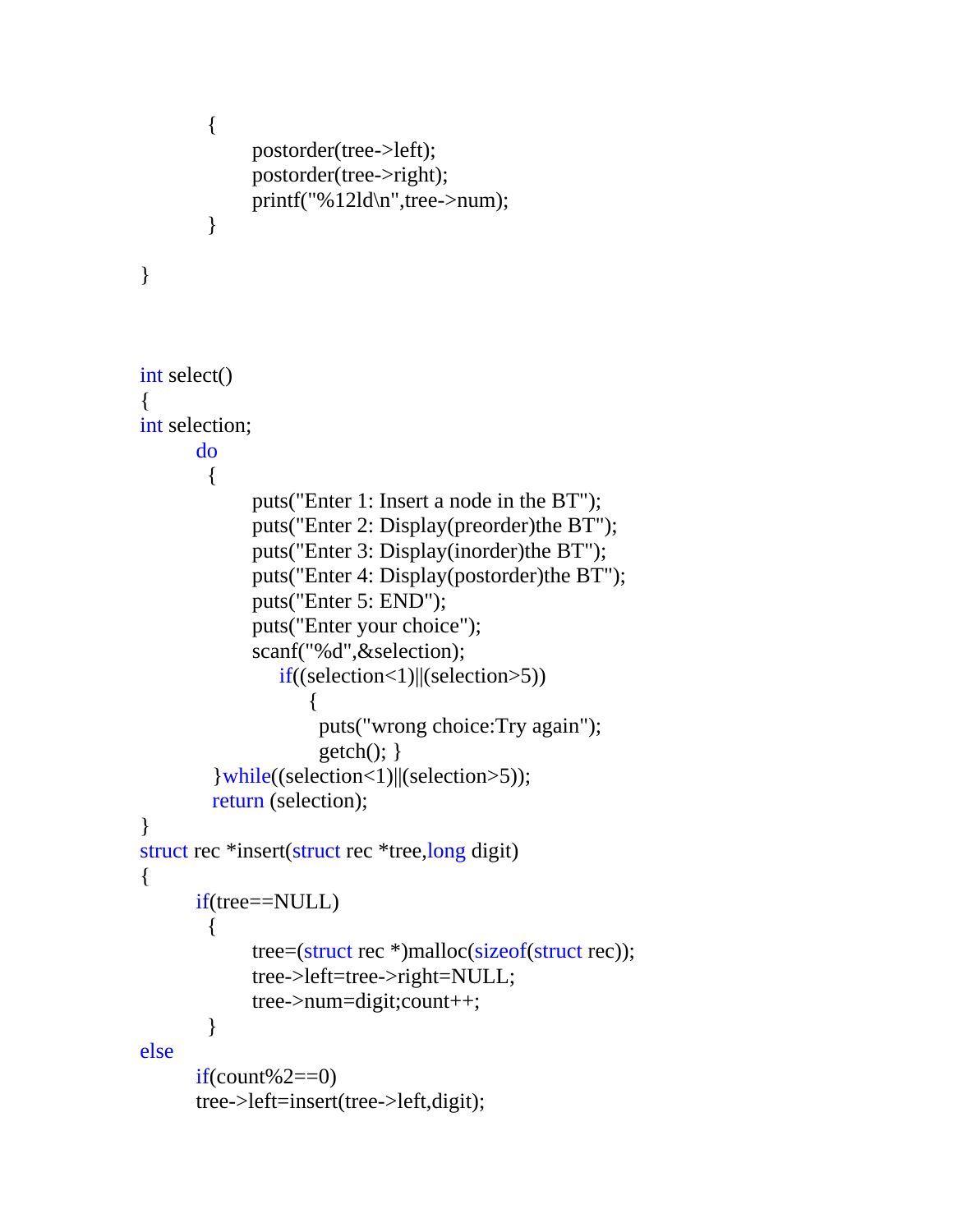```
else 
       tree->right=insert(tree->right,digit); 
      return(tree); 
} 
void preorder(struct rec *tree) 
{ 
      if(tree!=NULL) 
\{ printf("%12ld\n",tree->num); 
               preorder(tree->left); 
               preorder(tree->right); 
         } 
} 
void inorder(struct rec *tree) 
{ 
      if(tree!=NULL) 
           { 
               inorder(tree->left); 
               printf("%12ld\n",tree->num); 
               inorder(tree->right); 
           } 
} 
void postorder(struct rec *tree) 
{ 
      if(tree!=NULL) 
         { 
               postorder(tree->left); 
               postorder(tree->right); 
               printf("%12ld\n",tree->num); 
         } 
}
```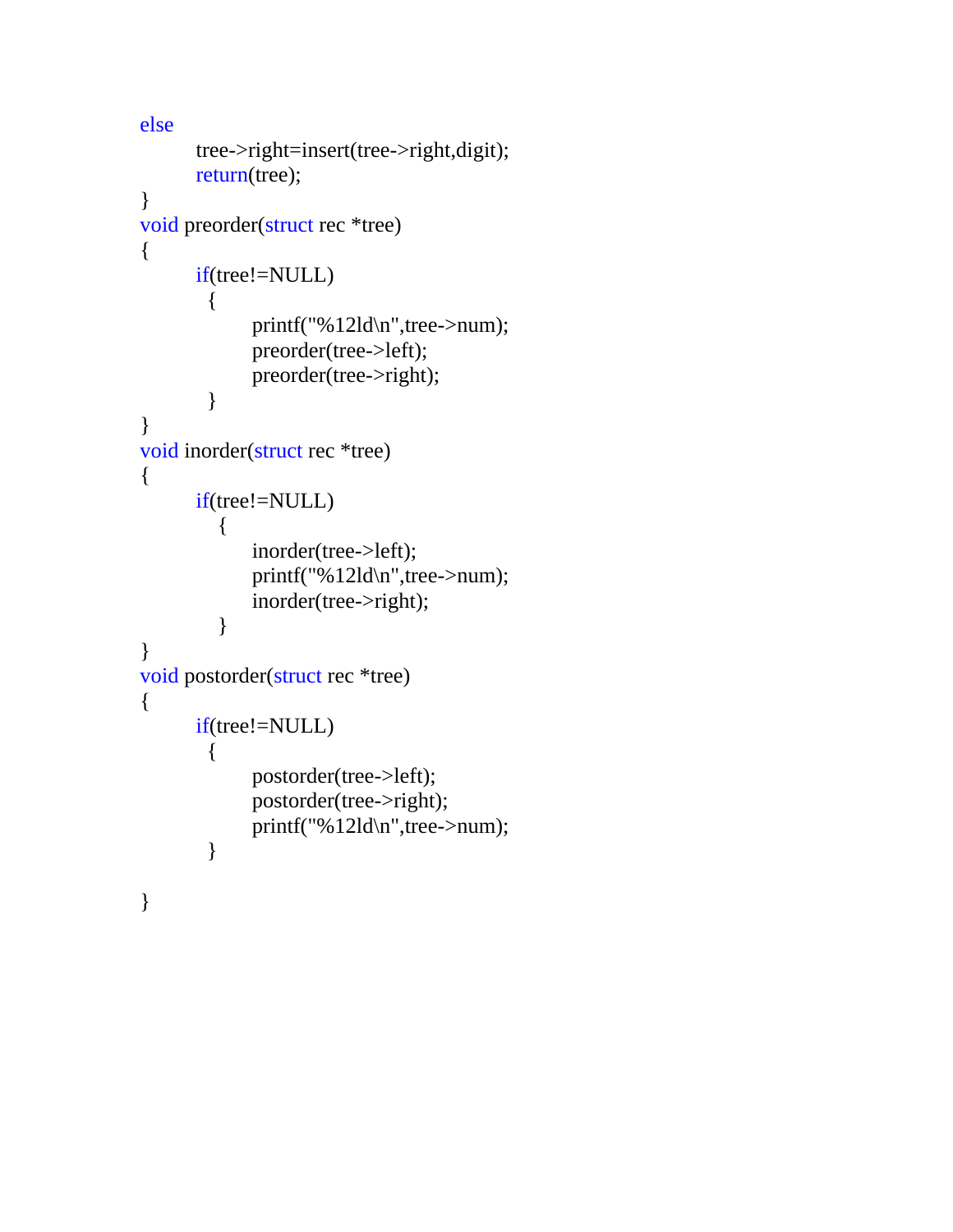#### **FAQ for data structure lab**

- 1) what is the advantage of binary search method over linear search.
- 2)what are the drawbacks of binary search method.
- 3)Calculate the complexity of sorting methods.
- 4)compare various sorting methods by their performance.
- 5)What is the advantage of dynamic implementation over static
- implementation of stack.
- 6)application of stack.
- 7)Advantage of circular queue over linear queue.
- 8)Drawback of static implementation of queue
- 9)Explain the use of stack in tree traversal.
- 10)What is the advantage of BST and where it is used.
- 11)What is the advantage of doubly linked list.